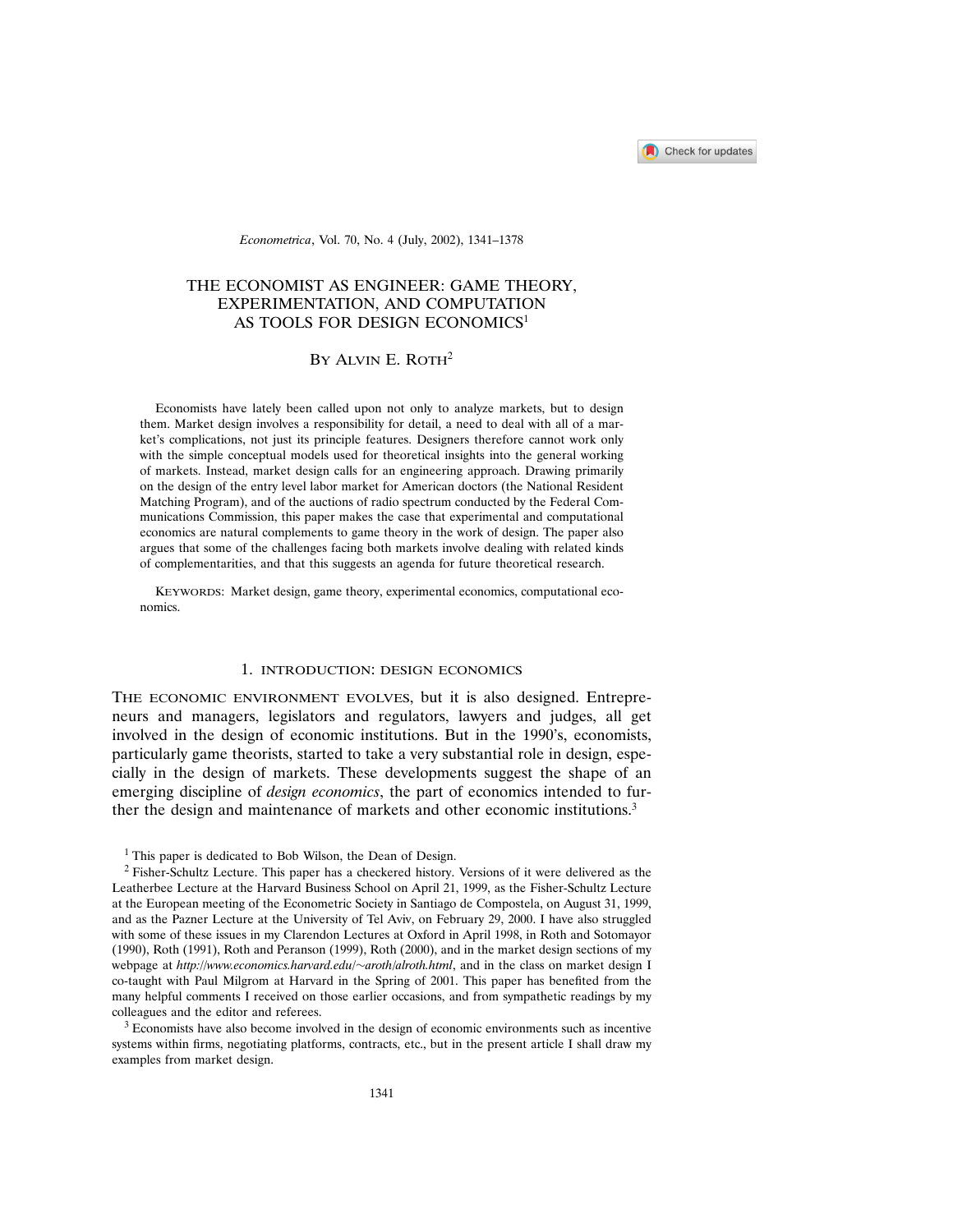### 1342 **ALVIN E. ROTH**

Game theory, the part of economics that studies the "rules of the game," provides a framework with which to address design. But design involves a responsibility for detail; this creates a need to deal with complications. Dealing with complications requires not only careful attention to the institutional details of a particular market, it also requires new tools, to supplement the traditional analytical toolbox of the theorist. The first thesis of this paper is that, in the service of design, experimental and computational economics are natural complements to game theory.

Another kind of challenge is professional rather than technical, and has to do with whether and how it will become customary to report design efforts in the economics literature. The recent prominence of economists in design arose from several events, external to the profession, that created a need for designs of unusual markets. Not only did this give economists a chance to employ what we know, it gave us a chance to learn practical lessons about design. Whether economists will often be in a position to give highly practical advice on design depends in part on whether we report what we learn, and what we do, in sufficient detail to allow scientific knowledge about design to accumulate. The second theme of the present paper is that, for this purpose, we need to foster a still unfamiliar kind of design literature in economics, whose focus will be different than traditional game theory and theoretical mechanism design. 4

If the literature of design economics does mature in this way, it will also help shape and enrich the underlying economic theory. The third goal of the present paper will be to show how recent work on design has posed some new questions for economic theory, and started to suggest some answers.

To see how these issues hang together, it may help to consider briefly the relationship between physics and engineering, and between biology, medicine, and surgery.

Consider the design of suspension bridges. The simple theoretical model in which the only force is gravity, and beams are perfectly rigid, is elegant and general. But bridge design also concerns metallurgy and soil mechanics, and the sideways forces of water and wind. Many questions concerning these complications can't be answered analytically, but must be explored using physical or computational models. These complications, and how they interact with the parts of the physics captured by the simple model, are the domain of the engineering literature. Engineering is often less elegant than the simple underlying physics, but it allows bridges designed on the same basic model to be built longer and stronger over time, as the complexities and how to deal with them become better understood.

<sup>4</sup> In this connection, Baldwin and Bhattacharyya (1991), speaking of the 1984 auction of Conrail's assets and of asset sales in general, write "the literature has yet to explain the diverse methods of sale we observe, and provides little guidance in choosing among alternatives. Furthermore, those who actually make the selection almost never discuss the experience, and thus, from a practical standpoint, we know very little about why one method is chosen over another." (For connections between engineering design and the design of the firms and industries that produce them, see Baldwin and Clark (2000).)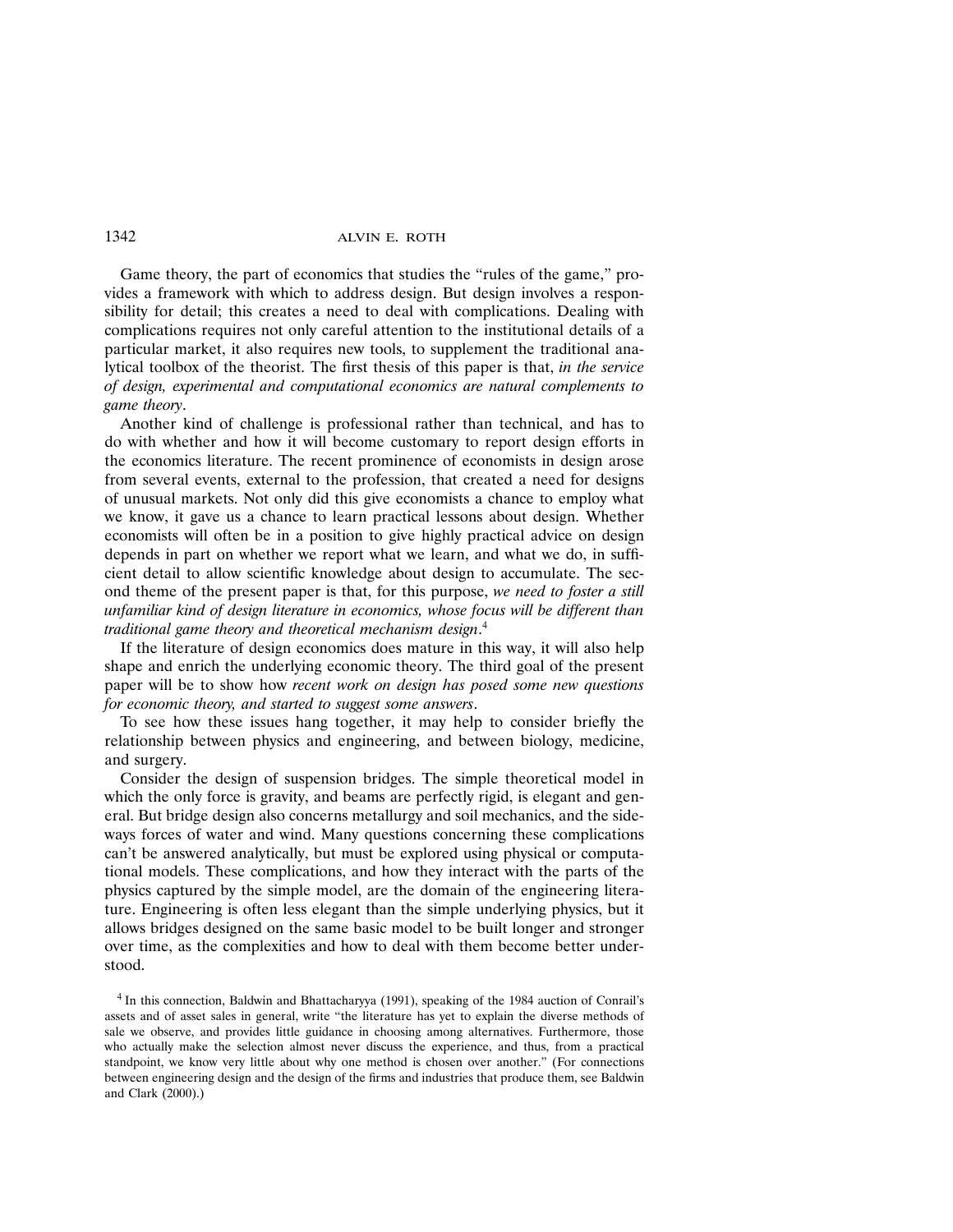It was not a foregone conclusion that bridge building would have a scientific component; the earliest bridges were no doubt built without much formal analysis, and experience was accumulated only insofar as it could be passed from builder to apprentice, or learned from observation. But the close relationship of physics and engineering goes back at least as far as Archimedes.

Surgery and its relation to medicine and biology provide a more cautionary tale. The famous oath that Hippocrates formulated for physicians in the fifth century BC includes a specific prohibition against doing surgery. Two millennia later, in medieval Europe, surgery was still not considered the province of medical specialists. In England, responsibility for surgery was vested in the Worshipful Company of Barbers, which underwent a number of changes over the centuries and was not fully separated from surgery until  $1745$ <sup>5</sup>. This was not an unreasonable assignment of responsibilities, as barbering required expertise in keeping blades sharp and in stanching the flow of blood, both also essential for surgery. But the modern connections between surgery and medicine, and between medicine and biology, have certainly improved the quality of the surgery, and also of medicine and biology.

The analogy to market design in the age of the internet should be clear. As marketplaces proliferate on the web, a great deal of market design is going to be done by computer programmers, among others, since they possess some of the essential expertise. Economists will have an opportunity to learn a lot from the markets that result, just as we will learn from our own work designing unusual markets. But if we want this knowledge to accumulate, if we want market design to be better informed and more reliable in the future, we need to promote a scientific literature of design economics. Today this literature is in its infancy. My guess is that if we nurture it to maturity, its relation with current economics will be something like the relationship of engineering and physics, or of medicine and biology.

# 1.1. Design in the  $1990's$ :<sup>6</sup>

The 1990's were a formative decade for design economics because economists were presented with opportunities to take responsibility for the design of detailed

 $<sup>5</sup>$  As of this writing, the headquarters of the barbers' organization in London is still called Barber-</sup> Surgeons' Hall. For a brief history, see "The history of the company," at http://www.barberscompany. org/.

<sup>6</sup> Economists' interest in market design long predates the 90's; one has only to think of Vickery's 1961 article on auctions, or Gale and Shapley's 1962 article on matching mechanisms. The study of auctions blossomed into a substantial theoretical literature, including discussions of the design of revenue maximizing auctions under simple assumptions, and an empirically oriented literature studying the outcomes of particular auctions. (Notable early theoretical papers are Myerson (1981), Milgrom and Weber (1982b), Maskin and Riley (1984), Bulow and Roberts (1989); see Wilson (1992) for a broad overview of the auction literature.) The study of matching mechanisms also produced a substantial theoretical literature, accompanied by empirically oriented papers studying the evolution of labor markets, beginning with a study of the market for American physicians (Roth (1984)). (See Roth and Sotomayor (1990) for an overview of much of the theory, and Roth and Xing (1994) for a discussion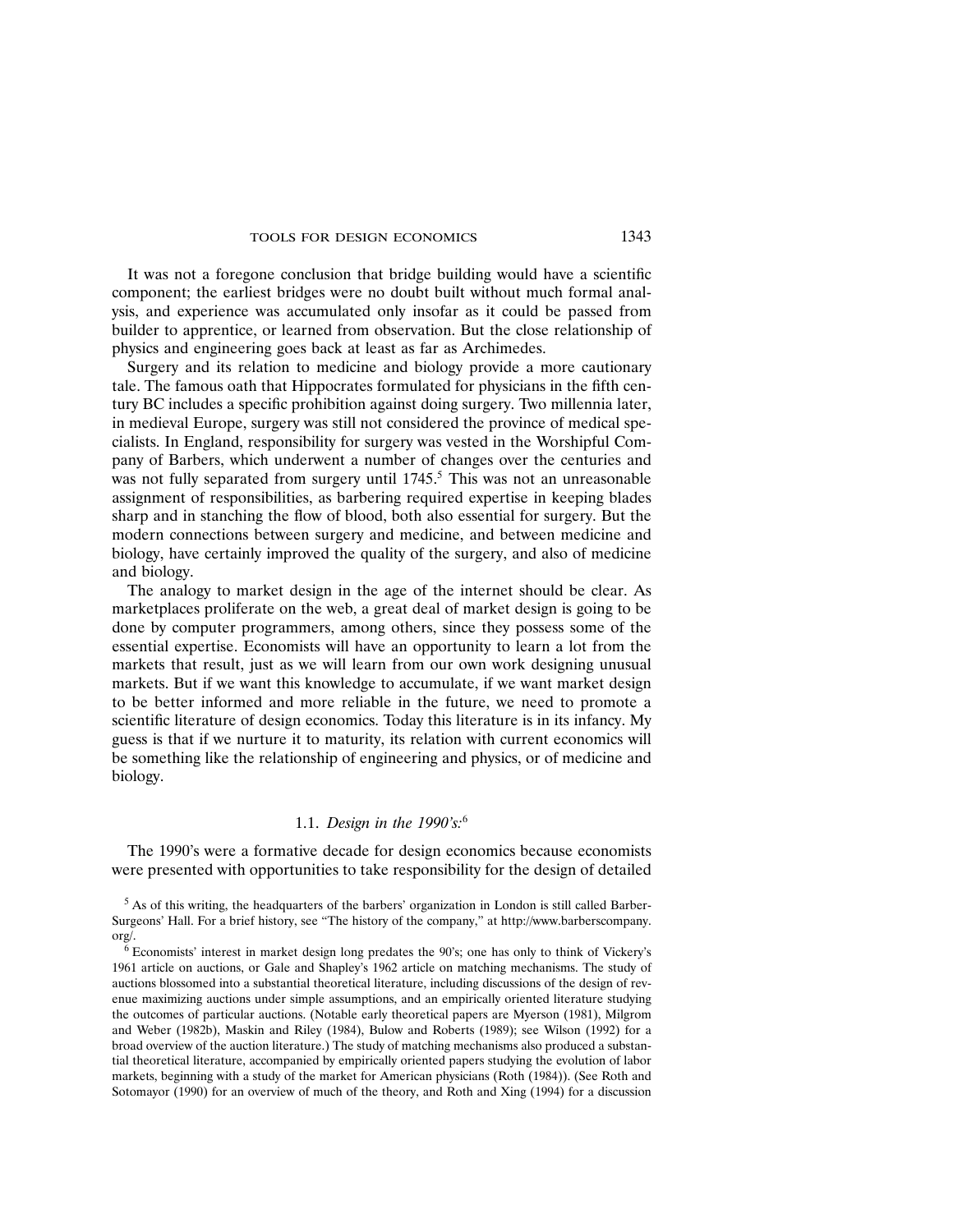rules for complex markets, and their suggestions were quickly implemented in large, operating markets. This in turn produced an opportunity to evaluate the new designs. Two notable design efforts were:

• the design of labor clearinghouses such as the one through which American doctors get their first jobs; and

• the design of auctions through which the U.S. Federal Communications Commission sells the rights to transmit on different parts of the radio spectrum.

The importance of good design is nowhere better illustrated than in a third set of markets in which economists have played a role, but in which politicians and regulators also continue to be deeply involved, namely markets for electric power. (See Wilson (2002) for an account of the most detailed design work.) Economists participated in the design of only parts of these markets, while other parts remained subject to regulation. An unworkable hybrid resulted in California, where utility companies were brought to the verge of bankruptcy by the rising prices in the unregulated wholesale market, which far exceeded the regulated prices at which electricity could be sold to consumers.

While these markets are very different from each other, their design efforts had some striking similarities that distinguish them from more conventional work in economics.7

On a technical level, each of these markets presented designers with the problem of dealing with goods that could be complements for one another, not just substitutes. In labor markets, how desirable a particular job is for one member of a two-career couple may depend on how good a job the other member of the couple can get in the same city. Similar complementarities arise when employers have preferences over groups of workers. In spectrum auctions, a given bandwidth of spectrum may be more valuable to a company if the company can also

of the evolution of labor markets and other matching processes.) Mechanism design in general, in the spirit laid out in Hurwicz (1973) has become a recognized subject in the theoretical literature, and even boasts a specialized journal, the Review of Economic Design. The strategic issues associated with motivating market participants to reveal privately held information have been explored from a design orientation, as in the work of Groves and Ledyard (1977) on mechanisms to promote the efficient provision of public goods (see Green and Laffont (1979) for an early overview). And the interest in design is not only theoretical; experimenters have explored alternative designs in simple settings, often motivated by general concerns like public goods provision (see Ledyard (1995) for a survey), or by forms of market organization such as auctions (see Kagel (1995)), and sometimes by particular allocation problems, arising e.g. from airports or space stations (e.g. Rassenti, Smith, and Bulfin (1982), Grether, Isaac, and Plott (1981), and Ledyard, Porter, and Wessen (2000), JEE). All of this helped lay the groundwork for the assumption of design responsibilities that took place in the 90's.

<sup>7</sup> A wider ranging essay might also include the design of the large scale privatizations of state assets that began in Eastern Europe and the former Soviet Union following the fall of the Berlin Wall in November 1989, although I am not sure to what extent economists played direct roles in the designs of the various privatization plans. One of the most interestingly designed privatizations was the (then) Czechoslovak privatization in 1992, meant to identify prices (in terms of vouchers issued to all citizens) at which the market would clear, via a multi-round auction in which prices for over- and under-demanded firms were readjusted from round to round. The results of that auction have been studied in several papers; see, e.g., Svejnar and Singer (1994), Filer and Hanousek (1999), and Gupta, Ham, and Svejnar (2000). See also the admirable discussion of creating markets for macroeconomic risks in Shiller (1993).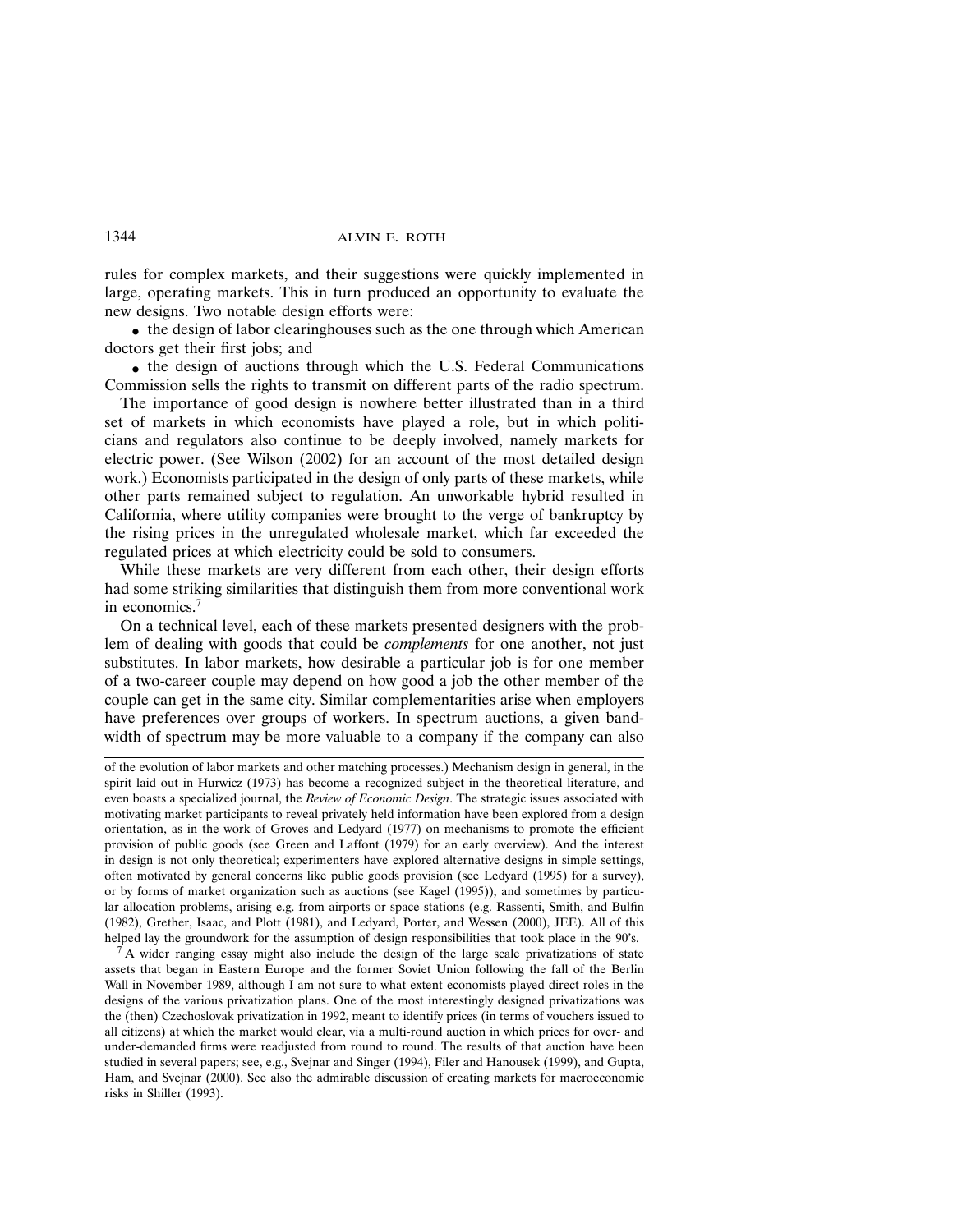obtain geographically contiguous licenses, so that it can offer a broader area of service, or if it can win licenses for adjacent radio frequencies, so that it can transmit more data. And in electricity markets, power generation is quite distinct from power transmission, but both must be consumed together. And power can be generated more cheaply from an already operating generator than from a cold start, so there are complementarities over time, and between power generation and various "ancillary services" like reserve capacity needed to keep the transmission network operating. These complementarities play a strong role in the resulting market designs.

Aside from technical issues, these design efforts also shared some features that seem to be characteristic of the context in which markets are designed. First, design is often required to be fast. In each of these three cases, only about a year elapsed between the commissioning of a new market design and its delivery. Second, design need not be an entirely *a priori* craft; much can be learned from the history of related markets, and sometimes there is an opportunity and a need to tinker with new designs, based on early experience. Finally, at least some of the work of design reflects the fact that the adoption of a design is at least partly a political process.

In what follows, I will attempt to develop these themes. I will do so in particular in connection with the (re)design of the entry level labor market for American doctors. That design effort, which I led, is the focus of this paper. It was able to profitably employ theory, historical observation, experimentation, and computation. Section 3 will then consider, briefly, the design of the FCC auctions, emphasizing the points of similarity in the work of design. The most recent FCC designs, of auctions in which bids can be made for packages of items, are closely related to some of the issues that arise in the design of labor market matching mechanisms. Section 4 concludes with an overview, and an exhortation.

## 2 the entry-level labor market for american doctors

The entry-level position for an American doctor is called a residency (and was formerly called an internship). A good residency substantially influences the career path of a young physician, and residents provide much of the labor force of hospitals, so this is an important market for both doctors and hospitals. In the 1940's, the fierce competition for people and positions led to a kind of market failure (to be described below) that turns out to also have occurred in quite a few entry-level professional labor markets (Roth and Xing (1994)). This market failure was resolved in the early 1950's by the organization of a very successful clearinghouse to facilitate the matching of doctors to residency programs (Roth (1984)). Today this clearinghouse is called the National Resident Matching Program (NRMP).

Over the years, the medical profession underwent profound changes, some of them with important consequences for the medical labor market. In the Fall of 1995, amidst a crisis of confidence in the market, I was retained by the Board of Directors of the NRMP to direct the design of a new clearinghouse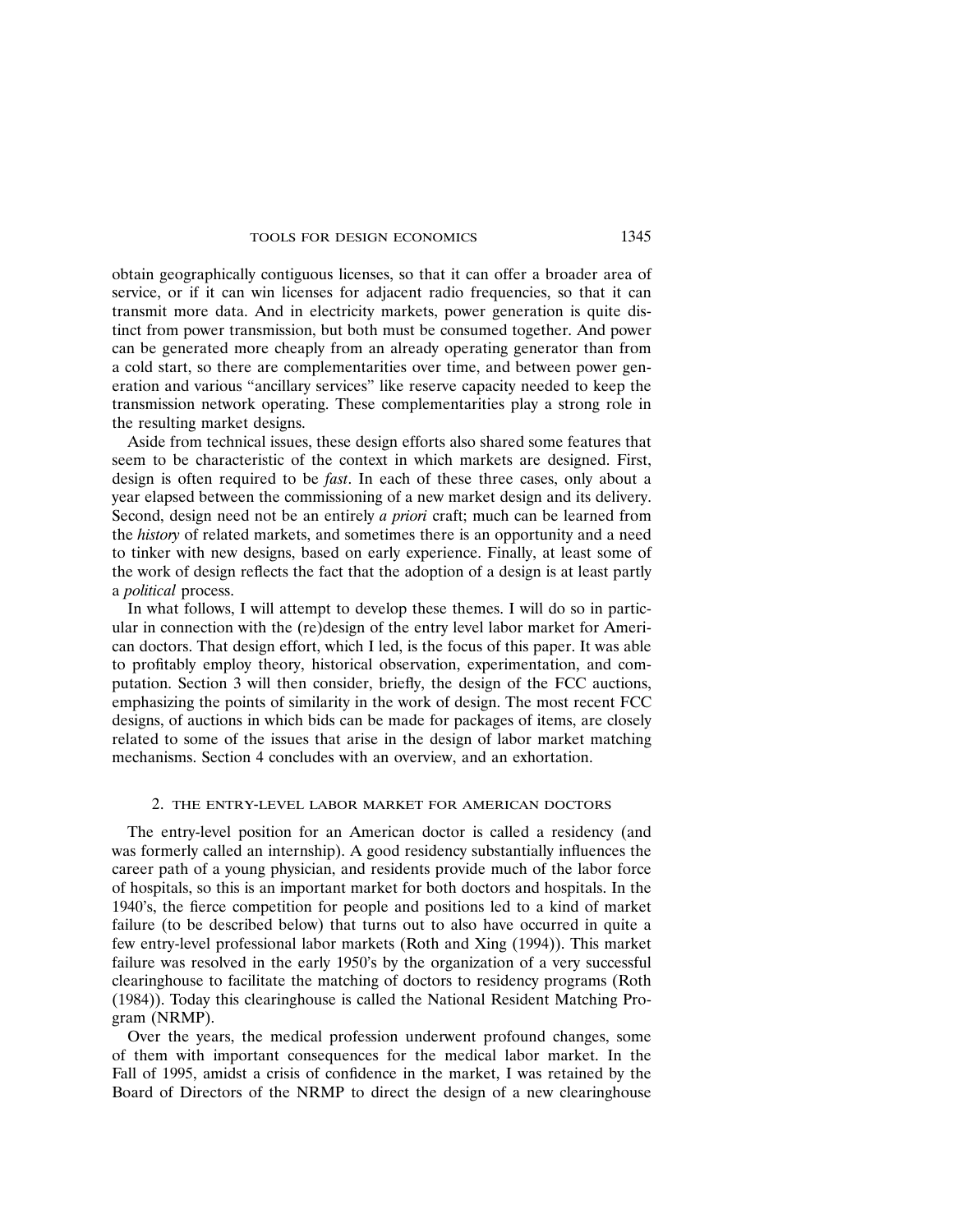algorithm for the medical match. This design, reported in detail in Roth and Peranson (1999) was completed in 1996, and adopted in 1997 as the new NRMP algorithm. Since then, over 20,000 doctors a year have been matched to entry level positions in the general medical labor market using the new algorithm, as well as a smaller number of more senior positions in about thirty medical specialty labor markets also organized by the NRMP.

The Roth-Peranson design has also been adopted by entry level labor markets in other professions since its adoption by American physicians. (Other markets that have adopted it to date are, in the United States, Postdoctoral Dental Residencies, Osteopathic Internships, Osteopathic Orthopedic Surgery Residencies, Pharmacy Practice Residencies, and Clinical Psychology Internships,<sup>8</sup> and, in Canada, Articling Positions with Law Firms in Ontario, Articling Positions with Law Firms in Alberta, and Medical Residencies.) $9$ 

To understand the design problem, we need to understand the kinds of market failure that sometimes lead to the adoption of clearinghouses, and the manner in which clearinghouses themselves succeed and fail. For this it will help to start with a brief history of the American medical market.

## 2.1. A Brief History of the Market

The medical internship, as it was then called, came into being around 1900, and soon became the entry level position for American physicians. The labor market for such positions was decentralized, with students typically seeking positions around the time they graduated from medical school. But competition among hospitals for good students gradually led to earlier and earlier dates of appointment, despite repeated attempts to halt the process. By the 1940's students were being appointed to jobs two full years before graduation from medical school, i.e. hiring was two years before the start of employment. This meant that students were being hired before much information about their medical school performance was available to potential employers, and before students themselves had much exposure to clinical medicine to help them decide on their own career preferences.<sup>10</sup>

A serious attempt to reform the market and eliminate this source of inefficiency in matching was made in 1945, when the medical schools banded together and agreed to embargo student transcripts and letters of reference until an agreed date. This effectively controlled the unravelling of appointment dates, and as this became clear, the dates at which contracts were to be signed was moved back into the senior year of medical school.

But new problems developed between the time offers were issued and the deadline before which they had to be accepted. Briefly, students who had been

 $8$  See Roth and Xing (1997) for a description of the clinical psychology market in the years when it operated as a telephone market, before it adopted a centralized match.

 $9<sup>9</sup>$  A related mechanism is now used to match new Reform rabbis to their first congregation (Bodin and Pankin (1999)).

 $10$  This kind of unraveling of transaction dates is a common problem; for descriptions of it in some contemporary markets see Avery, Jolls, Posner, and Roth (2001) on the market for appellate court law clerks, and Avery, Fairbanks, and Zeckhauser (2001) on early admissions to college.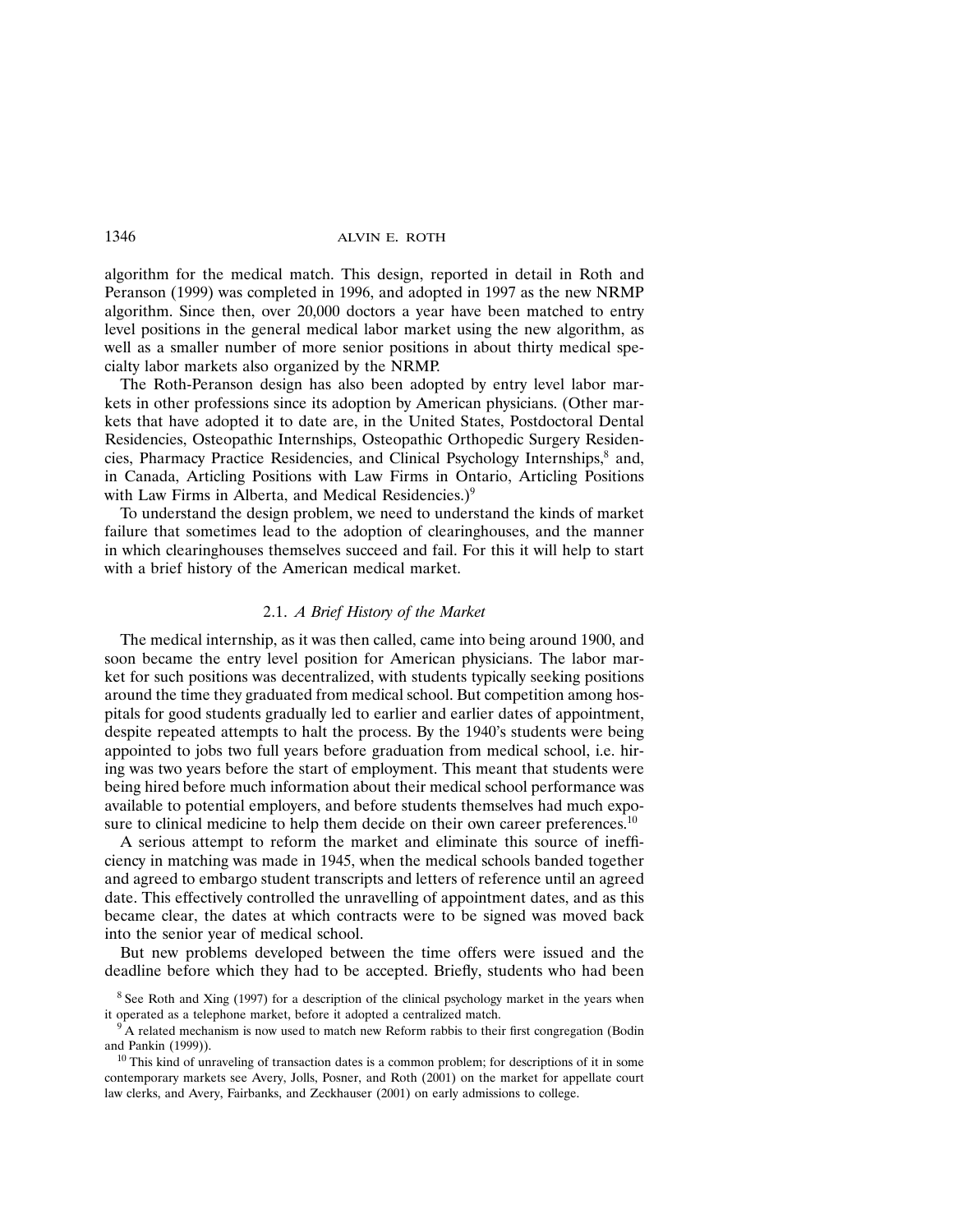offered a job at one hospital, but told that they were on the waiting list for a job that they preferred, wished to wait as long as possible before accepting or rejecting the offer they were holding. This meant that waiting lists did not progress very fast, and that there were lots of last minute decisions, with decisions made in haste often regretted and sometimes not honored.

After several years of unsuccessful tinkering with the rules governing offers and deadlines, the chaotic recontracting that was being experienced became intolerable. It was decided to organize a centralized clearinghouse, modeled on regional clearinghouses that already existed in Philadelphia and Boston.<sup>11</sup> Students and internship programs would arrange interviews in a decentralized way, as before, but instead of engaging in a chaotic process of exploding offers, acceptances, and rejections, students would submit a rank order list of the jobs for which they had interviewed, and employers (internship directors) would submit a rank order list of the students they had interviewed. An algorithm would be devised to process the lists submitted in this way and produce a recommended matching of students to hospitals.

After a brief trial of an algorithm that was replaced because it had unacceptable incentive properties, an algorithm was adopted that proved very successful. Starting in 1951, and lasting into the 1970's, over 95% of positions were filled through the match. Small changes were made in the clearinghouse rules from time to time. There was some dropoff in this percentage in the 1970's, most interestingly among the growing number of married couples, graduating together from medical school, who wished to find two positions in the same city. When I first studied the market (see Roth (1984)) there had been an attempt to accommodate married couples that had been largely unsuccessful. But a subsequent further change of rules allowing couples to rank pairs of positions successfully attracted couples to once again participate in the match.

In the mid 1990's, the market experienced a serious crisis of confidence. (The various national medical student organizations issued resolutions, and eventually Ralph Nader's organization Public Citizen got involved.) There was a great deal of talk about whether the market served students' interests, and whether students would be well advised to "game the system" or even to circumvent the market entirely. It was in this context that I was asked to direct the design of a new algorithm, and to compare different ways of organizing the match.

Now, if an economist is going to act as a doctor to a medical market, he can do worse than to consult medical authorities on the standard of care. Hippocrates' [circa 400BC] advice on this subject applies to design economists too:

"The physician must be able to tell the antecedents, know the present, and foretell the future—must mediate these things, and have two special objects in view with regard to disease, namely, to do good or to do no harm."

 $11$  I am indebted to Dr. Cody Webb for bringing these regional clearinghouses to my attention. For Philadelphia, see Hatfield (1935). For Boston, see Mullin and Stalnaker (1952), who suggest (p. 200) that elements of the national clearinghouse may have been taken directly from the Boston plan.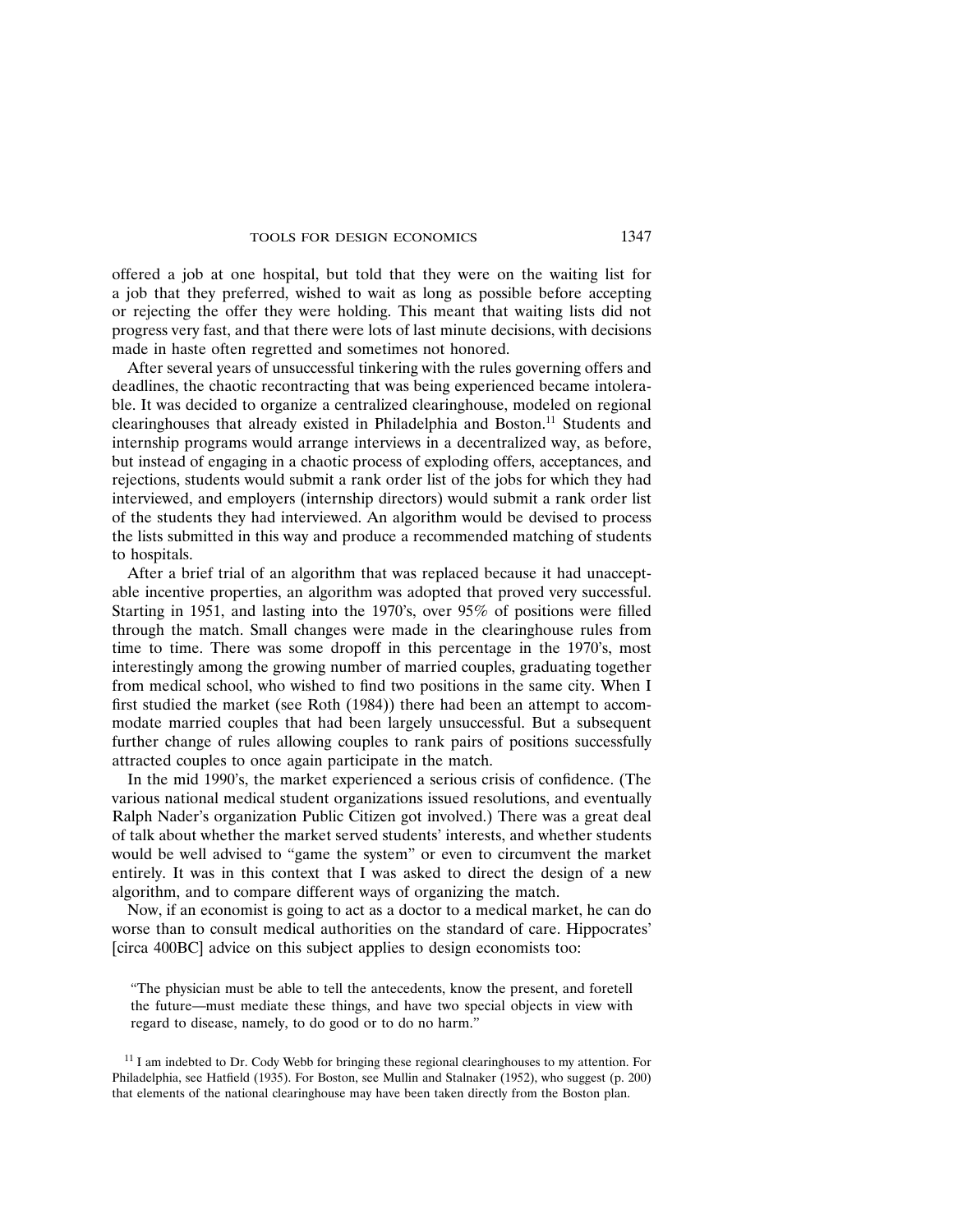### 1348 **ALVIN E. ROTH**

For the medical marketplace, this means that before replacing a clearinghouse that had effectively halted the coordination failures that preceded its introduction in the 1950's, it is important to know what causes clearinghouses to be successful. Fortunately, this can be addressed empirically, as there are both successful and unsuccessful clearinghouses in various labor markets. To discuss these, we will first need a simple theoretical model. We start with a somewhat too simple model—think of this as the simple model of a bridge with perfectly rigid beams and then we'll complicate it as needed when we talk about the complications of the medical market.

# 2.2. A (Too) Simple Model of Matching<sup>12</sup>

There are disjoint sets of firms and workers,  $F = \{f_1, \ldots, f_n\}$  and  $W =$  $\{w_1, \ldots, w_n\}$ . (I will refer interchangeably to firms and workers, and to hospitals and students, or applicants, when speaking of the medical market.) Each worker seeks one job, and each firm  $f_i$  seeks (up to)  $q_i$  workers. A matching is a subset of  $F \times W$ , i.e. a set of matched pairs, such that any worker appears in no more than one pair, and any firm  $f_i$  appears in no more than  $q_i$  pairs. A matching is identified with a correspondence  $\mu$ :  $F \cup W \rightarrow F \cup W$  such that  $\mu(w) = f$  and  $w \in \mu(f)$  if and only if  $(f, w)$  is a matched pair; and if no matched pair contains w, then  $\mu(w) = w$  (i.e. if a worker is not matched to a firm, then she is matched to herself).<sup>13</sup>

Each agent has complete and transitive preferences over the "acceptable" agents on the other side of the market, i.e. over those that it prefers rather than remaining unmatched (or leaving a position empty) and waiting for the less desirable post-match market, called "the scramble."14 The preferences of firms and workers will be given as lists of the acceptable agents on the other side of the market. For example, the preferences of a worker  $w_i$  are given by  $P(w_i) = f_2, f_4, \ldots$ , indicating that she prefers firm  $f_2$  to  $f_4[f_2 >_{wi} f_4]$ , etc.

Because firms may be matched to groups of workers, firm  $f_i$ 's preference list  $P(f_i) = w_i, w_j, \dots w_k$  of acceptable workers does not fully define it's preferences over groups of workers it might employ. For this simple model, it is enough to specify that a firm's preferences for groups are "responsive" to their preferences over individual workers (Roth (1985)), in the sense that, for any set of workers  $S \subset W$  with  $|S| < q_i$ , and any workers w and w' in  $W/S$ ,  $S \cup w >_{f_i} S \cup w'$  if and only if  $w >_{f_i} w'$ , and  $S \cup w >_{f_i} S$  if and only if w is acceptable to  $f_i$ . That is, if

 $12$  This is essentially the model of Gale and Shapley (1962), as extended in Roth (1985) for the case when firms employ multiple workers and hence have preferences over groups of workers.

 $14$  By modeling workers' preferences as over firms rather than over positions, we are taking all positions offered by the same firm to be identical or (in practice) treating the different positions that might be offered by a firm as being offered by different sub-firms. Also, wages and other personal terms are set prior to the match, and are reflected in the preferences.

 $<sup>13</sup>$  It is more usual to define a matching directly in terms of the correspondence, but it was easier</sup> to describe the couples algorithm using this formulation, adapted from Blum, Roth, and Rothblum (l997).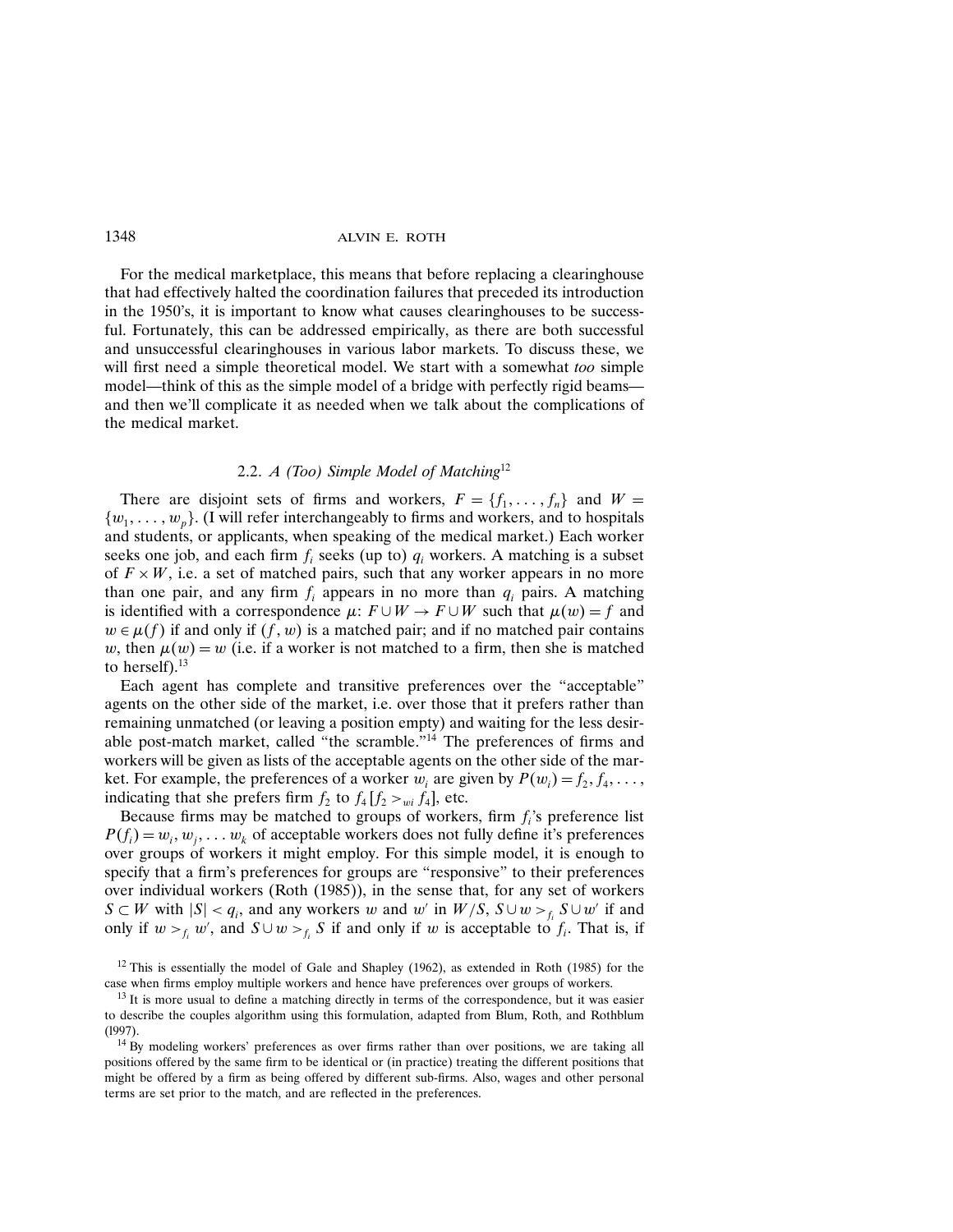a firm prefers worker  $w$  to  $w'$ , this means that the firm would always prefer to add  $w$  instead of  $w'$ , to any group of other workers, and always prefers to add an acceptable worker when a space is available.

A matching  $\mu$  is blocked by an individual k if  $\mu(k)$  is unacceptable to k, and it is blocked by a pair of agents  $(f, w)$  if they each prefer each other to their mates at  $\mu$ , i.e. if

 $[w >_f w'$  for some w' in  $\mu(f)$  or w is acceptable to f and  $|\mu(f)| < q_f$ ,

and

 $\vdots$  $\vdots$ 

$$
f>_{w}\mu(w).
$$

A matching  $x$  is *stable* if it isn't blocked by any individual or pair of agents. When preferences are responsive, the set of stable matchings equals the core (defined by weak domination) of the game whose rules are that any worker and firm may be matched, if and only if they both agree.

Gale and Shapley (1962) showed that the set of stable matchings in this simple model is never empty, by observing that algorithms like the one below always produce a stable outcome. For our present purpose, the algorithm should be read as a way to process preference lists that workers and firms have submitted to a centralized clearinghouse. But the steps of the algorithm are written as if workers and firms were going through a decentralized process of application and eventual acceptance or rejection. This should help make clear why algorithms of this sort have been independently invented over the years in a number of markets. (It was shown in Roth (1984) that the algorithm adopted for the medical match in 1951 is equivalent to an algorithm like the one below, but with offers of positions being initiated by the hospitals rather than applications for positions being initiated by the students.)

Deferred Acceptance Algorithm, with workers applying (roughly the Gale-Shapley (1962) version):

1.a. Each worker applies to his or her first choice firm.

1.b. Each firm f (with  $q_f$  positions) rejects any unacceptable applications and, if more than  $q_f$  acceptable applications are received, "holds" the  $q_f$  most preferred, and rejects the rest.

k.a. Any worker whose application was rejected at step  $k - 1$  makes a new application to its most preferred acceptable firm that hasn't yet rejected it (i.e. to which it hasn't yet applied).

k.b. Each firm f holds its (up to)  $q_f$  most preferred acceptable applications to date, and rejects the rest.

STOP when no further applications are made, and match each firm to the applicants whose offers it is holding.

Call the matching that results from this worker-proposing algorithm  $\mu_W$ . To see that it is stable, note first that no unacceptable matches are even temporarily held,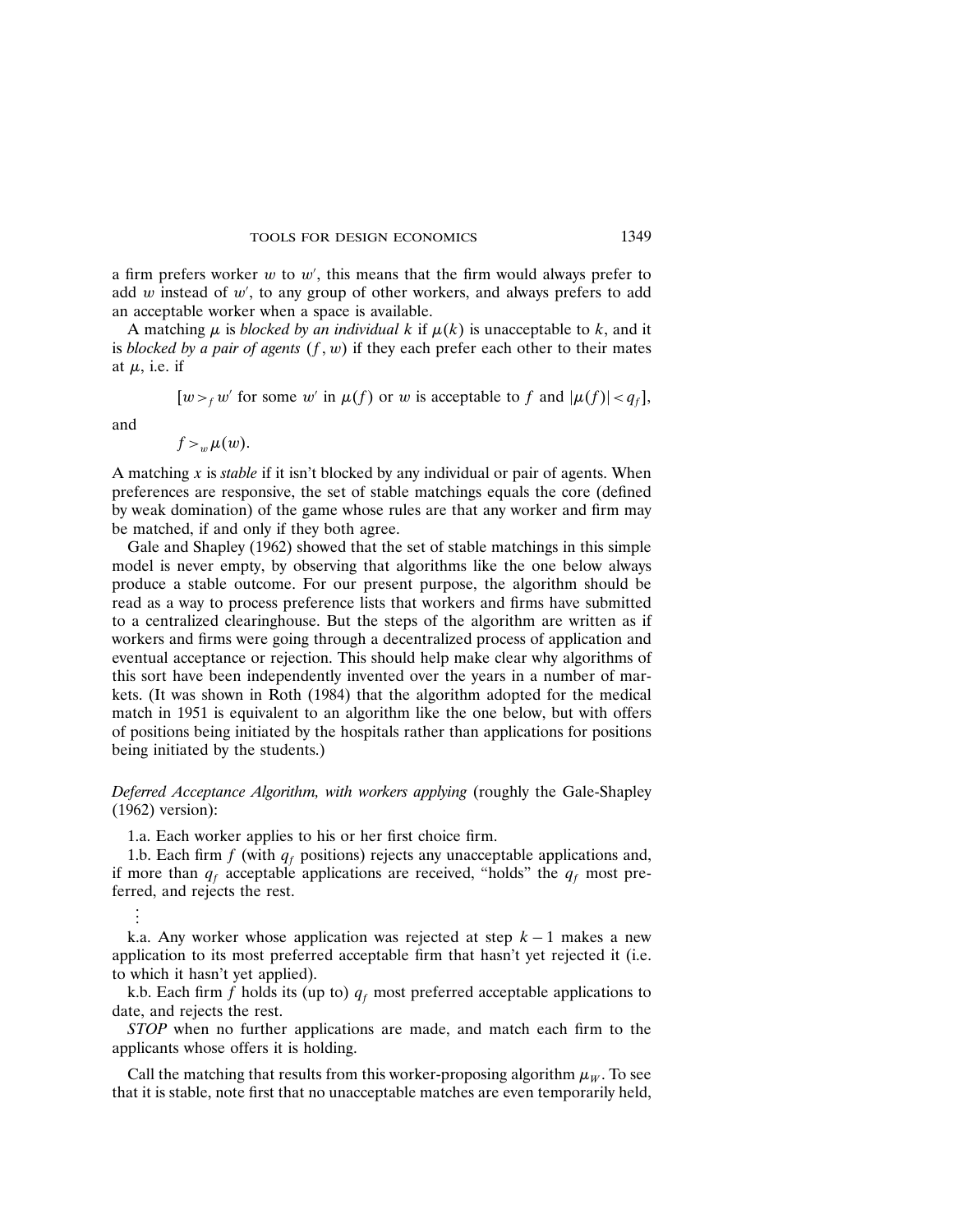## 1350 **ALVIN E. ROTH**

so the only possible cause of instability would be a blocking pair. But suppose worker w prefers firm f to her outcome  $\mu_W(w)$ . Then she must have applied to firm  $f$  before the final step of the algorithm, and been rejected. Hence firm  $f$ does not prefer worker w to (any of) its workers, and so  $(w, f)$  is not a blocking pair.

This proves the first of the following theorems, all of which apply to the simple market modeled above. We will see that the theoretical picture changes when we consider the complexities of the medical market.

## Theorems Concerning Simple Matching Markets

THEOREM 1: The set of stable matchings is always nonempty (Gale and Shapley  $(1962)$ .

THEOREM 2: The deferred acceptance algorithm with workers proposing produces a "worker optimal" stable match, that matches each worker to the most preferred firm to which she can be matched at a stable matching. The parallel "firm proposing" algorithm produces a "firm optimal" stable matching that gives to each firm  $f_i$  the (up to)  $g_i$  most preferred workers to which it can be matched at a stable matching. The optimal stable matching for one side of the market is the least preferred stable matching for the other side (Gale and Shapley (1962); Roth and Sotomayor (1989)).

Theorem 3: The same applicants are matched and the same positions are filled at every stable matching. Furthermore, a firm that does not fill all its positions at some stable matching will be matched to the same applicants at every stable matching (McVitie and Wilson (1970); Roth (1984, 1986)).

Theorem 4: When the worker proposing algorithm is used, but not when the firm proposing algorithm is used, it is a dominant strategy for each worker to state her true preferences. (There exists no algorithm that always produces a stable matching in terms of the stated preferences and that makes it a dominant strategy for all agents to state their true preferences.) Furthermore, when the firm proposing algorithm is used, the only applicants who can do better than to submit their true preferences are those who would have received a different match from the applicant proposing algorithm (Roth (1982, 1985), Roth and Sotomayor (1990)).

## 2.3. The Importance of Stability

The theoretical motivation for concentrating on the set of stable outcomes is that, if the market outcome is unstable, there is an agent or pair of agents who have the incentive to circumvent the match. Even in a large market, it is not hard to ascertain if an outcome is unstable, because the market can do a lot of parallel processing. Consider a worker, for example, who has received an offer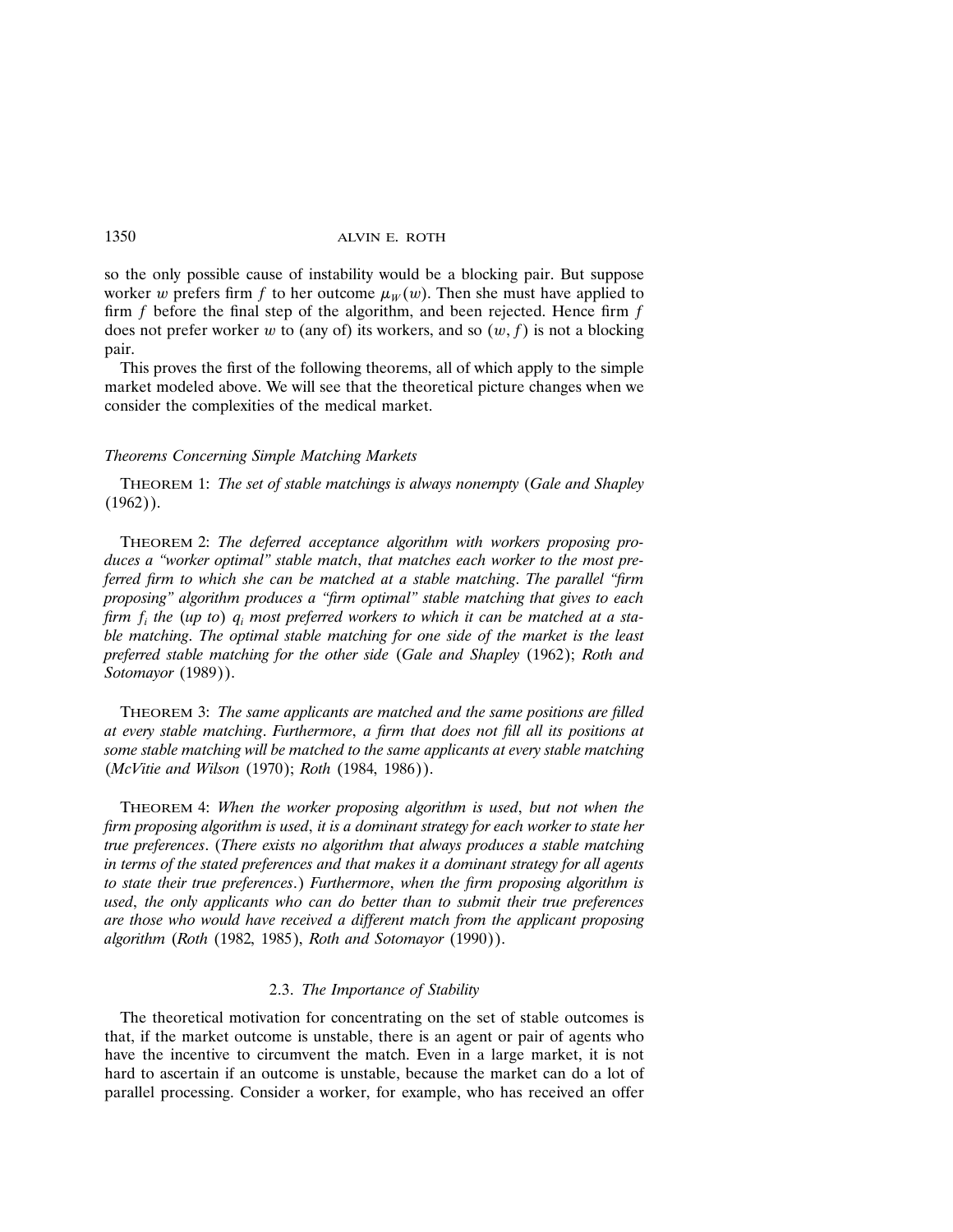| Market                                  | Stable               |                                                |
|-----------------------------------------|----------------------|------------------------------------------------|
|                                         |                      | Still in use (halted unraveling)               |
| American medical markets                |                      |                                                |
| <b>NRMP</b>                             | yes                  | yes (new design in '98)                        |
| <b>Medical Specialties</b>              | yes                  | yes (about 30 markets)                         |
| <b>British Regional Medical Markets</b> |                      |                                                |
| Edinburgh ('69)                         | yes                  | yes                                            |
| Cardiff                                 | yes                  | yes                                            |
| Birmingham                              | no                   | no                                             |
| Edinburgh ('67)                         | no                   | no                                             |
| Newcastle                               | no                   | no                                             |
| Sheffield                               | n <sub>0</sub>       | no                                             |
| Cambridge                               | no                   | yes                                            |
| London Hospital                         | n <sub>O</sub>       | yes                                            |
| Other healthcare markets                |                      |                                                |
| <b>Dental Residencies</b>               | yes                  | yes                                            |
| Osteopaths $(< 94)$                     | no                   | no                                             |
| Osteopaths ( $\geq$ '94)                | yes                  | yes                                            |
| Pharmacists                             | yes                  | yes                                            |
| Other markets and matching processes    |                      |                                                |
| Canadian Lawyers                        | yes                  | yes (except in British Columbia<br>since 1996) |
| Sororities                              | yes (at equilibrium) | yes                                            |

TABLE I Stable and Unstable (Centralized) Mechanisms

from her third choice firm. She only needs to make two phone calls to find out if she is part of a blocking pair.

The empirical evidence offers a good deal of support to this intuition. Table I lists a number of markets that have at one point in their history adopted centralized clearinghouses (see Roth (1990, 1991), Roth and Xing (1994, 1997), and Mongell and Roth (1991)). In addition, it indicates whether they produce matchings that are stable with respect to the submitted preferences. (The question of whether they are stable with respect to the actual preferences will be discussed below.) The table further lists whether these clearinghouses were successful (at halting unraveling) and are still in use, or whether they have failed and were abandoned.

The table suggests that producing a stable matching is an important criterion for a successful clearinghouse. Stable mechanisms have mostly (but not always) succeeded, and unstable mechanisms have mostly (but not always) failed. The situation is complicated by the many differences among the markets in the table other than the stability or instability of their clearinghouse algorithm. The set of markets that come closest to providing a crisp comparison are the different regional markets for new physicians and surgeons in Britain (Roth (1990, 1991)). Of these, the two that employ stable mechanisms have succeeded, while all but two of those that do not employ stable mechanisms have failed. But even here, there are differences between the markets—e.g. differences between Newcastle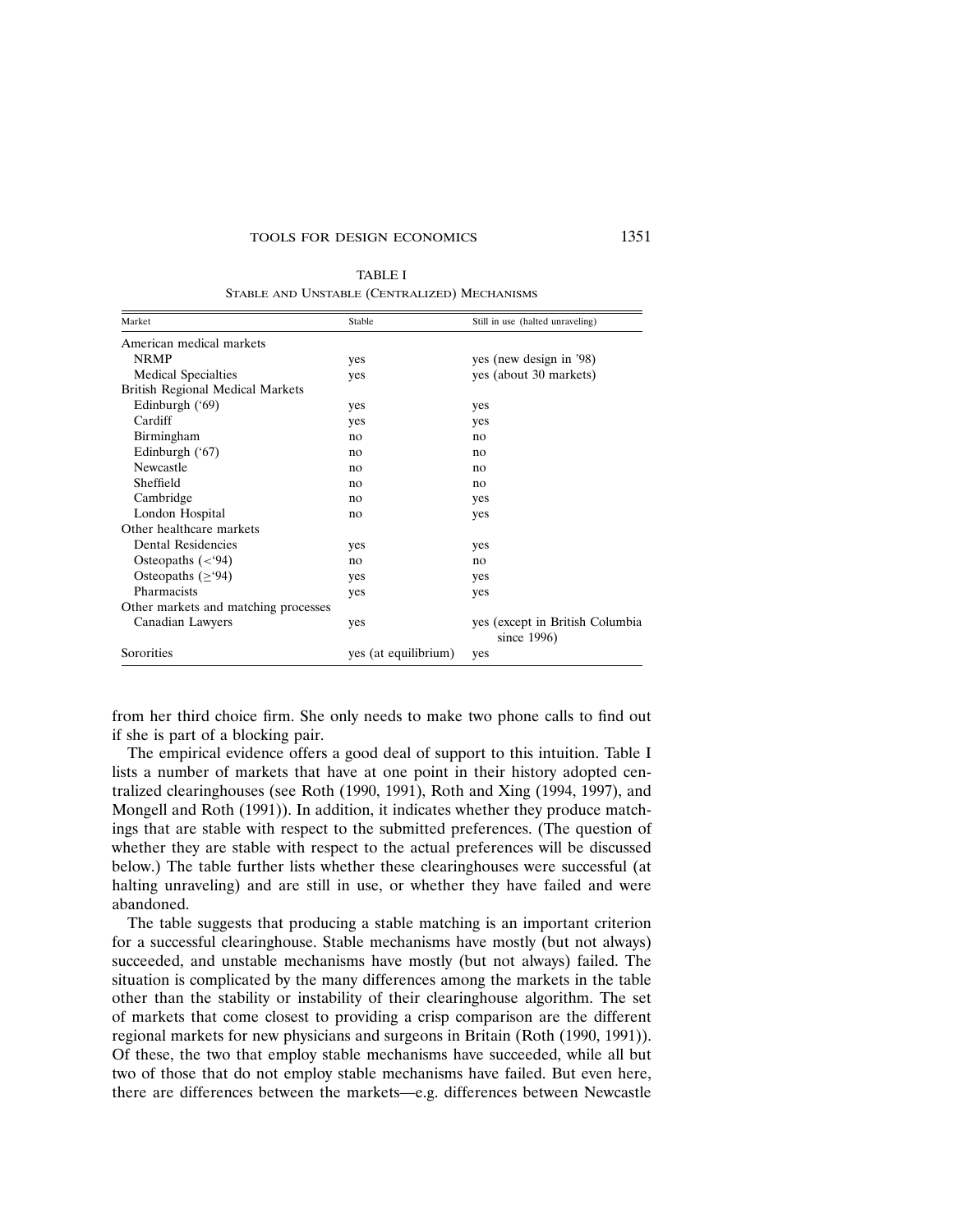and Edinburgh—other than the organization of their clearinghouses. It could therefore be possible that the success of a stable clearinghouse in Edinburgh and the failure of an unstable one in Newcastle were for reasons other than how these clearinghouses were designed.

## 2.3.1. Experimental Evidence

Laboratory experiments can help clarify the impact of different clearinghouse designs. In a controlled environment, we can examine the effect of different matching algorithms while holding everything else constant. In this spirit, Kagel and Roth (2000) report an experiment that compares the stable, deferred acceptance market mechanisms used in Edinburgh and Cardiff with the kind of unstable, "priority matching" mechanism used in Birmingham, Newcastle, and Sheffield. Unver (2000b, c) reports a follow-up experiment that additionally compares these two classes of algorithms with the linear programming based algorithms used in Cambridge and at the London Hospital.

The successful algorithms adopted first in Edinburgh (in 1969) and then in Cardiff are essentially firm-proposing deferred acceptance algorithms. An alternative kind of algorithm that was widely tried in England proper (in Birmingham, Newcastle, and Sheffield), but always soon abandoned, defined a "priority" for each firm-worker pair as a function of their mutual rankings. Such an algorithm matches all priority 1 couples and removes them from the market, then repeats for priority 2 matches, priority 3 matches, etc. For example, in Newcastle, the priorities for firm-worker rankings were organized by the product of the rankings, (initially) as follows: 1-1, 2-1, 1-2, 1-3, 3-1, 4-1, 2-2, 1-4, 5-1... That is, the first priority is to match firms and workers who each list one another as their first choice, the second priority is to match a firm and worker such that the firm gets its second choice while the worker gets his first choice, etc.

This can produce unstable matchings—e.g. if a desirable firm and worker rank each other fourth, they will have such a low priority  $(4 \times 4 = 16)$  that if they fail to match to one of their first three choices, it is unlikely that they will match to each other. (E.g. the firm might match to its fifteenth choice worker, if that worker has ranked it first.)

The Kagel and Roth experiment created a simple laboratory environment in which subjects would initially gain experience with a decentralized matching market with sufficient competition and congestion to promote unraveling of appointments.15 The subjects would have the opportunity to make early matches, but at a cost. Once subjects had time to adapt to this market, one of the two centralized matching mechanisms would be made available for those subjects who did not make early matches. The only difference between the two conditions of the experiment was that one employed the priority matching algorithm used unsuccessfully in Newcastle, and the other the stable matching algorithm used successfully in Edinburgh. The idea was not to reproduce the Edinburgh and Newcastle

 $15$  The role of congestion was clearly seen in the unusually fast, but nevertheless congested telephone market operated by clinical psychologists, prior to their adoption of a centralized clearinghouse (Roth and Xing (1997)).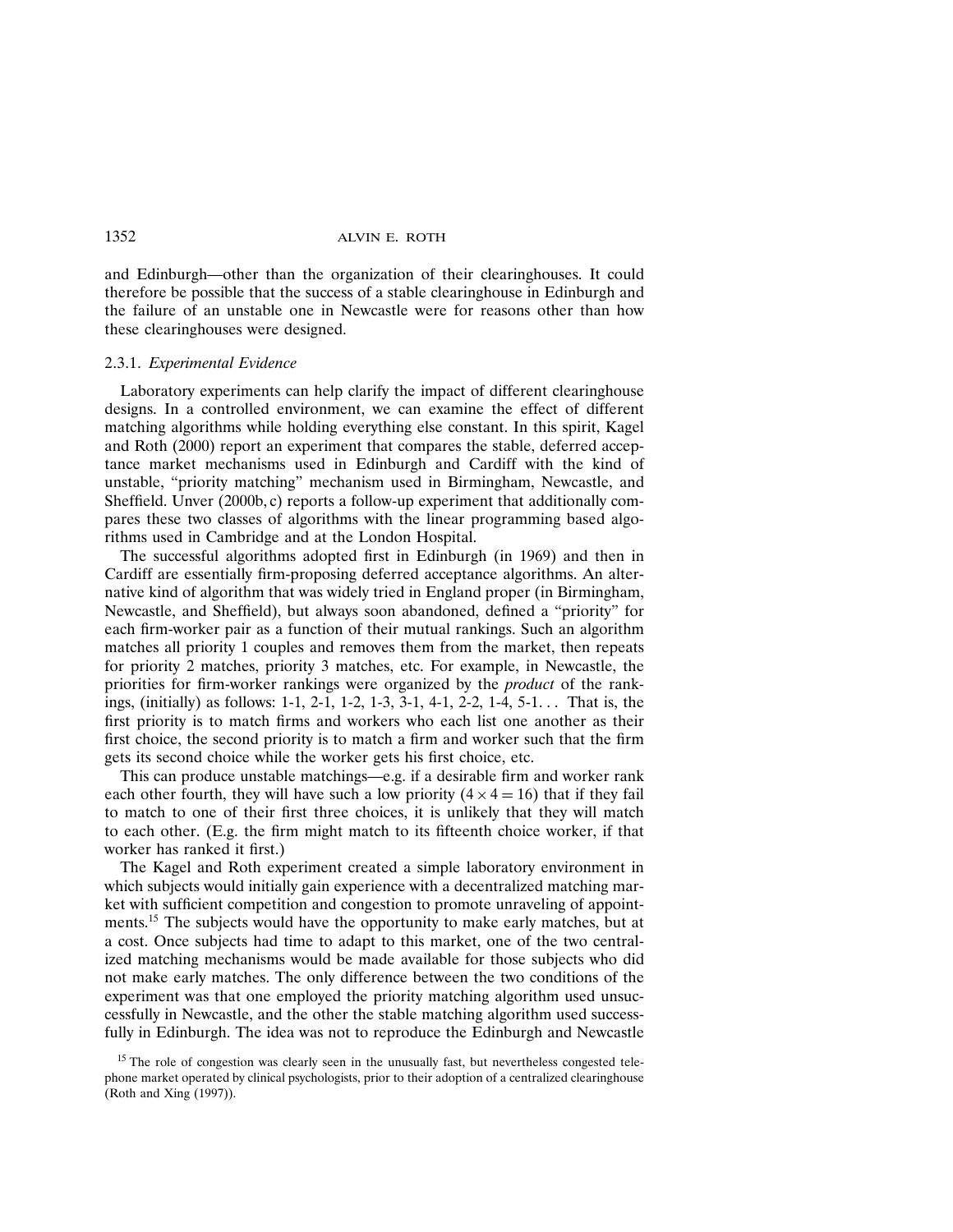markets, but rather to see whether the algorithms employed in those labor clearinghouses had the same effect in a simple environment in which any difference could be unambiguously interpreted as being due to the algorithm.

Each experimental market consisted of 12 subjects, half of whom were assigned the role of firms and half of workers. Subjects were paid according to with whom they matched, and when (with payoffs for a successful match ranging from \$4 to \$16 per market). Each matching market consisted of three periods, called (in order) periods  $-2$ ,  $-1$ , and 0, to denote that the profit to a worker or firm from any match was reduced by \$2 if the match was made in period −2, by \$1 if the match was made in period −1, and by \$0 if the match was made in (the final) period 0. A firm or worker who had not matched by the end of period 0 earned nothing.

In each matching market, firms could hire one worker, and likewise each worker could accept only one job. Firms were restricted to one offer in each period. Workers who received multiple offers in any period could accept at most one. Contracts were binding; a firm whose offer was accepted, and a worker who accepted an offer could not make other matches in a later period.

Each experimental session began with 10 consecutive decentralized matching markets. After the tenth decentralized matching market it was announced that, in each subsequent market, periods −2 and −1 would proceed as before, but henceforth period 0 would employ a centralized matching algorithm. For the centralized matching algorithm, subjects were instructed that if they were not matched prior to round 0, they were to "submit a rank order list of their possible matches, and the centralized matching mechanism (which is a computer program) will determine the final matching, based on the submitted rank order lists." In each experimental session we then conducted an additional 15 matching markets, with periods −2 and −1 employing the same decentralized procedures described above, but with one of the two centralized matching algorithms in place in period 0. Half of the experimental sessions employed the stable, Edinburgh algorithm, and half employed the unstable priority matching algorithm used in Newcastle.

An experiment like this yields a rich set of data, but for our present purposes, one figure, of aggregate behavior, will suffice. Figure 1 shows the average costs paid by all subjects in a given market for making early matches, over time. (If all 12 subjects made matches at period −2 this cost would be \$24, if all matched at period −1 it would be \$12, while if no subjects made early matches this cost would be 0.) The figure shows that after the subjects have gained some experience with the decentralized market, there is a good deal of actual early matching (reflecting a great deal of attempted early matching; the realized cost is around \$8 in periods 6–10.) In periods 11–15, i.e. the first 5 periods after a centralized clearinghouse has been introduced, the amount of early matching is about the same for both mechanisms. But by periods 21–25, the Newcastle algorithm has not reduced early contracts, while the stable algorithm has. Thus the experimental results qualitatively reproduce the field results, under conditions in which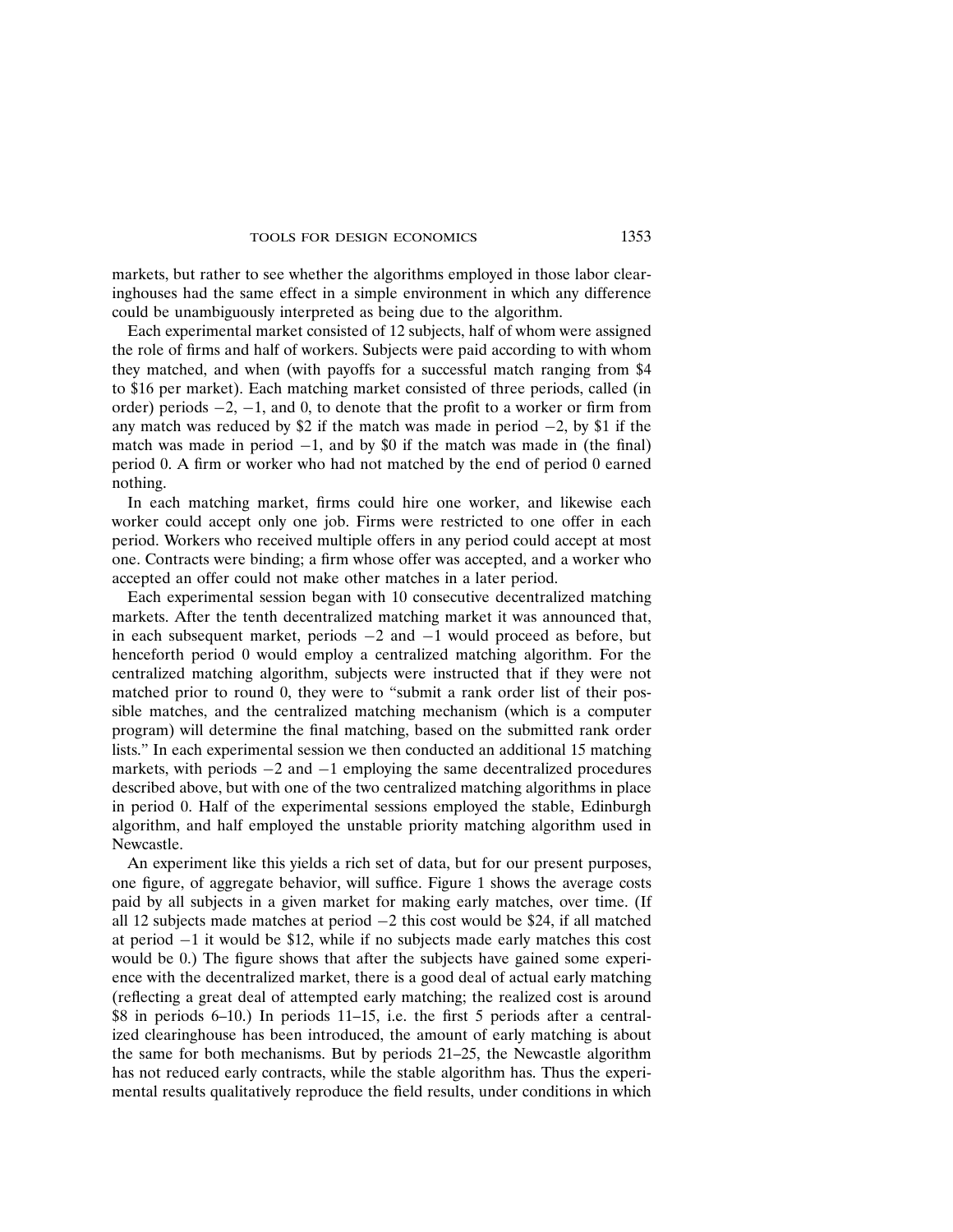

FIGURE 1.— Average costs of early markets, over time. In the first ten markets,  $\#1-10$ , only the decentralized matching technology is available, and the participants match early, despite the cost. Starting with Market 11, and continuing through market 25, participants who wait until the last market period can use a centralized matching mechanism. In one cell of the experiment this was a stable, deferred acceptance algorithm of the kind used in Edinburgh, and in the other it was the unstable priority algorithm used in Newcastle. With the stable mechanism, costs of going early fell over time, indicating that more matches were being made at the efficient time.

the differences in outcomes can be unambiguously attributed to the matching algorithms. This adds confidence that the differences observed in the field are also due to the different clearinghouse designs (and not to some other difference between Edinburgh and Newcastle).<sup>16</sup>

 $16$  The subsequent experiment by Unver (2000b, c) adds support to the hypothesis that the long life of the linear programming mechanisms used at the London Hospital and in Cambridge has less to do with desirable features of those algorithms than with special features of those markets (these are the two smallest markets, and each involves only the graduates of a single medical school and jobs in the associated teaching hospital (Roth (1991)). In Unver's experiments, the linear programming mechanism performed no better than the priority matching mechanism when the mechanisms were employed in otherwise identical markets. Unver goes on to reproduce the main laboratory observations in a computational comparison of the mechanisms, in which each of the experimental conditions are played by genetic algorithms rather than by human subjects. This further clarifies the manner in which the mechanisms differ in the rewards they give to different strategies. And the comparisons with a prior computational study of these markets (Unver (2000a)) are illuminating in that they suggest that some kinds of strategic behavior come more naturally than others to human subjects; that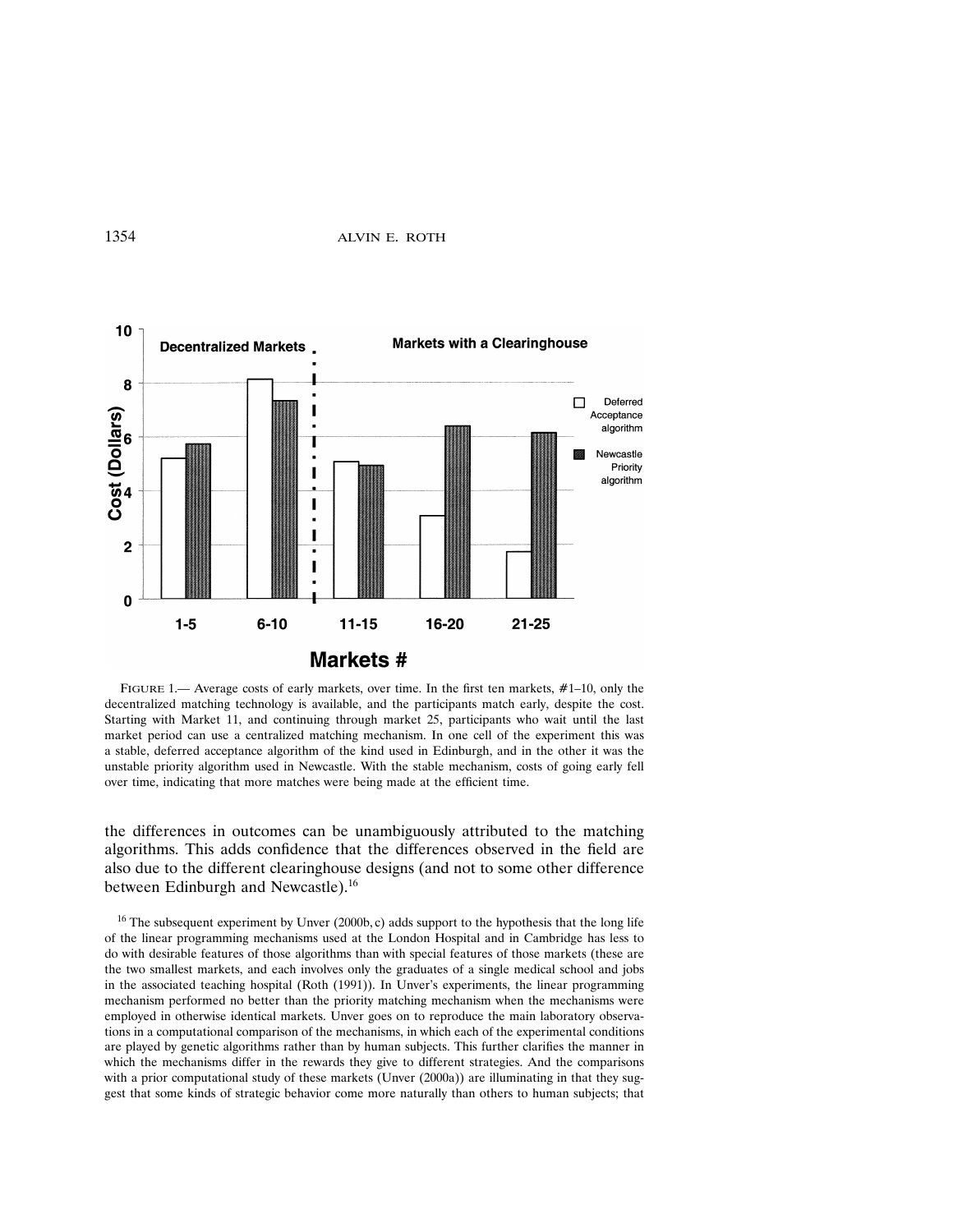### tools for design economics 1355

## 2.4. Complications in the American Medical Market

As the above discussion suggests, there is ample evidence that stability of the outcome is a critical element of clearinghouse design. The evidence proved sufficiently compelling to the various stakeholders in the American medical market so that the design discussion was always framed in terms of what kinds of stable matching mechanisms would perform best from various points of view. But this turns out to be a deceptively simple question, because the complications of the medical market radically change the theoretical properties of any matching mechanism. To state the matter starkly, none of the conclusions of Theorems 1–4 apply to the medical match, not even that a stable matching always exists. Under the conditions that actually prevail in the match, counterexamples can be constructed to all the conclusions of Theorems 1–4.17

What makes the NRMP different from a simple market is that it has complications of two kinds: complications that cause two positions to be linked to one another, and complications that involve the preferences of employers for variable numbers of workers. In the first category are couples, who need a pair of positions, and individual applicants who also need two positions, because they match to positions for second year graduates, and then need to find a prerequisite first year position. In the second category are requests by residency programs to have an even or an odd number of matches, and reversions of unfilled positions from one residency program to another, typically in the same hospital.18

For the present discussion, I will concentrate on the implications for design of the fact that there are couples in the market. In the 1990's there were somewhat more than 20,000 applicants for residencies participating in the match each year, and of these approximately 1,000 were in couples, seeking two jobs together. Table II gives statistics for the five years used most heavily for computational experiments during the design.

In the early 1980's, there were already couples in the market, and attempts had been made to modify the clearinghouse to accommodate them. However these attempts had not met with much success; many couples circumvented the match and made arrangements with hospitals on their own. It will help clarify the design problem to briefly consider that earlier attempt.

Prior to 1983, couples participating in the match (after being certified by their dean as a legitimate couple) were required to specify one of their members as the "leading member." They would then submit a rank ordering of positions for each

study showed that when genetic algorithms are allowed to operate on a wide strategy set, they might learn to manipulate the unstable mechanisms more thoroughly than the human subjects in the experiment did.

<sup>&</sup>lt;sup>17</sup> Except of course the impossibility result in the second sentence of Theorem 4.

 $18$  This situation arises when the director of a program for second year graduates, e.g. in neurology, who require first year training, e.g. in internal medicine, makes an arrangement with the internal medicine director that the neurology residents will spend their first year with the other first year medicine residents. So internal medicine will now seek to hire fewer residents than it would otherwise. However, if the neurology program doesn't fill as many positions as anticipated, these empty positions have to be "reverted" to the medicine program, so that it will have the residents it needs.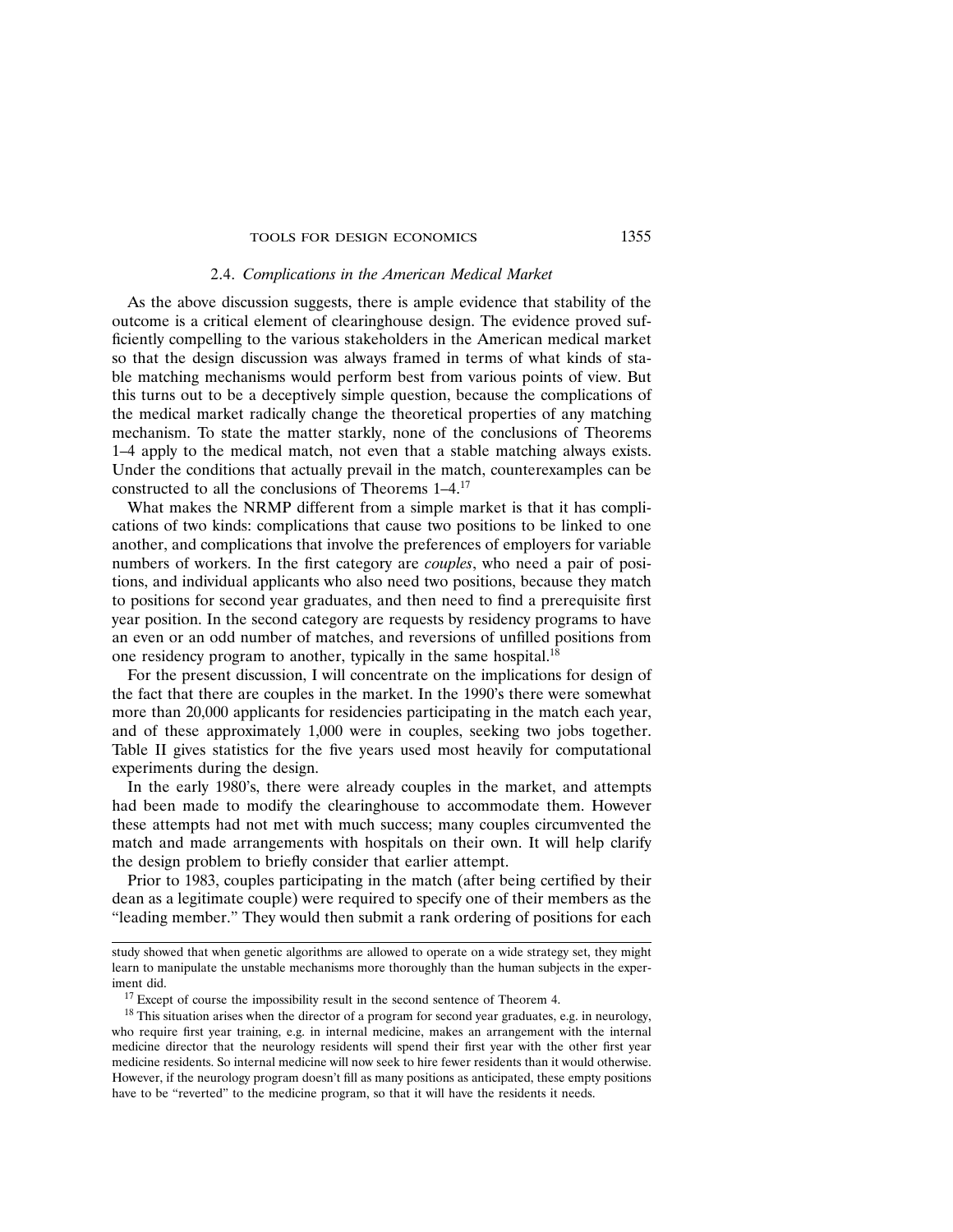| Year:                                                          | 1987  | 1993  | 1994  | 1995  | 1996  |
|----------------------------------------------------------------|-------|-------|-------|-------|-------|
| Number of applicants submitting                                | 20071 | 20916 | 22353 | 22937 | 24749 |
| preference lists<br>Number of applicants participating as part | 694   | 854   | 892   | 998   | 1008  |
| of a couple (i.e. twice the number of couples)                 |       |       |       |       |       |

TABLE II Number of Applicants, and Couples by Year

member of the couple; i.e. a couple submitted two preference lists. The leading member was then matched to a position in the usual way, the preference list of the other member of the couple was edited to remove distant positions, and the second member was then matched if possible to a position in the same vicinity as the leading member. The algorithm applied to these lists was essentially a hospital proposing deferred acceptance algorithm, and so the resulting outcome was stable with respect to the individual lists submitted. That is, the resulting matching had no instabilities with respect to the individual worker-firm pairs. However it is easy to see why such an outcome would often in fact have an instability involving a couple and perhaps two employers, once we recognize that instabilities involving couples may look slightly different than those involving single workers.

Consider a couple whose first choice is to have two particular jobs in, say, Boston, and whose second choice is to have two particular jobs in New York. The leading member might be matched to his or her first choice job in Boston, while the other member might be matched to some undesirable job in Boston. Since the fundamental law of marriage is that you can't be happier than your spouse, an instability could now exist. If their preferred New York residency programs ranked them higher than students matched to positions in those programs, the couple, on calling the hospitals in New York, would find those hospitals glad to have them. (The students originally matched to those New York positions might be told that, due to an unexpected budget shortfall, their positions no longer existed.)

To make this precise, we can augment our simple model to accommodate couples who have preferences over pairs of positions, and can submit a rank order list that reflects this.

### 2.4.1. A More Complex Market: Matching with Couples

This model is the same as the simple model above, except the set of workers is replaced by a set of applicants that includes both individuals and couples.

Denote the set of applicants by  $A = A1 \cup C$ , where A1 is the set of (single) applicants who seek no more than one position, and C is the set of couples. A member of C is a couple  $\{a_i, a_j\}$  such that  $a_i$  is in the set A2 (e.g. of husbands) and  $a_i$  is in the set A3, and the sets of applicants A1, A2, and A3 together make up the entire population of individual applicants, denoted  $A' = A1 \cup A2 \cup A3$ .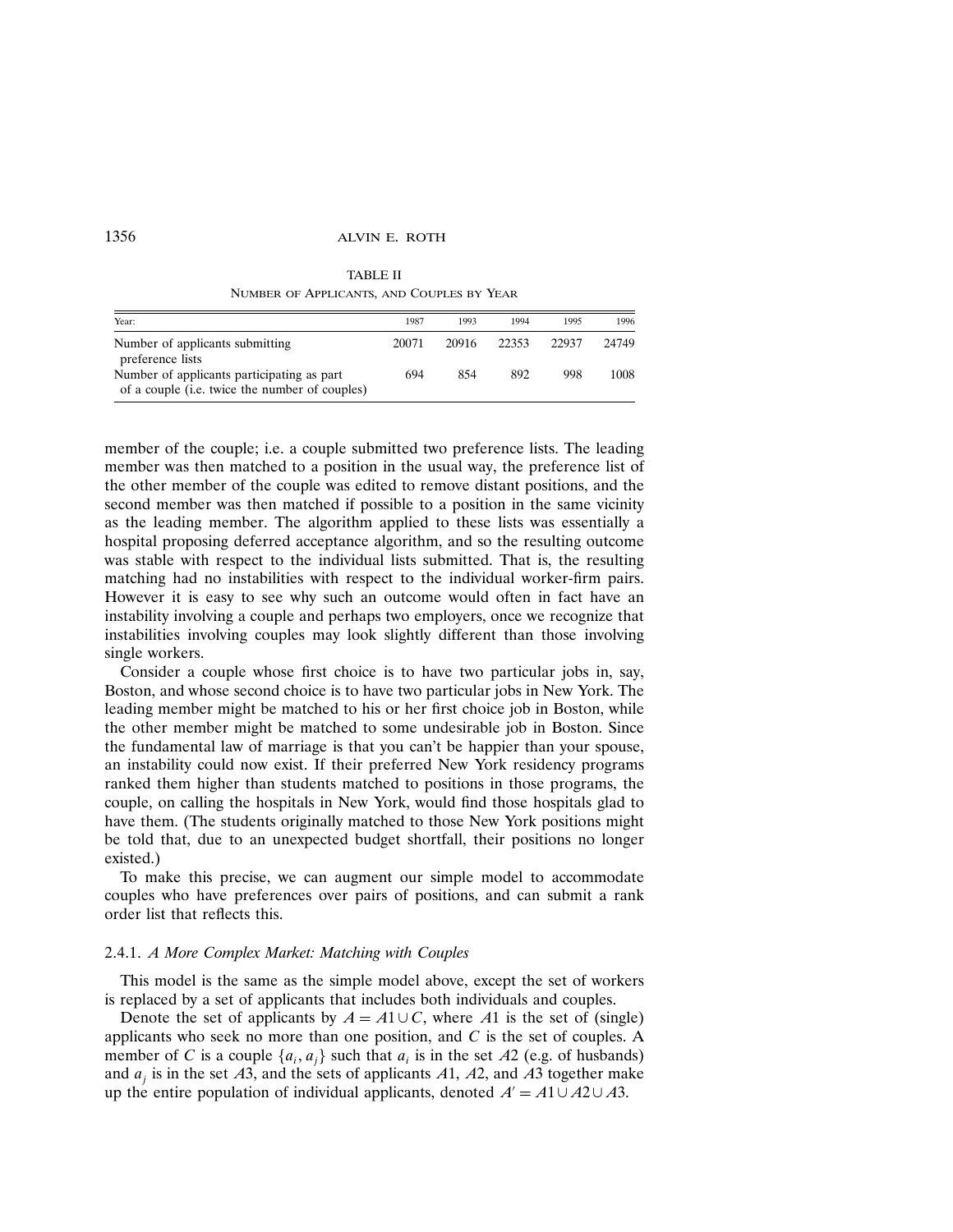The reason for denoting the set of applicants both as  $A$  and as  $A'$  is that from the point of view of the firms, the members of a couple  $c = \{a_i, a_i\}$  are two distinct applicants who seek distinct positions (typically in different residency programs), while from the point of view of the couple they are one agent with a single preference ordering of pairs of positions. That is, each couple  $c = \{a_i, a_j\}$ in C has preferences over ordered pairs of positions, i.e. an ordered list of elements of  $F \times F$ . The first element of this list is some  $(r_i, r_j)$  in  $F \times F$  which is the couples' first choice pair of residency programs for  $a_i$  and  $a_j$  respectively, and so forth. Applicants in the set A1 have preferences over residency programs, and residency programs (firms) have preferences over the individuals in  $A'$ , just as in the simple model. A matching is a set of pairs in  $F \times A'$ .

Each single applicant, each couple, and each residency program submits to the centralized clearinghouse a Rank Order List (ROL) that is their stated preference ordering of acceptable alternatives.

As in the simple model, a matching  $\mu$  is blocked by a single applicant (in the set  $A1$ ), or by a residency program, if  $\mu$  matches that agent to some individual or residency program not on its ROL. A matching is blocked by an individual couple  $(a_i, a_j)$  if they are matched to a pair  $(r_i, r_j)$  not on their ROL. No individual or couple blocks a matching at which he or it is unmatched.

A residency program  $r$  and a single applicant  $a$  in  $A1$  together block a matching  $\mu$  precisely as in the simple market, if they are not matched to one another and would both prefer to be.

A couple  $c = (a_1, a_2)$  in A and residency programs  $r_1$  and  $r_2$  in F block a matching  $\mu$  if the couple prefers  $(r_1, r_2)$  to  $\mu(c)$ , and if either  $r_1$  and  $r_2$  each would prefer to be matched to the corresponding member of the couple, or if one of them would prefer, and the other already is matched to the corresponding couple member. That is, c and  $(r_1, r_2)$  block  $\mu$  if:

1.  $(r_1, r_2) >_c \mu(c)$ ; and if either

2.  $\{(a_1 \notin \mu(r_1)),$  and  $a_1 >_{r_1} a_i$  for some  $a_i \in \mu(r_1)$  or  $a_1$  is acceptable to  $r_1$  and  $|\mu(r_1)| < q_1$  and either  $a_2 \in \mu(r_2)$  or  $\{(a_2 \notin \mu(r_2), a_2 > r_1, a_1 \text{ for some } a_i \in \mu(r_2) \text{ or } a_i \text{ for some } a_i \in \mu(r_1)\}$  $a_2$  is acceptable to  $r_2$  and  $|\mu(r_2)| < q_2$ or

3.  $\{a_2 \notin \mu(r_2)$ , and  $a_2 > r_2$ ,  $a_j$  for some  $a_j \in \mu(r_2)$  or  $a_2$  is acceptable to  $r_2$  and  $|\mu(r_2)| < q_2$  and  $a_1 \in \mu(r_1)$ .

A matching is stable if it is not blocked by any individual agent or by a pair of agents consisting of an individual and a residency program, or by a couple together with one or two residency programs.

It isn't hard to see why the presence of couples will cause design problems. Consider the deferred acceptance algorithm discussed above for the market without couples. It is a "one pass" algorithm: in the worker proposing version, each worker moves down her preference list only once. The reason this produces a stable matching is that no firm ever regrets any rejections it issues, since it only does so when it has a better worker in hand. So there is never a need for a worker to reapply to a firm that has already rejected her.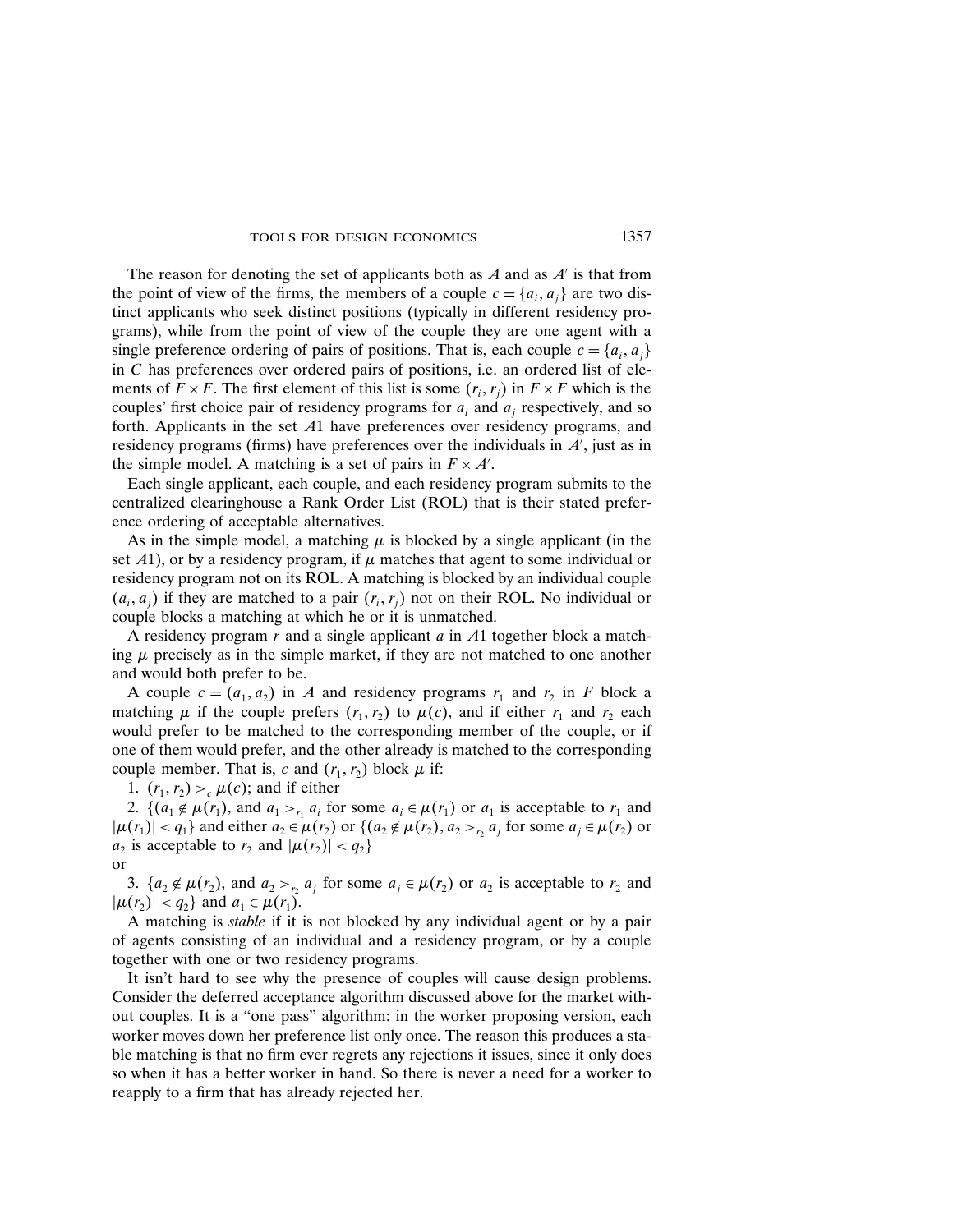Now consider the case in which some pair of workers is applying for positions as a couple  $(a, b)$ , by submitting a preference list of pairs of firms, and suppose that at some point in the algorithm their applications are being held by the pair of firms  $(f, g)$ , and that, in order to hold b's application, firm g had to reject some other worker c. Suppose at the next step of the algorithm, firm  $f$ , holding a's application, gets an offer it prefers, and rejects worker a. Suppose further that couple  $(a, b)$ 's next choice, after positions at firms f and g, is positions at two other firms  $f'$  and  $g'$ . Then in order to move down the couple's preference list, worker  $b$  has to be *withdrawn* from firm  $g$ . This creates a potential instability involving firm  $g$  (which now regrets having rejected worker  $c$ ), and worker  $c$ . So an algorithm like the deferred acceptance procedure will no longer be able to operate in one pass through worker  $c$ 's preferences, since to do so would miss this kind of instability.

This is not a difficulty linked to a particular kind of algorithm. In Roth (1984) I showed that, when couples are present, the set of stable matchings may be empty, and hence no algorithm can be guaranteed to converge to stability. Parenthetically, the difference between the treatment in that paper and in the design problem illustrates what I mean when I say that design carries a responsibility for detail. In Roth (1984) I found it sufficient to note that allowing couples to submit preference lists over pairs of positions would improve the chance of reaching a stable outcome, but that this might not completely solve the problem because stable matchings might sometimes not exist. While that was a reasonable observation to make as a disinterested observer, as a designer I had to think about an algorithm that will perform well, even in the absence of a theorem establishing that it will always produce a stable matching.

It seemed likely that no "one pass" algorithm would be feasible, and that therefore any algorithm would need to check for and resolve instabilities that might be present at intermediate stages. With this in mind, we took as the basis for the conceptual design of the new algorithm the class of algorithms explored in Roth and Vande Vate (1990), which, starting from any matching, seek to resolve instabilities one at a time. That paper showed how, in a simple market, instabilities could be sequenced in such a way that the process would always converge to a stable matching. The idea is that, starting from an unstable matching, a new matching can be created by "satisfying" one of its blocking pairs  $(f, w)$ ; i.e. creating a new matching in which  $f$  and  $w$  are matched with one another, perhaps leaving a worker previously matched to f unmatched, and a position previously occupied by  $w$  vacant.<sup>19</sup>

When the algorithm starts, all positions are empty, and the algorithm begins, like the applicant-proposing deferred acceptance algorithm, by satisfying blocking pairs involving unmatched applicants. Then, as potential instabilities develop due to the presence of couples, these are resolved one at a time. Each step of the algorithm begins by selecting an applicant, either an individual or a couple, and

 $19$  The paper was motivated by the observation by Knuth (1976) that the process of satisfying a sequence of blocking pairs could sometimes cycle, and return to matchings already considered.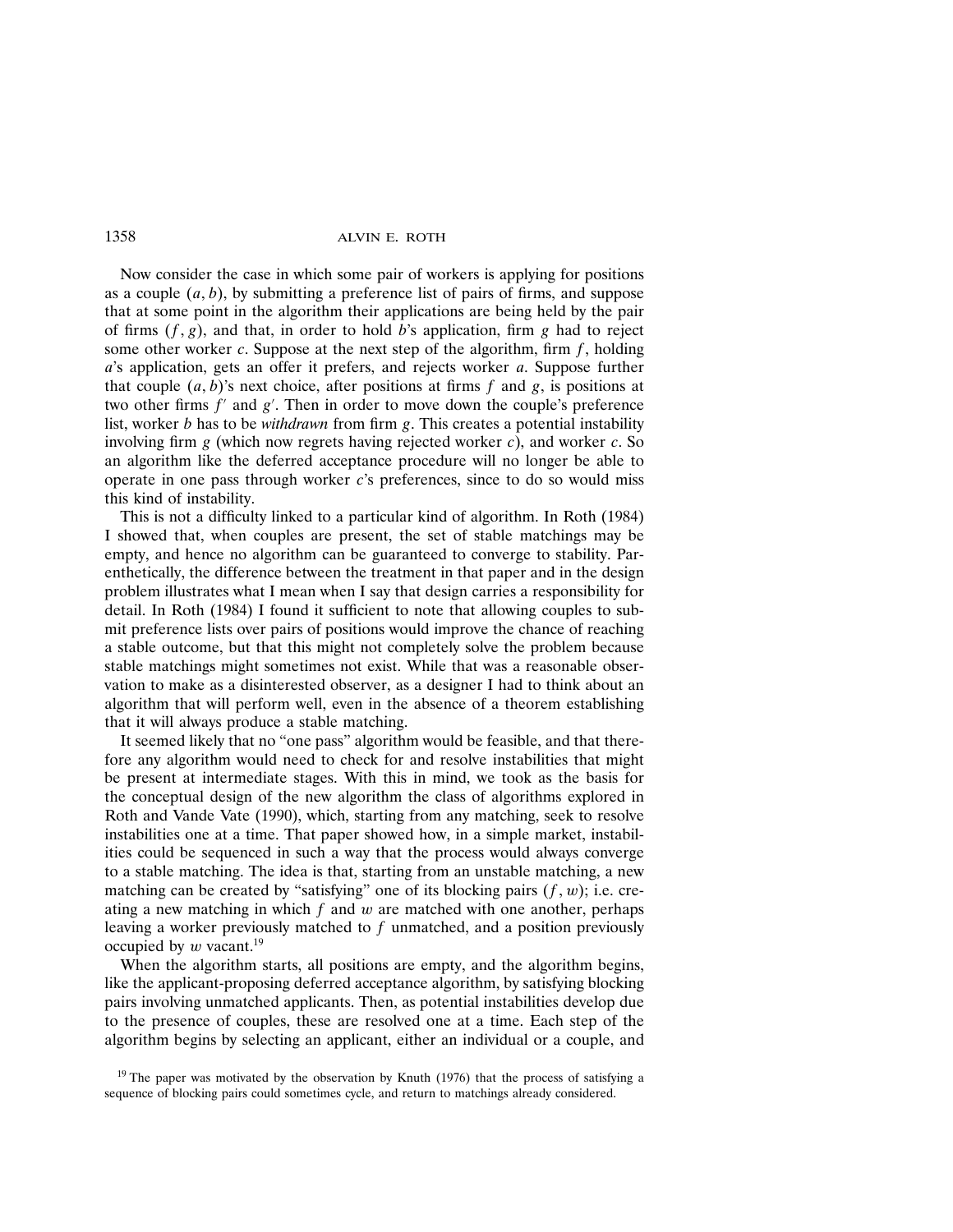letting that applicant start at the top of the applicant's preference list, and work down until the most preferred firm or firms willing to hold the application is reached. Applicants who are displaced in this process continue working their way down their preference lists, and when this causes a member of a couple to be withdrawn from a residency program, that residency program is put on the "hospital stack" to be checked later for potential instabilities. It is this process that causes the algorithm to take more than one pass through some applicants' preferences, as applicants who form blocking pairs with a hospital will be put back on the "applicant stack" to be considered again, starting with their most preferred programs. Throughout, the algorithm is applicant-proposing in the sense that, whenever there are multiple blocking pairs involving the same applicant, the blocking pair that is satisfied next is the one most preferred by the applicant.

In a simple market, without couples, the order in which applicants are placed in (and hence drawn from) the applicant stack can be shown not to matter, because the algorithm would produce the applicant-optimal stable matching no matter in what order the applicants were processed. However the order can matter when couples are present. Consequently, we performed computational experiments before making sequencing choices. These computational experiments focused on two issues:

• Do sequencing differences cause substantial or predictable changes in the match result (e.g., do applicants or programs selected first do better or worse than their counterparts selected later)?

• Does the sequence of processing affect the likelihood that an algorithm will produce a stable matching?

Computational experiments to test the effect of sequencing were conducted using data from three NRMP matches: 1993, 1994, and 1995. The results were that sequencing effects existed, but were unsystematic, and on the order of 1 in 10,000 matches. In the majority of years and algorithm sequences examined, the match was unaffected by changes in sequencing of algorithm operations, and in the majority of the remaining cases only 2 applicants received different matches. However sequencing decisions did influence the speed of convergence to a stable matching. Because sequencing decisions had no systematic effect on outcomes, it was decided to design the algorithm to promote rapid convergence to stability.

Based on these computational experiments, the applicant proposing algorithm for the NRMP was designed so that all single applicants are admitted to the algorithm for processing before any couples are admitted. This reduces the number of times that the algorithm encounters cycles and produced the fastest convergence.

Of course in examples for which no stable matching exists, like that of Roth (1984), no procedure for detecting and resolving cycles will produce a stable matching. But one result of the computational experiments conducted during the design of the algorithm is that the procedure never failed to converge to a stable matching. So there is reason to believe that the incidence of examples with no stable matchings may be rare.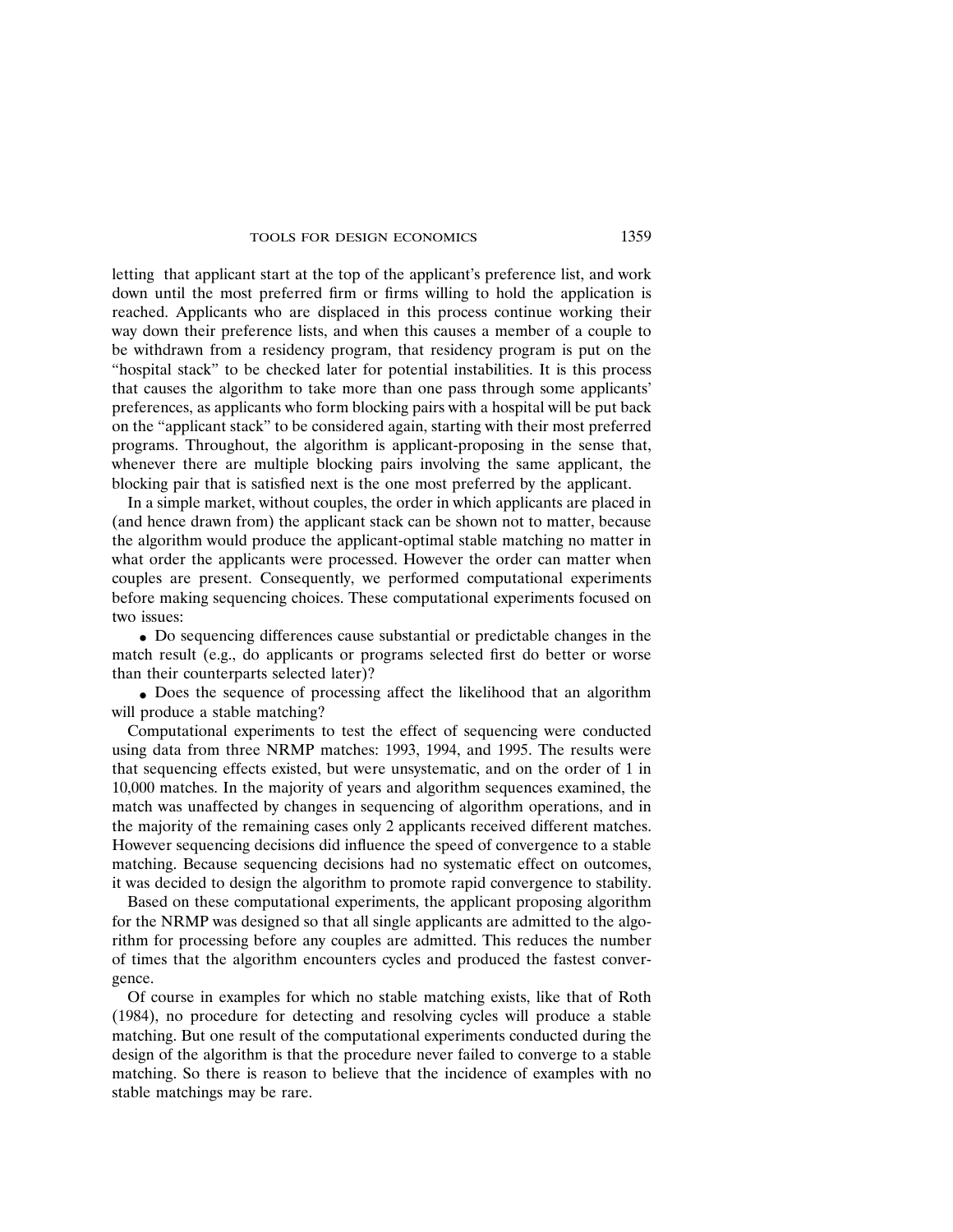## 1360 **ALVIN E. ROTH**

| TABLE III                                                        |
|------------------------------------------------------------------|
| COMPUTATIONAL EXPLORATION OF THE DIFFERENCE BETWEEN HOSPITAL AND |
| APPLICANT PROPOSING ALGORITHMS                                   |

| Applicants                           | 1987 | 1993 | 1994 | 1995 | 1996 |
|--------------------------------------|------|------|------|------|------|
| Number of Applicants Affected        | 20   | 16   | 20   | 14   |      |
| Applicant Proposing Result Preferred | 12   | 16   |      | 14   |      |
| Program Proposing Result Preferred   | 8    | 0    |      |      |      |
| New Matched                          |      | 0    |      |      |      |
| New Unmatched                        |      |      |      |      |      |

# 2.4.2. Comparison of the Applicant and Program Proposing Algorithms

Once alternative worker-proposing and firm-proposing algorithms could be compared, it was possible to examine the scope for (designer) discretion in choosing a stable matching. Unexpectedly, it turned out that this scope is very limited. The requirement that a matching be stable determines 99.9% of the matches; only one applicant in a thousand is affected by the choice of algorithm. Table III illustrates this on the data from the same matches shown in Table II. Recall that in each of those matches, there were more than 20,000 applicants. But as Table III shows, only about 20 applicants a year would have received different jobs from an applicant proposing algorithm than from a hospital proposing algorithm.

The table confirms that some of the properties of the set of stable matches are different in fact as well as in theory when couples and the other complications of the medical market are present. In a simple match, without couples or other complications, all of the applicants would have preferred the applicant proposing match, and no applicants who were matched or unmatched at the outcome of one algorithm would change employment status at the outcome of the other.20

On the other hand, Table III also illustrates the very small magnitude at which these differences from the simple model are exhibited. Of the more than 100,000 applicants involved in the data from which Table III is drawn, only two who were unmatched at one stable matching were matched at another. (Note also that even this tiny difference is unsystematic; it doesn't suggest that one or the other of the algorithms produces a higher level of employment.)

If this were a simple market, the small number of applicants whose matching is changed when we switch from hospitals proposing to applicants proposing would imply that there was also little room for strategic behavior when it

 $20$  Table III reflects results from the actual market, not the simplified market with couples as its only complication. It is easiest to see why the welfare comparisons from the simple model do not carry over to the medical market by considering the case of an individual who needs two jobs, e.g. a second year job in his desired specialty and a first year job that provides the necessary preparation. If he does better in the applicant proposing algorithm because of an improvement in his specialty position, he now requires a corresponding first year position, from which he displaces another applicant, who consequently does worse.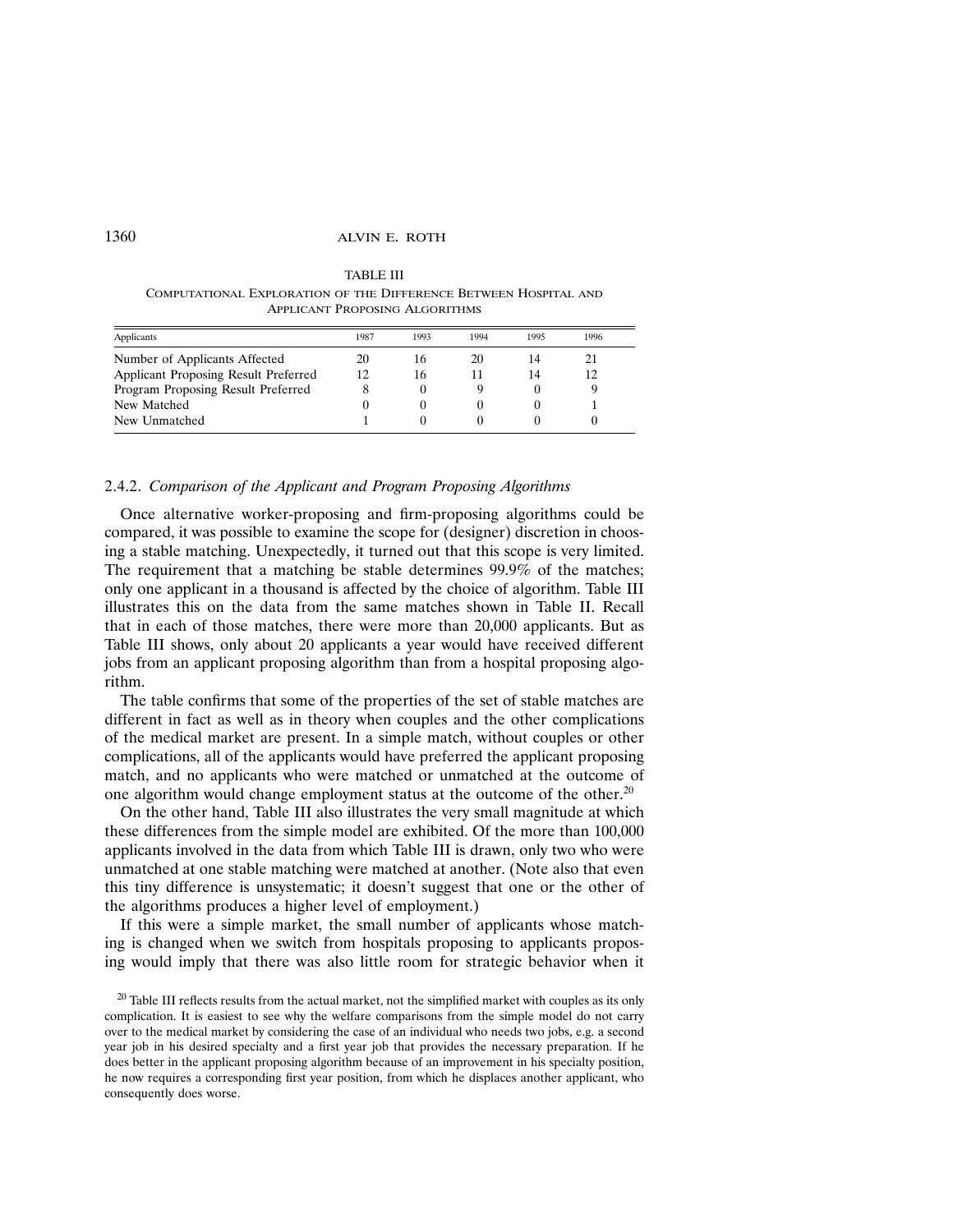comes time to state rank order lists. Theorem 4 doesn't guarantee that this will be the case in the complex market. However the method of proof of Theorem 4 allowed a set of computational experiments on the submitted preference lists to be designed that would determine an upper bound on the number of applicants who could potentially have profited from changing their preference lists, based on the preferences submitted in previous years. Under the assumption that the preference lists submitted in previous years represent the true preferences, these computational experiments confirmed that the numbers of applicants who could have potentially profited by submitting different (shorter) preference lists are almost the same as those in Table III. Similarly, the number of residency programs that could potentially profit by changing their preferences or their stated capacities (cf. Sonmez (1997)) is comparably small (see Roth and Peranson (1999) for the design and results of these computational experiments).

However the assumption that the submitted preference lists are a good proxy for the true preferences needs careful investigation. If instead of reflecting the true preferences, the submitted preferences instead reflect misrepresentations of the preferences induced by experience with the existing clearinghouse, then it could be that a new algorithm would over time elicit quite different preferences, and affect many more applicants than the above calculations suggest. To state the competing hypotheses starkly, it could be that the set of stable matchings is small because the market is large, or it could be that the set of stable matchings is in fact large, but appears small because participants have successfully gamed the system. (At equilibrium, the set of stable matchings would appear to be small in terms of the submitted preferences.) Some further computation was required to resolve this issue.

Roth and Peranson report a set of theoretical computations on simple matching models with randomly generated preferences, to determine how the size of the market influences the size of the set of stable matchings, measured by how many applicants receive different matches at different stable matchings. For these computations we considered markets with no match complications, so that Theorems 1–4 apply. In particular, firm and worker optimal stable matches exist, and we can compute the number of applicants who receive different matches at different stable matchings by simply counting the applicants who receive different matches at the optimal stable matchings for each side. (The proof is simple: if an applicant's best and worst stable matching are the same, then he is matched to the same firm at every stable matching.)

When preferences are highly correlated, the set of stable matchings is small regardless of the size of the market. But when preferences are uncorrelated, the core quickly grows quite large, if as the market grows large, the number of firms on an applicant's preference list grows correspondingly large. (By the time there are 500 firms and workers, over 90% of workers receive different matches at different stable matchings). However, in the medical market, applicants and residency programs only list one another on their preferences if they have completed an interview, and so no applicant has a very long list of programs (and the vast majority have fewer than 15 programs on their submitted preference list). When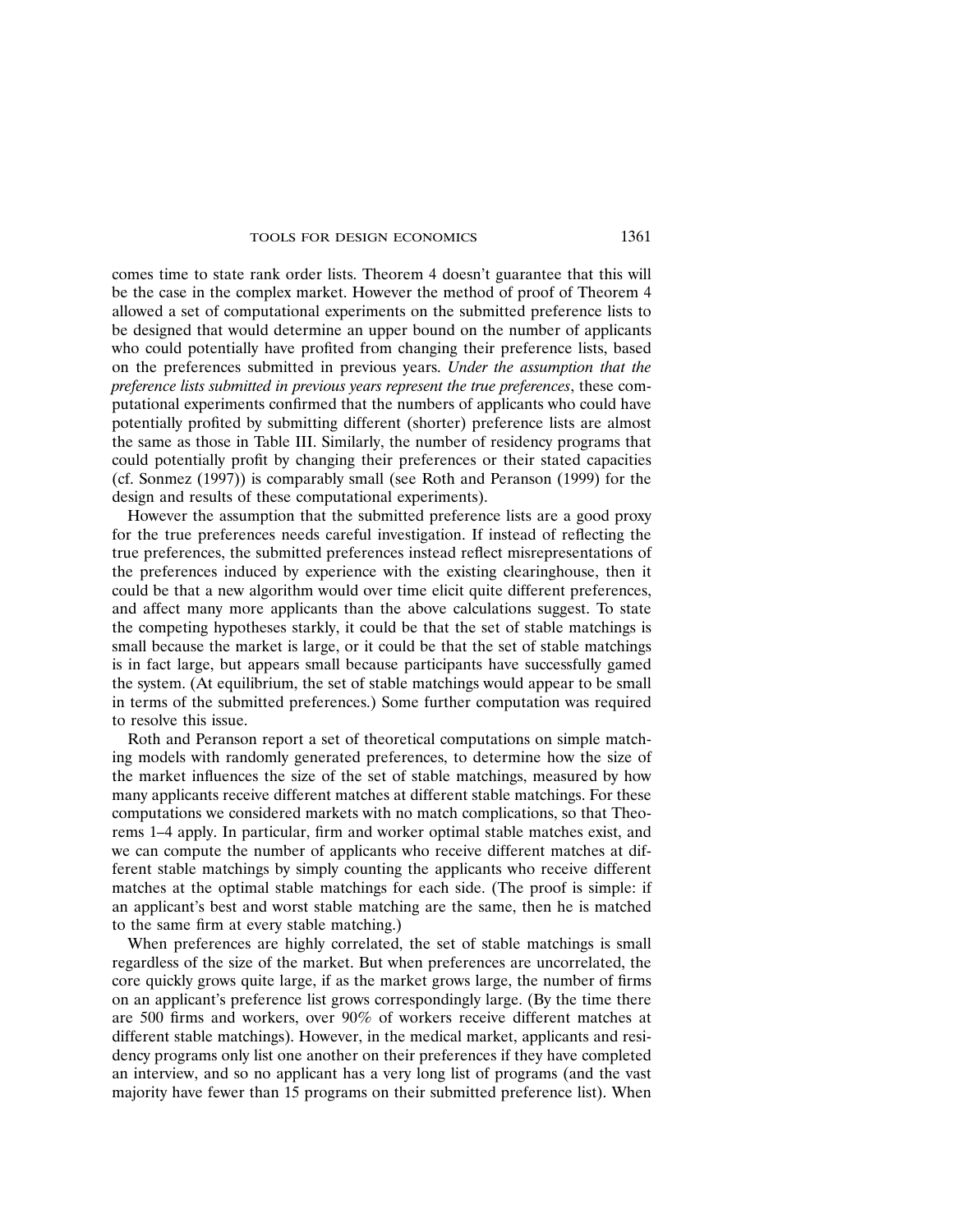

FIGURE 2.— Small core of large markets, with k fixed as n grows.  $C(n)/n$  is the proportion of workers who receive different matches at different stable matchings, in a simple market with  $n$ workers and  $n$  firms, when each worker applies to  $k$  firms, each firm ranks all workers who apply, and preferences are uncorrelated (from Roth and Peranson (1999)). Note that for any fixed  $k$ , the set of stable matchings grows small as  $n$  grows large.

this restriction is added, the set of stable matchings shrinks rapidly as the size of the market grows, and essentially reproduces the results obtained in the computational investigation of the medical market (see Figure 2). In these computations, there is no question what are the true preferences, and the fact that the set of stable matchings is small confirms that there are effectively no opportunities for firms or applicants to profitably manipulate their preferences. That is, in the simulations, we know the true preferences, and we see that the opportunities for profitable strategic misrepresentation are as small as they are in the field data.

The fact that only one in a thousand applicants in the match could even potentially profit from misrepresenting his or her preferences, together with the fact that no one can tell if they are in this tenth of a percent of the population, and that those who are not can only hurt themselves by misrepresenting their preferences, makes it easy to advise applicants that the incentives for straightforward reporting of rank order lists are clear.

Another observation from the matches we have analyzed is that we have never yet observed in the field data a year in which no stable matching could be found. This is despite the fact that, when couples and other complementarities exist, the set of stable matchings can be empty. It appears that, when the percentage of couples is not too high, as the market becomes large and the set of stable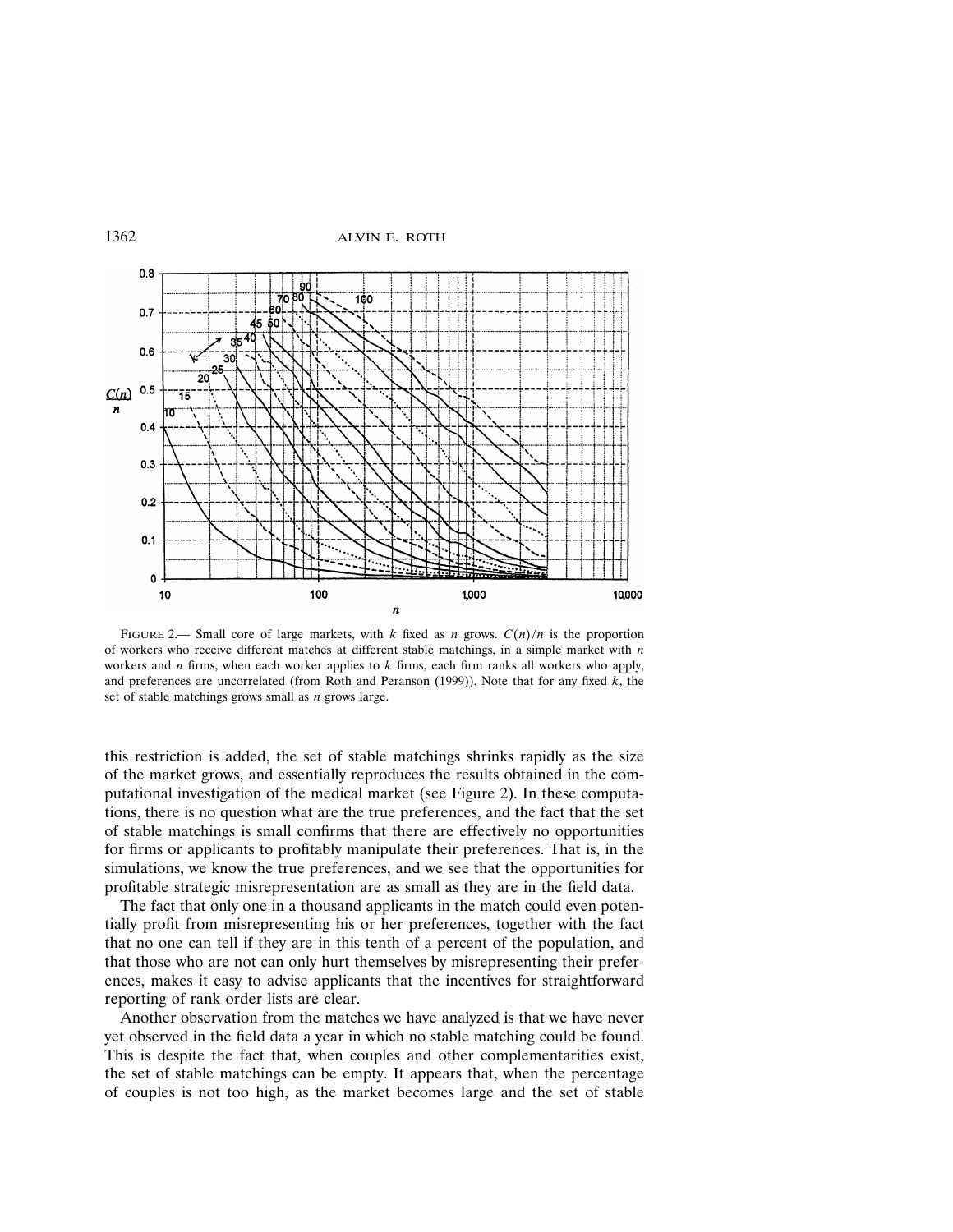matchings becomes small, it also becomes less likely to be empty. Preliminary computational simulations support this conjecture, but at the moment it remains a conjecture.

The computational results suggest an agenda for theoretical work quite different than might have been expected to follow from the prior theory. We cannot hope to find, say, restrictions on agents' preferences that will be met in the market and will allow us to generalize the conclusions of Theorems 1–4. The conclusions of those theorems don't in fact generalize to the medical market. But the conclusions of the theorems are in some sense close to being correct; the number of individual firms and workers for whom the conclusions are violated is small. The computational results suggest that there may be theorems that explain why it becomes increasingly unlikely that the set of stable matchings will be either large or empty, as the market grows large.

The availability of computation meant that the design effort could proceed without waiting for theoretical resolution of outstanding problems. Computation was used in several quite different ways in the course of the design and evaluation of the new medical labor market. We relied on computation in three places:

• Computational experiments were used in the algorithm design.

• Computational explorations of the data from previous years were used to study the effect of different algorithms.

• Theoretical computation, on simple markets to which existing theoretical results apply, was used to understand the effect of market size.

Before moving on, a word is in order about the political context in which this new design was adopted as the matching algorithm for the American medical match. The crisis of confidence that sparked the initial demand for a new market design also led to a heightened sensitivity about the conduct of the design effort. Early in the process I fielded visits from the American Medical Students Association, as well as numerous conference calls with members of the board of directors of the National Resident Matching Program, whose members represent a variety of institutional and student interests. While I worked on the design, I maintained a web page on which I posted my interim reports.

My status was that of an outside expert hired to design a new algorithm that would be able to handle all the match complications, and to evaluate the scope for favoring one side of the market over the other (i.e. applicants and residency programs) while achieving a stable matching. The responsibility for deciding whether to adopt the new design was retained by the NRMP, in consultation with its various constituencies. Once my design and evaluation were complete, I conferred at length with the various interested parties (including travelling to present the results to representatives of the various organizations of residency directors). Although it was widely anticipated that the results of the study would provoke bitter disagreement, the fact that the set of stable matchings proved to be so small was widely understood to mean that making the match as favorable as possible to applicants would not create any systematic problems for any segment of residency programs. Consequently my reports were received without provoking much controversy, and the NRMP board voted in May of 1997 to adopt the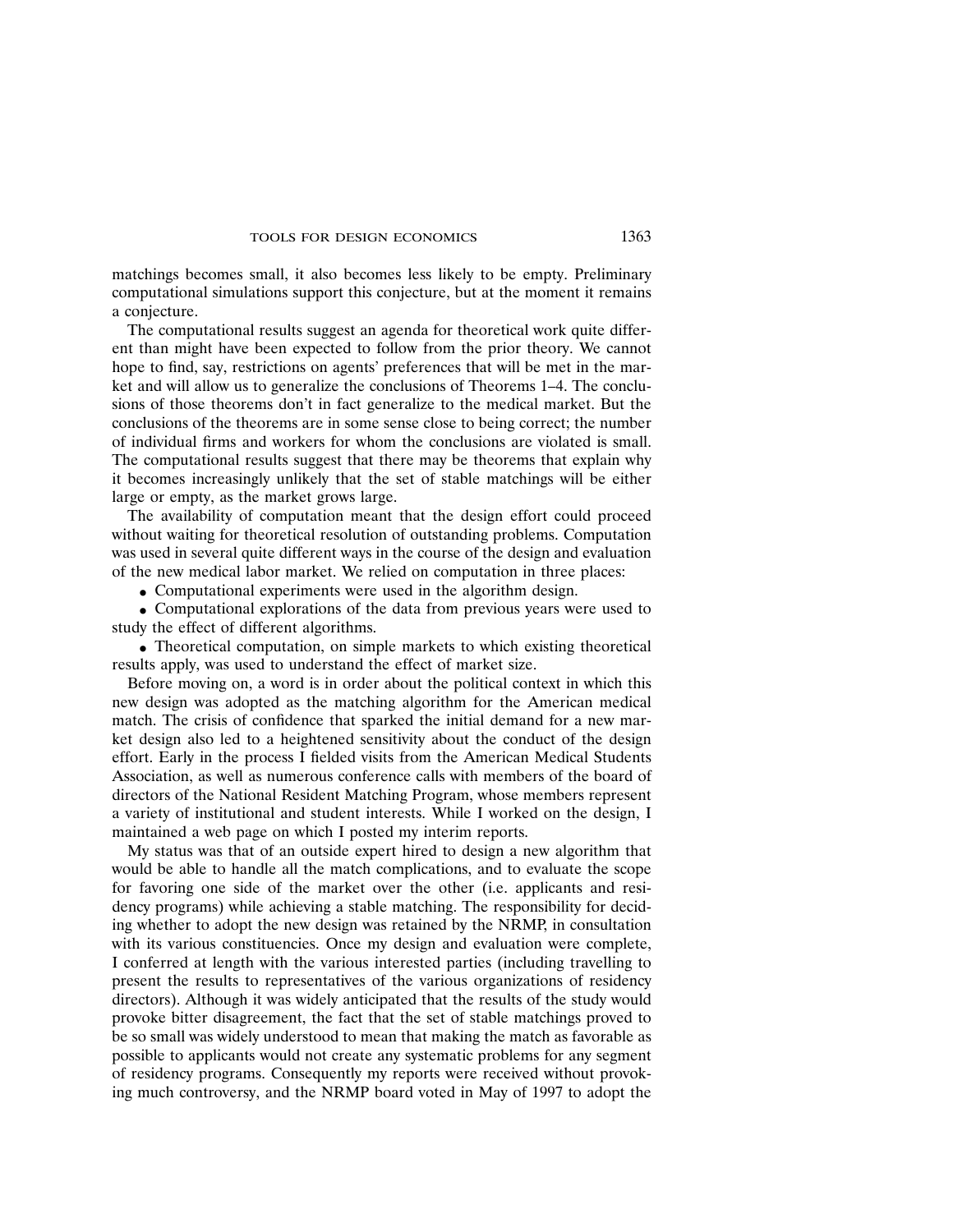new algorithm for the match starting in 1998. The first few years of operation of the new match design seem to have been extremely smooth, and while many issues related to the medical labor market continue to be of lively concern, the organization of the match no longer appears to be a source of significant contro $versy.<sup>21</sup>$ 

We turn next to consider briefly an ongoing design process that is embedded in a much more formal political process.

# 3. THE FCC SPECTRUM AUCTIONS<sup>22</sup>

In 1993 the US Congress amended the Communications Act of 1934 to direct the Federal Communications Commission (FCC) to design and conduct auctions to efficiently allocate radio spectrum licenses. The first auction was held in July of 1994. In the interim, the FCC hired John McMillan (then of UCSD) to advise their staff, and instituted a series of hearings at which the major potential bidders could offer proposals and comments on auction design. Many of the interested parties also hired game theorists to help formulate their proposals.

How spectrum licenses were previously allocated in the U.S. didn't give much guidance, since spectrum had been given away free for most of the 20th century. Until 1981, spectrum licenses were allocated through a political process called "comparative hearings." After 1981, licenses were allocated by lottery. Both procedures led to lots of rent-seeking behavior and bureaucratic complications, and to very substantial delays.

However, spectrum licenses had been auctioned overseas, and the experience of these related markets taught some important lessons. In Australia, satellitetelevision licenses had been sold in a sealed-bid, first-price auction with rules that merely specified that, if the winning bid were withdrawn after the auction,

 $21$  Because design involves detail, I have chosen to tell one story in depth rather than many without detail, but I can't resist putting in some pointers to the elegant theoretical and experimental work on matching individuals with indivisible objects such as student housing in Abdulkadiroglu and Sonmez (1998, 1999, 2000), Balinski and Sonmez (1999), and Chen and Sonmez (2002). That work builds on the observation by Shapley and Scarf (1974) that in a simple "housing market" model of allocation of indivisible goods there is a nonempty core reachable by an algorithm of "top trading cycles" proposed by David Gale, which yields a unique allocation when preferences are strict (Roth and Postlewaite (1977)), and that the mechanism that chooses this allocation is strategy proof (Roth (1982b)). Note also the practical work of designing decentralized web-based job matching services such as reported in Nakamura, Percy, Davenport, Fraser, and Piper (1998). In this latter context, note that complementarities will be endemic to job markets, since they arise, e.g., even from budget constraints (Mongell and Roth (1986)). For a contemporary problem in labor market design, see the study of the market for law clerks for the US Circuit Courts of appeals in Avery, Jolls, Posner, and Roth (2001), and for some experimental tests of proposed design solutions see Haruvy, Roth, and Unver (2002).

 $22$  Detailed accounts of some of the events reviewed in this section can be found in FCC (1997, 2000) and on the FCC auction website at http://www.fcc.gov/wtb/auctions/Welcome.html, in Cramton (1995), McAfee and McMillan (1996), McMillan (1994), and Milgrom (2000). I concentrate here on a few issues, and ignore others, such as the mandate to design the auctions in a way that made special provisions for certain affirmative action concerns (on which see Ayres and Cramton (1996)).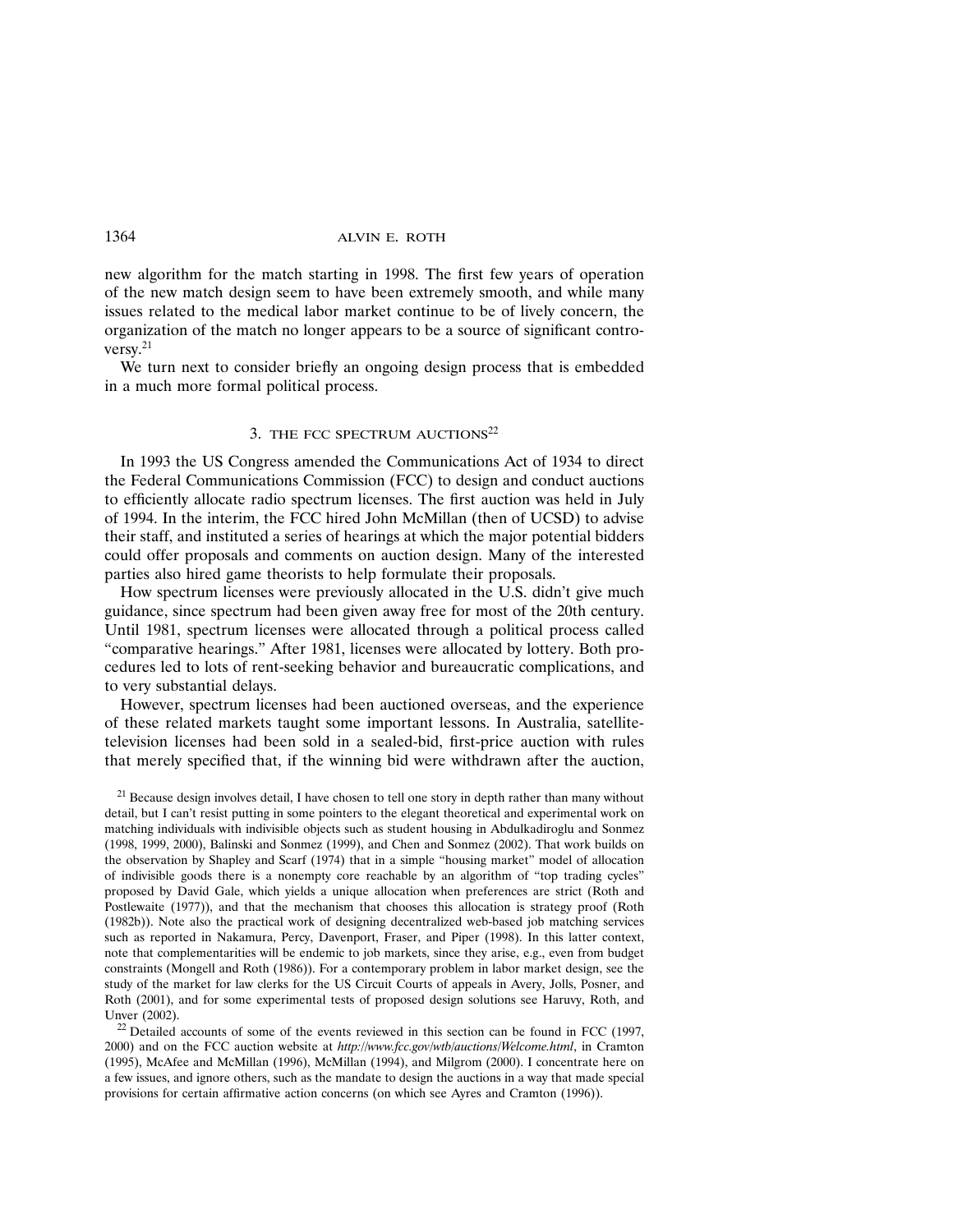the next highest bid would become the winning bid. This procedure was gamed in spectacular fashion by a newcomer to the industry. After the auction closed, it was found that not only had this bidder submitted the highest bid, but it had also submitted the next highest bid, and the next, and the next. By withdrawing each high bid in turn, it eventually purchased the two licenses up for auction at massively lower prices than its initially winning bids (McMillan (1994)). With this experience in mind, the withdrawal rules adopted by the FCC required up-front deposits by bidders wishing to participate in the auction, and established that a high bidder who withdrew his bid would be liable for the difference between the withdrawn winning bid and the actual selling price.

Much of the discussion of auction design focused on the questions of how to promote efficient allocation, by eliciting bidding that would reveal the value of the licenses to the bidders, and allocate licenses where they were most valued. Because a spectrum license for new communication services has a large but uncertain value, one hazard facing bidders, called the "winner's curse," is that a bidder who overestimates the value of the license is more likely to submit the winning bid, and runs the risk of bidding more than the license will prove to be worth. Knowing that other bidders have comparable estimates would reduce the chance that the bidder's own estimate was mistaken. Not knowing how much other users think the license is worth, therefore, means that each bidder has to treat his own estimate with great caution. In a sealed bid auction, this would mean that a bidder would be wise to bid substantially less than his estimated value for the license.23

To allow bidders to get a sense of what the other bidders think the licenses are worth ("price discovery"), it was decided not to have a sealed bid auction, but to let bidders observe each others' bids in a multi-round ascending bid auction. It was further decided that this should be a first price auction, in which the winning bidders pay the full price they have bid. $24$ 

A chief concern was how to deal with the potential complementarities that might influence bidders' valuations of groups of licenses. To be concrete, suppose

 $23$  Our current understanding of the winner's curse is itself a case study of the interaction between field data, theory, and experimental economics. It was discussed in the context of auctions for drilling rights for oil (Capen, Clapp, and Cambell (1971)), it was modelled theoretically in "common value" auctions in which agents understand the danger and how to discount appropriately (cf. Wilson (1969), Milgrom and Weber (1982a, b), Klemperer (1998)) and it has been studied experimentally in the laboratory where profit-making behavior is sometimes learned only slowly and painfully (cf. Kagel and Levin (1986, 1999)).

<sup>24</sup> McMillan (1994) writes that based on the experience of a spectrum auction in New Zealand, it was judged politically unwise to have a second price auction that would be subject to the criticism that the government was selling licenses to firms at a price less than what it knew they were willing to pay. Bidders too may be reluctant to reveal their true reservation prices as freely as they might do in truly isolated second price auctions (cf. Rothkopf, Tiesberg, and Kahn (1990)), so that not all the potential advantages of second price auctions may be realizable in practice. However, for a generalization of second price auctions to multiple goods, see the patent by Ausubel (2000). (The fact that auction methods are now patented speaks volumes about the changing nature of the design business.)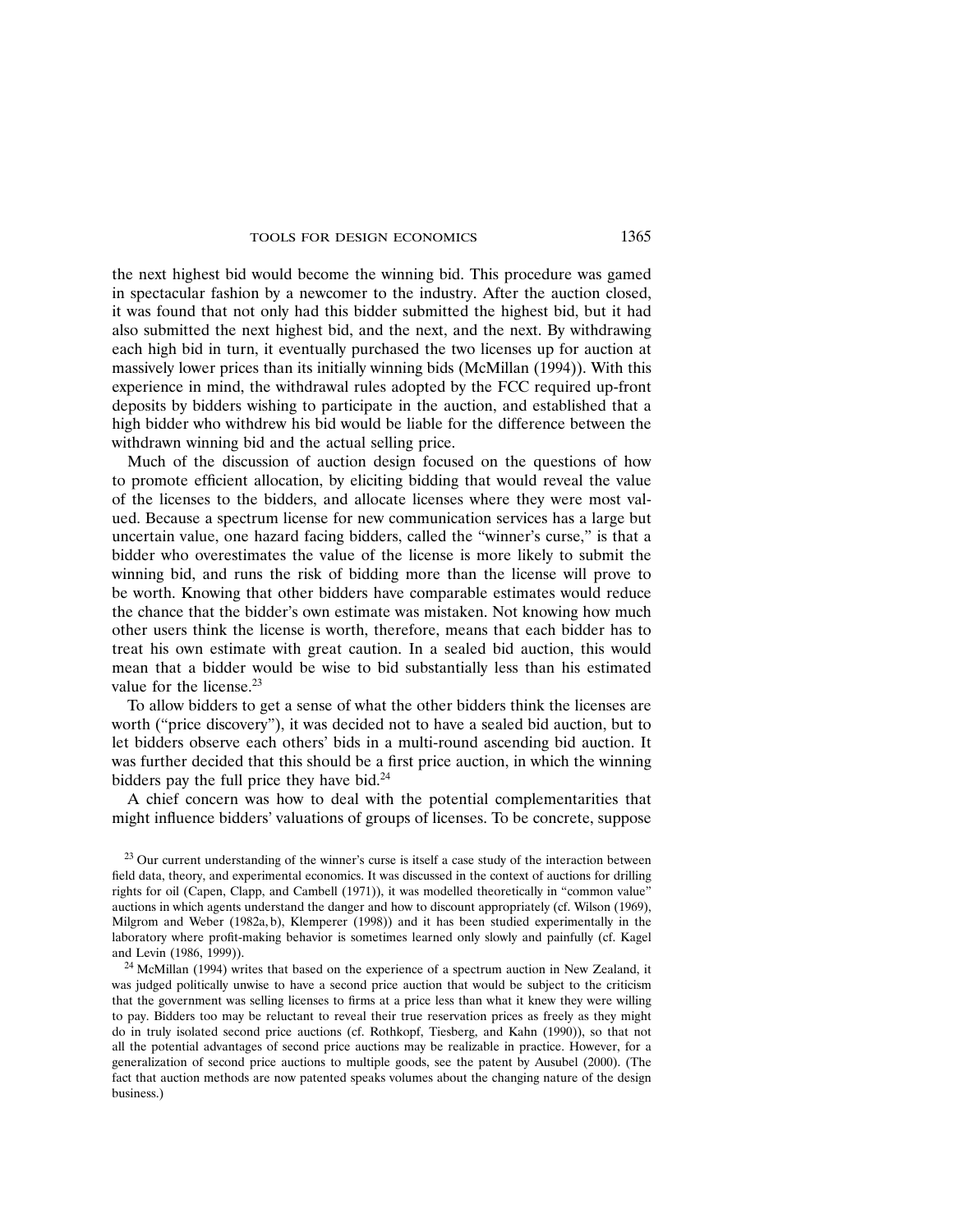a bidder values licenses A and B at 100 (million) each if he can get both, but otherwise only at 50 each. How should they be auctioned so that if their highest value is achieved only if they are owned together, the bidder can afford to bid aggressively on them, without too much risk that he will win only one of them, but pay more than it is worth on its own?

Some complementarities could be dealt with by appropriate definition of the licenses themselves. For example, the first auction, in 1994, was for Narrowband Personal Communication Services (PCS), two-way paging services in which a central transmitter relays a message to a personal device, which can then transmit a return message. The central transmitter is powerful, and can transmit on a noisy frequency, but the personal device is low powered, and must transmit on a quiet frequency. So efficient use of this technology calls for the pairing of two complementary frequencies. Rather than rely on the auction to aggregate efficient pairs, the Narrowband PCS licenses were each defined to be for an appropriate pair of frequencies. That is, from the outset, the rights that were being auctioned were for a complementary pair of frequencies (see Cramton  $(1995)$ <sup>25</sup>

However not all potential complementarities can be clearly defined by the technology, and so a major design question was how to structure the auction to allow bidders to take into account any important complementarities in their valuations. The idea of auctioning spectrum licenses one at a time was rejected for this reason, as was the idea of simultaneously beginning separate auctions for many licenses, but letting each one end independently, when no bidder wished to raise his bid on that license. Instead, in proposals put forward by Preston McAfee of the University of Texas (representing Airtouch Communications) and by Paul Milgrom and Bob Wilson of Stanford (representing Pacific Bell), it was suggested that all the licenses being sold at a given time be auctioned simultaneously, and that none of the auctions should end until they all did. That is, in this proposal, which was ultimately adopted, the market for every license would remain open until no bidder wished to raise his bid on any license. (The impact of the academic commentators, especially Milgrom and Wilson, on all aspects of the FCC design, is evident in the FCC documents, for example the Notice of Proposed Rulemaking (FCC, 1993) and the Final Report and Order (FCC, 1994). At the same time, the tremendously detailed rules needed in order to produce a working auction, and to guard against foreseeable contingencies, represent many person-months of work by the FCC staff.)

There was concern that the auction rules should not give bidders an incentive to avoid making serious bids until the end, in an effort to benefit from the information contained in other bidders' bids, without revealing any of their own.

 $25$  Of course no auction design can prevent the winners' curse in an auction involving a new technology like paging, for which there are wildly different forecasts. One of the licenses I have followed was won at the auction in 1994 by KDM Messaging/ATT for \$80,000,000, but was sold to TSR Wireless for \$20,000,000 in 1999, and after TSR declared Chapter 7 bankruptcy in December 2000, this license was sold at the liquidation auction for \$3,585,266 (In re TSR Wireless, LLC, Nos. 00-41857 & 0041858 (Bankr. D. N.J. Mar. 28, 2001) at [4]). (Of course, a sharp price decline is not itself a proof that the winner's curse was the cause.)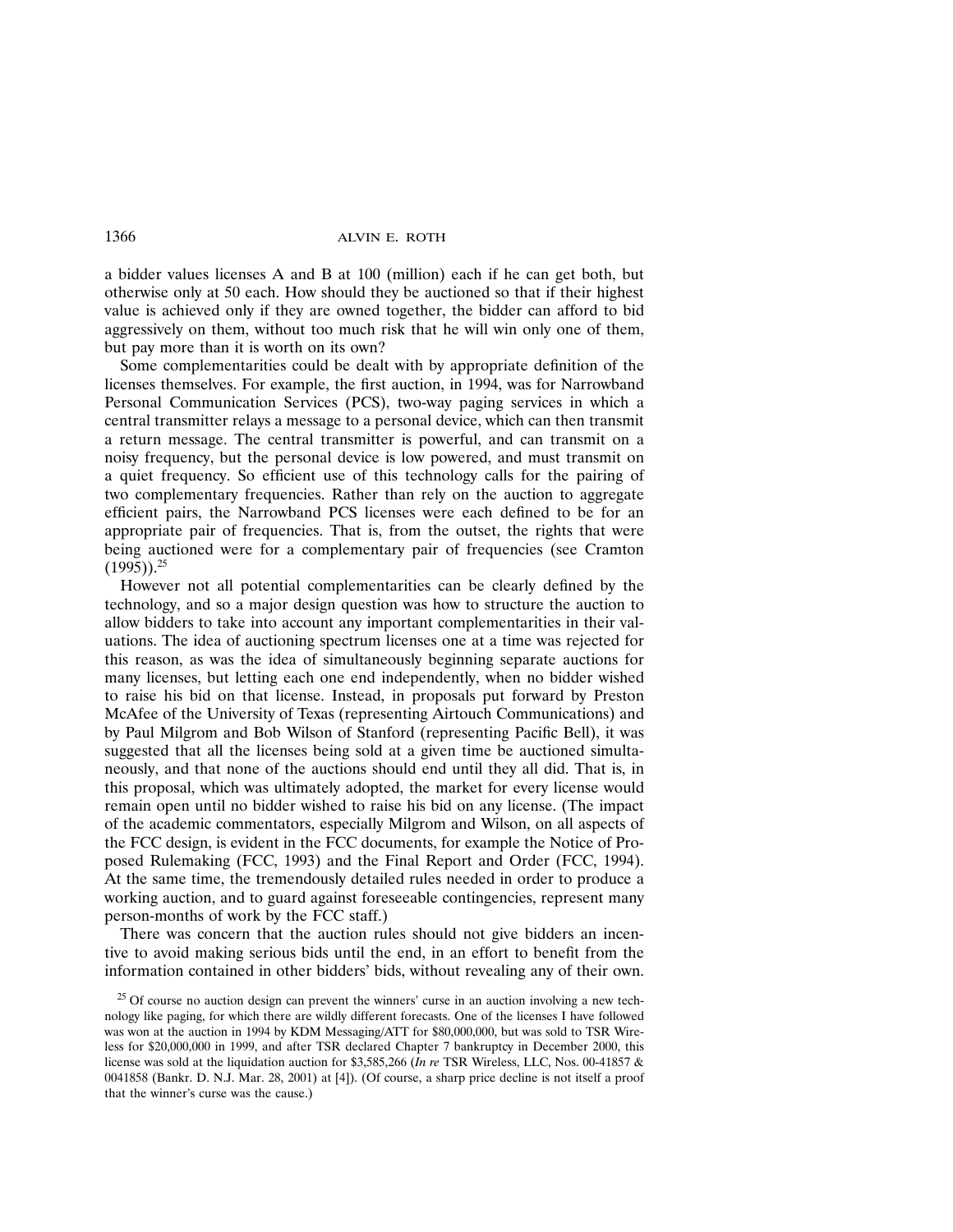This would inhibit the price discovery that the multi-round design is intended to promote, and might also simply make the auctions long and cumbersome.

To prevent bidders from concealing their intentions by delaying their bids, the spectrum auctions imposed an *activity rule*, proposed by Milgrom and Wilson. Under this rule, bidders had to maintain their eligibility to bid on a given volume of licenses (measured in population of the area covered) by being the high bidder, or by raising their bids by specified minimum percentages, on a sufficient volume of licenses. Bidders who did not remain active in this way on a sufficient volume of licenses would see their eligibility decline to reflect the volume of licenses they were actively bidding on. That is, this activity rule specified that a bidder who did not remain active would not be able to suddenly become active on a high volume of licenses late in the auction.

As of this writing more than two dozen spectrum auctions have been run under a simultaneous, multiple round auction design, with numerous small modifications made along the way based on early experience.<sup>26</sup> Overall, these auctions appear to be working smoothly, and they have raised many billions of dollars of revenue.

The largest design change to date is presently scheduled to be implemented in the 2002 auction of 700 MHz spectrum licenses suitable for high speed internet access. Instead of requiring bidders to submit bids for individual licenses, and to assemble the packages they want by bidding simultaneously on multiple licenses, the new rules allow bidders to explicitly bid for packages of licenses. This is meant to solve the "exposure problem" of simultaneous bidding, in which bidders with strong complementarities are exposed to the risk of winning only part of the package they are trying to assemble, and of having bid more for that part than it is worth to them on its own. Under package bidding, a bidder will either win the whole package or none of it.

To determine the winning bids, when bidders bid on different packages of their own devising, the auction has to determine the revenue-maximizing set of packages. This will make the auction more complicated in the sense that a bid for a particular package that is not part of the revenue maximizing set of packages when it is made, may later become part of the revenue maximizing set, as higher bids for other packages come in.

 $26$  One of the more difficult problems encountered to date has to do with who owns the license if, after submitting a winning bid, a firm files for bankruptcy. In the C block broadband PCS auction, the rules allowed generous installment payment plans, "which led to all the major bidders defaulting and declaring bankruptcy" (Cramton (2000)). The FCC no longer allows such payment plans, but resolving the bankruptcies, and putting this spectrum to use may depend on further legislation or on rulings from the bankruptcy court. Making collusion difficult has also been a concern. In early auctions, bidders signaled their intentions using the last digits of their (six digit) bids to communicate (three digit) license identification numbers. (See Cramton and Schwartz (2000) for some detailed examples in which threats were communicated in this way.) In 1997 the FCC changed the bidding format, and allowed only bids in preset increments, to prevent this. Bid withdrawals were also used for signaling in early auctions, and these too have been limited. See the FCC's anticollusion page at www.fcc.gov/wtb/auctions/collusio/collusio.html.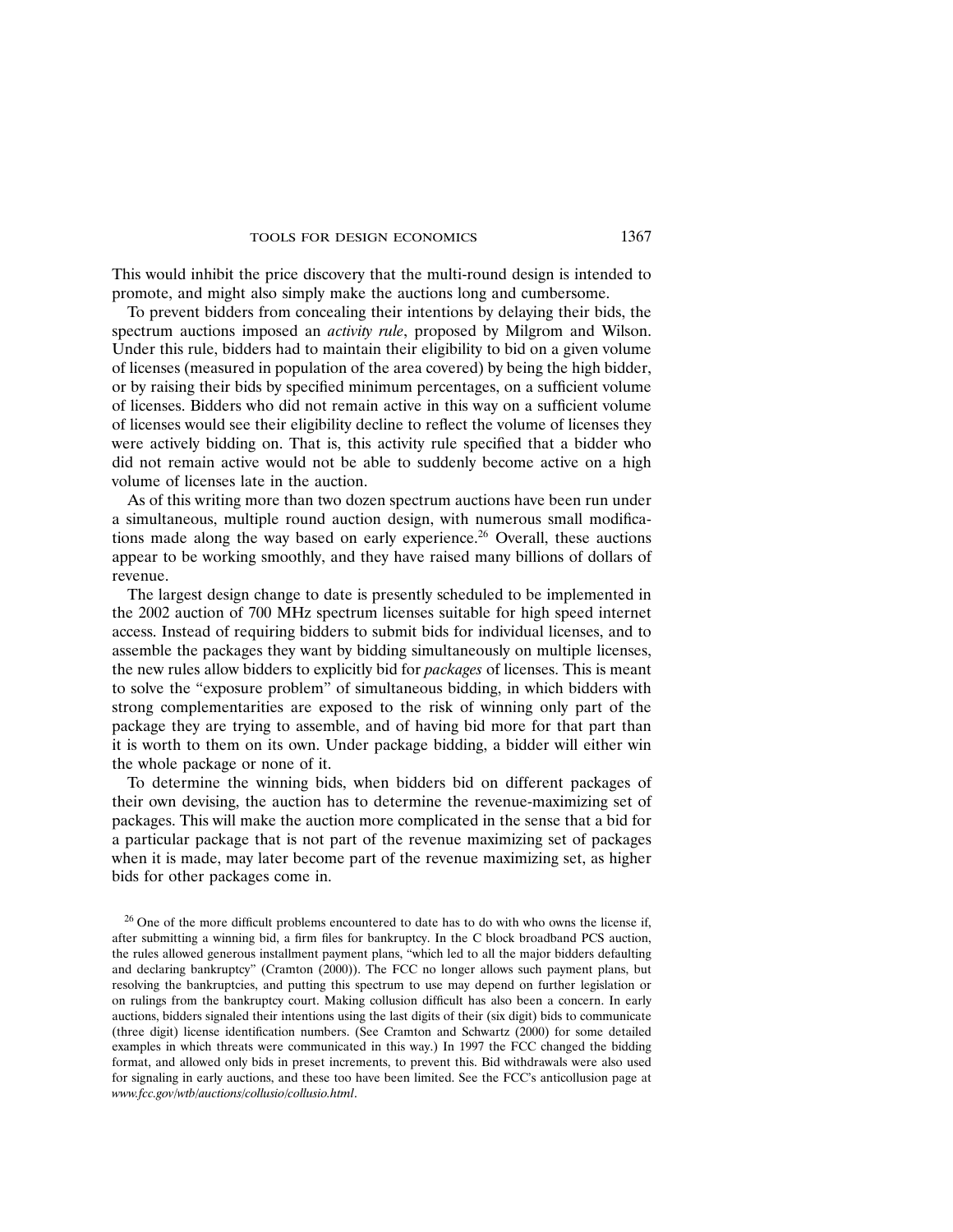Interestingly, discussion of package bidding began even prior to the first auction in 1994, because of concern that complementarities might be of great importance.27 Two kinds of potential difficulties with package bidding loomed large in these discussions. The first class of anticipated difficulties concerned combinatorial properties of such an auction. Because of the large number of possible packages (there are  $2<sup>n</sup> - 1$  subsets of *n* licenses), it might not be possible to run a package bidding auction properly, either because of the computational difficulty of computing the revenue maximizing set of packages, or because of difficulty in eliciting and presenting the bids in a way that would make the progress of the auction easily comprehensible to the bidders.

A second class of difficulties concerned the incentives that bidders might face in a package bidding auction. With so many potential packages to bid on, activity rules might lose their force, and bidders who wished to delay revealing the packages they were interested in and the prices they were willing to pay might be able to maintain apparent activity by "parking" their bids on packages unlikely to be part of the winning set of packages.

Also, package bidding can create a free-rider problem among small regional bidders in a way that gives an artificial advantage to large bidders who want packages providing comprehensive national coverage. Consider the problem facing a regional firm interested in a single license. Its bid will be part of the revenue maximizing set of packages only if its bid, together with those of the other regional bidders, sum to more than the bid on the national package comprising licenses in all the regions. But this means that the success of the regional bids depends mostly on the bids of the other regional bidders—there is little incentive for each regional bidder to bid aggressively. (And, since each winning bidder must pay the full amount of the winning bid, there is ample incentive to stick with a low bid and hope that the other regional bidders will raise their bids enough to raise the sum of the regional bids above the bid for the national package.) Consequently, a large bidder who seeks to win a package of national scope may not have to bid aggressively, and may win the national package even in the case that the regional licenses have a higher value separately. In the auction design discussion, this came to be known as the "threshold problem," in the sense that the national bid establishes a threshold that the sum of the regional bids must surpass.<sup>28</sup>

 $27$  In fact, discussion of package bidding preceded the discussion of spectrum licenses entirely, having come up in connection with other complementarities. Rassenti, Smith, and Bulfin (1982) report an experiment showing that efficiencies can be realized by allowing package bidding in an environment in which complementarities were motivated by the need of airlines for complementary takeoff and landing slots. (See also the experiments of Grether, Isaac, and Plott (1981), who report experiments with a nonauction mechanism for allocating packages of airline slots by committee decision.) For early theoretical discussions of package bidding, see Vickrey (1961) and Bernheim and Whinston (1986), and, in a two-sided matching context in which firms bid for groups of workers, Kelso and Crawford (1982).

 $^{28}$  A more careful historian than I will have to see if the economists lined up on each side of the package bidding question were representing firms with predictable interests in the matter. (In addition, designers can have professional incentives to see their designs adopted, and these needn't always be perfectly aligned with their client's interests.) But politics is part of design, and we're going to have to learn to deal with the politics of design.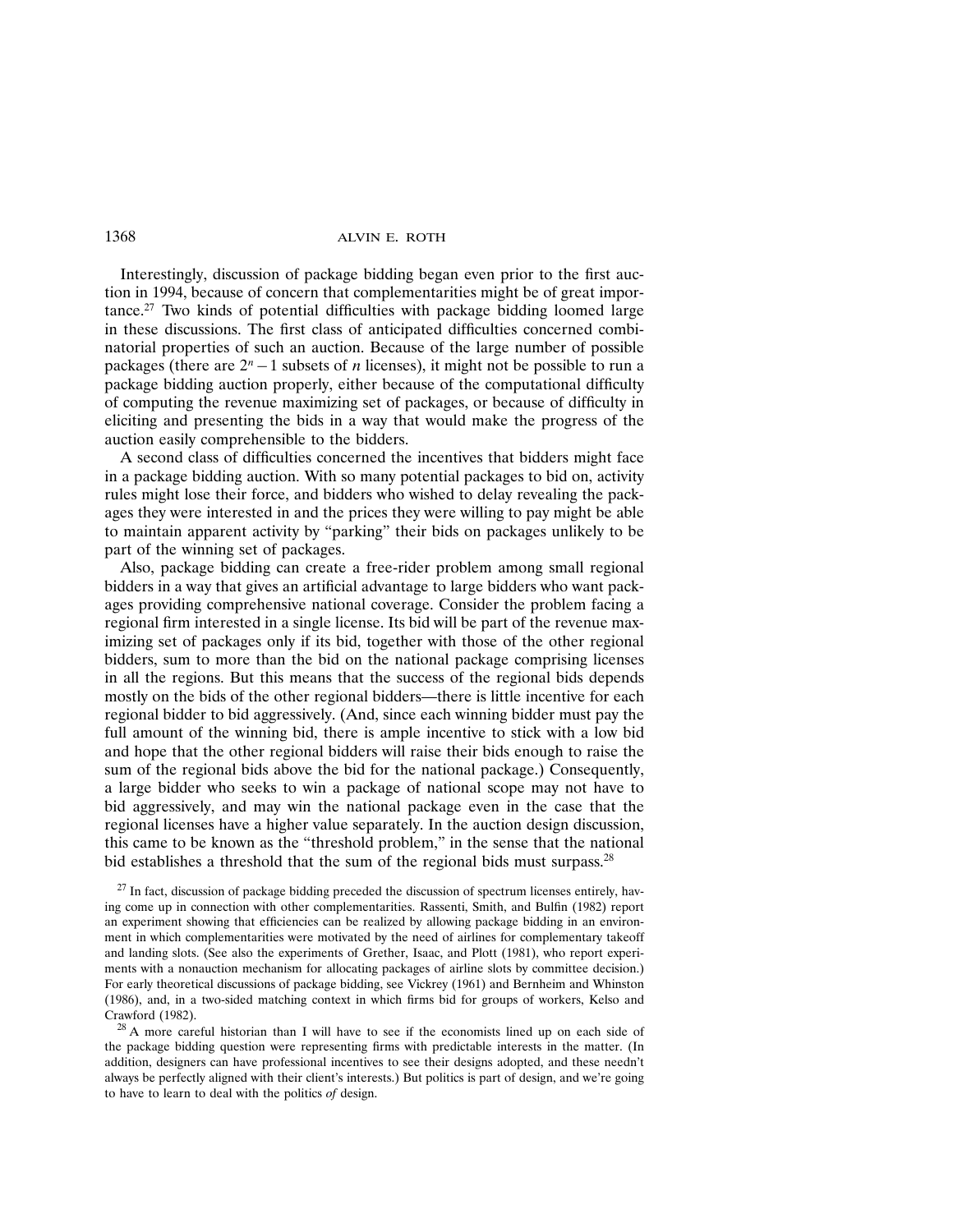Each of these questions raised by the complementarities in the market eluded analytical solutions, but lent themselves to computational and experimental exploration. Computational studies were conducted to understand how difficult it would be to compute a winning set of bids from a set of submitted package bids. While the worst case scenarios make it computationally intractable to compute the winning set of bids, when most bidders bid on only small subsets of packages the average problem is not hard, and can be solved with commercial integer programming packages (see, e.g., Kelly and Steinberg (2000), Rothkopf, Pekec, and Harstad (1998), or see deVries and Vohra (2000) for an overview).

Ease of use, and threshold problems, were addressed at least in principle by experiments (cf. Cybernomics (2000), Plott (1997), Ledyard, Porter, and Rangel (1997)). Because the package bidding mechanisms being considered are all novel, there isn't a source of field data that would be informative for design. So, unlike in the design of the medical match, the role of experiments here wasn't to complement field data, but to add an empirical component to the discussion in the absence of field data. In addition, the impetus for package bidding was motivated by the strong sense that complementarities existed, but without any data or models to predict their distributions. So experiments were constructed not to test specific hypotheses related to the spectrum market, but rather as "proof of concept" demonstrations that package bidding could achieve efficiencies that might be missed in single item auctions. (Plott (1997) describes the role that experiments played at various parts in the FCC's process of soliciting comments and advice.) The experiments show that package bidding can indeed achieve some of the hoped for efficiencies in simple environments. While the implications of these results for the proposed spectrum auctions remained a subject of lively controversy among the potential bidders and their advisors, experiments provided an empirical dimension to the debate.

The Cybernomics experiment compared the simultaneous ascending auction to a package bidding auction under various configurations of values. In the experiment, as complementarities became more important in bidder valuations of packages, the efficiency of the simultaneous ascending auction diminished, while the package bidding auction was largely unaffected. The package bidding auctions also took many more rounds to complete. Partly motivated by this latter observation, Ausubel and Milgrom (2001) analyzed the performance of a simple package bidding auction in which bidders are assumed to bid "straightforwardly," in the sense that at each round they make whatever is the minimum allowable bid at that time on the package that would maximize their profits at current prices.

They observe that when bidders bid straightforwardly, the auction operates as a deferred acceptance algorithm, with results quite similar to those found in the matching literature. In particular they deduce some analogs to the matching results in Theorems 1, 2, and 4, discussed earlier. The outcome of the package bidding auction they analyze with straightforward bidding will be the point in the core that is optimal for the buyers (i.e., it minimizes seller revenue), and if goods are substitutes, straightforward bidding will be a dominant strategy for buyers.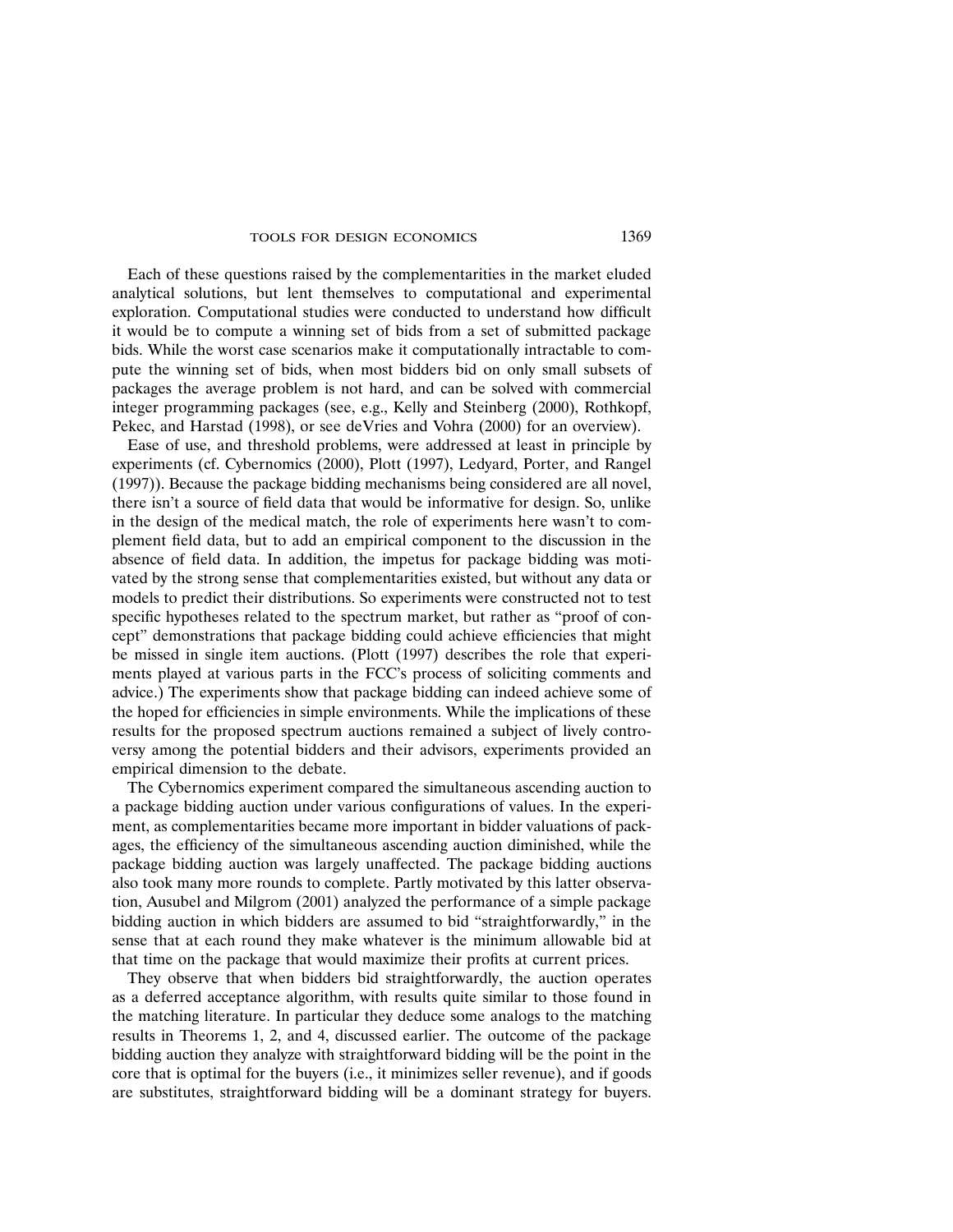As in the case of matching theory, complementarities and budget constraints can create complications.29

Following a conference on combinatorial bidding held in May, 2000, at which a wide range of views were solicited, the FCC (2000, 2001) rules for package bidding strike a cautious compromise.30 Based largely on a proposal by Milgrom  $(2000)$ , the auction allows bidders to formulate bids for no more than a dozen packages. The idea is to reduce the combinatorial complexity, as well as the opportunities to evade the activity rules by making early bids on less valuable packages. It is worth noting the similar ways in which complementarities were addressed in the spectrum auctions and in the labor market clearinghouse designs. As in the package bidding auctions, the complementarities involving couples on the job market were addressed by allowing the couples to submit "package bids" for pairs of jobs.<sup>31</sup>

Overall, looking at the FCC auction design process from 1993 to the present, we see an ongoing design discussion in which decisions were made, then modified and revisited in light both of experience and of further discussion. While the FCC retained design responsibility, and FCC staff made the final design decisions, and hammered out the detailed procedures, the FCC solicited and implemented suggestions from economists at every stage of the process.<sup>32</sup> By and large, the FCC has mostly chosen to gradually adapt its initial design, rather than to make

 $29$  Ausubel and Milgrom thus establish a close parallel between the auction and matching literatures, with some of the closest points of contact in the matching literature being the "package bidding" by firms for groups of workers in Kelso and Crawford (1982) and Roth and Sotomayor (1990, Chapters 5 and 6), and Mongell and Roth (1986) (regarding budget constraints).

<sup>30</sup> The conference papers are available on the FCC website at http://www.fcc.gov/wtb/auctions/ combin/papers.html.

 $31$  Other complementarities in the medical match, not discussed in detail here, were addressed similarly. Applicants needing a second year position and a complementary first year position were invited to submit "supplementary lists" of first year positions for each such second year position, and the supplementary list was activated only when a second year position was obtained. In this way applicants needing two jobs could express their preferences for a package consisting of a pair of positions.

 $32$  The broad participation by economists in the design discussion is made clear in the FCC call for comments (2000). Footnote 3 reads:

"The progress the Bureau has made in designing and testing a combinatorial bidding system has been made possible only by the extraordinary work done by a number of people. The procedures we are proposing are based largely on a paper presented by Stanford University Professor Paul R. Milgrom at the Conference on Combinatorial Bidding jointly sponsored by the Federal Communications Commission, the Stanford Institute for Economic Policy Research, and the National Science Foundation, that took place on May 5–7, 2000 at the Aspen Institute's Wye River Conference Center. Paul R. Milgrom, FCC-SIEPR-NSF, Wye Woods Conference: Lessons plus a Simple Proposal (May 2000). This paper builds on ideas from many of the people who attended the conference. Some of the proposals we are considering are also importantly based on the reports by Professor Charles R. Plott of the California Institute of Technology, Charles River Associates Incorporated, Market Design, Inc., and Computerized Market Systems, Inc. that were produced pursuant to contract with the FCC, and the Cybernomics, Inc. reports by Jeffrey Banks, David Porter, Stephen Rassenti, and Vernon Smith that weres also written pursuant to contract with the FCC. In addition, Professor John Ledyard of the California Institute of Technology has rendered invaluable assistance. These papers and reports, as well as the other papers presented at the conference, can be found at the Commission's website on the conference, http://conbin.fcc.gov."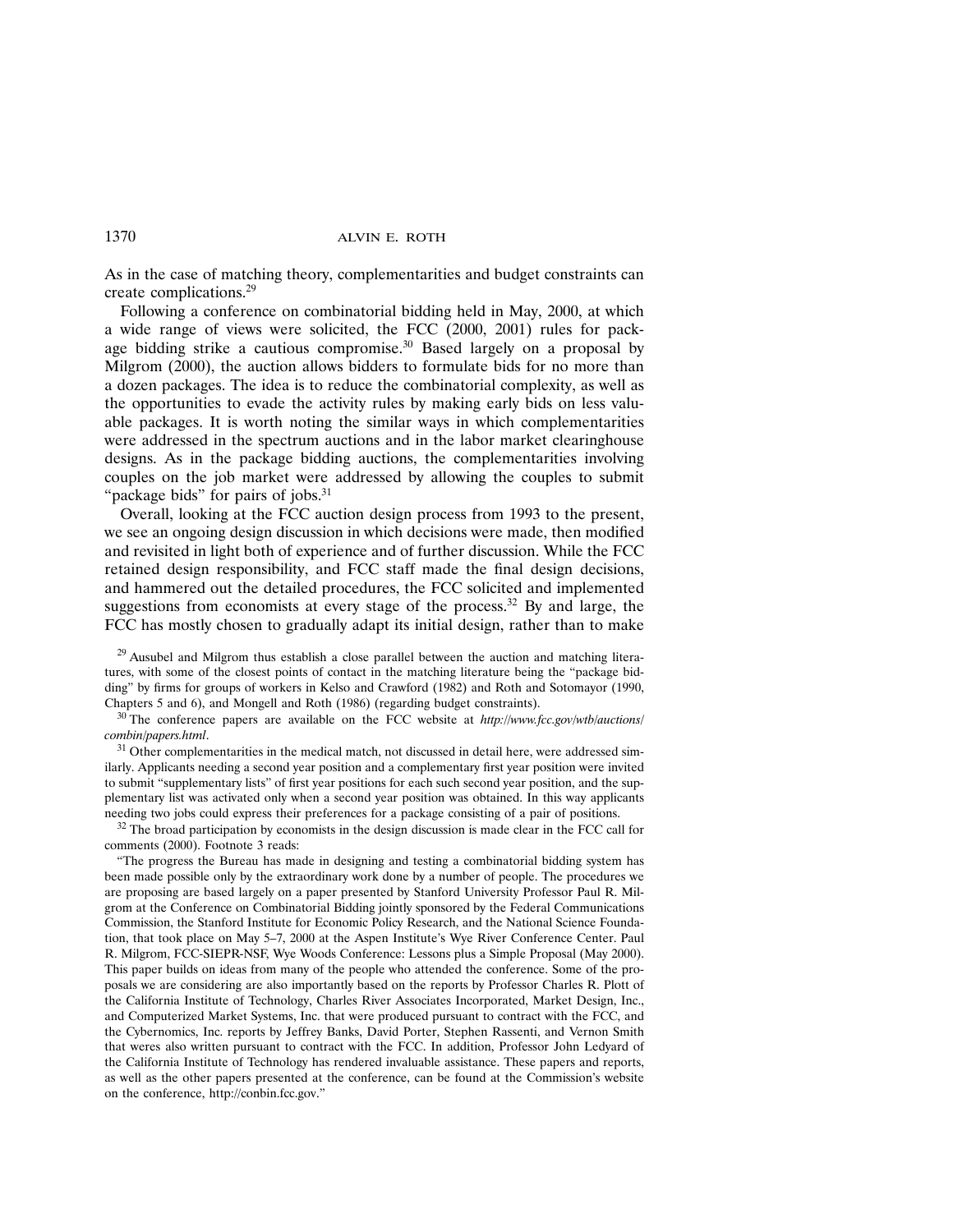radical changes. It was in this spirit that the FCC adopted the Milgrom proposal of limiting bidders to bid on no more than 12 packages of licenses. (It seems likely that this limit will be lifted in future auctions as more confidence develops in the design and operation of combinatorial auctions).

Aside from presenting economists with an opportunity to think about these design issues, the completed auctions will present an opportunity to investigate the magnitudes of some of the effects that have played a role in the design debate, including the magnitude of the complementarities between licenses. The rather different experiences of various European spectrum auctions (see Klemperer (2002b)) also present fertile grounds for further investigation.33

A little further afield, the growing number of auctions on the internet provide a new opportunity to investigate the effects of different auction designs. Some of the concerns that occupied the designers of spectrum auctions, such as the need for rules to promote price discovery by preventing bidders from withholding their bids until the end, can be investigated by comparing different rules used for ending internet auctions. With this in mind, Roth and Ockenfels (2001) compare bidding behavior on eBay and Amazon. Auctions conducted by eBay have a fixed deadline for ending the auction, while Amazon auctions, which have otherwise similar rules, cannot close until both the scheduled end time has been reached and ten minutes have passed with no bidding. This difference in rules has a dramatic effect on the distribution of bids over time, with bids on eBay concentrated very near the end, while bids on Amazon are not. In terms of price discovery, early bids are less informative about final selling price on eBay than on Amazon. Of course there are other differences between the markets found on eBay and

<sup>33</sup> Different concerns may influence the design of related auctions, as in the recent work by Ken Binmore and Paul Klemperer on spectrum auctions in the UK. A prime concern in the U.K. market had to do with making sure that there were more licenses for sale than incumbent broadcasters, to encourage competition by newcomers. Binmore and Klemperer (2002) report that initially, the plan was to auction four licenses, and there were already four incumbent firms. It was feared that an ascending auction on the American model would allow the incumbents to collusively divide up the market, without facing much competition from new entrants, who would be deterred from bidding aggressively by a well justified fear of the winner's curse. To ameliorate these concerns, a hybrid auction was considered whose final stage would be a sealed bid auction, and experiments on this hybrid appeared promising. However the government finally was persuaded to auction an additional license, and an ascending auction on the American model was adopted, with the licenses themselves defined in a way intended to make new entrants competitive. The auction was successful in that it raised unprecedented revenue. In Germany, in contrast, the auctions were criticized by economists for their design on the grounds that new entrants might be deterred: see Jehiel and Moldovanu (2001) and Klemperer (2002a). However these auctions raised even more revenue than the English auctions (although less per capita). See Grimm, Riedel, and Wolfstetter (2001) and Wolfstetter (2001) for a different take on the German auctions. See Klemperer (2002b) for a discussion of all the European 3G spectrum auctions, most of which employed an ascending design, but many of which had disappointing results. In general, the European spectrum auctions have made clear that, quite apart from the details of auction design, the outcome depends on some of the underlying industrial organization. For example, several European auctions have been preceded by mergers of potential bidders. And to the extent that a single European market for telecommunications will emerge, it will have been affected not merely by the individual spectrum auctions conducted by national governments, but by how these auctions and their outcomes interact.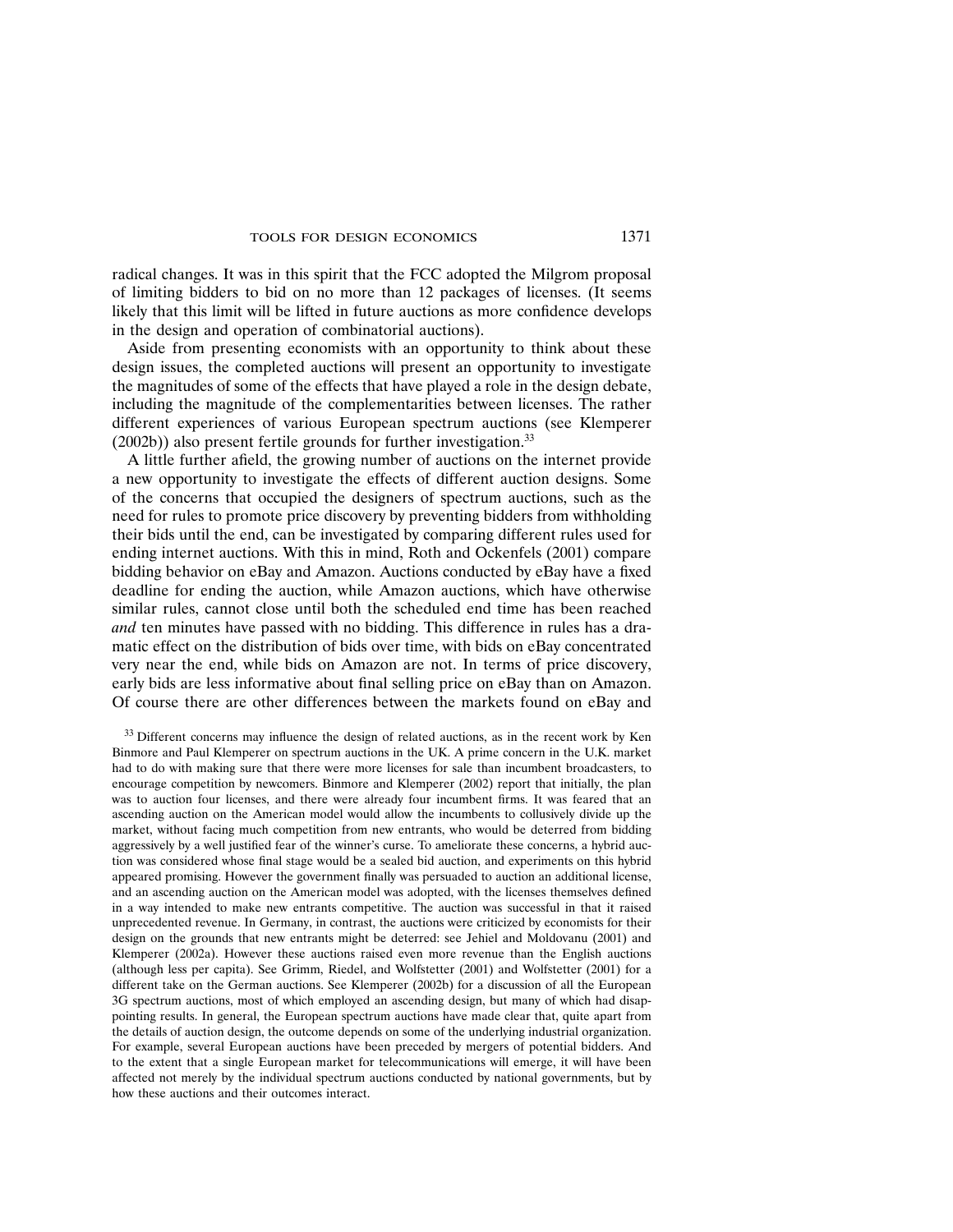Amazon, and so this is an issue that also repays study in the controlled conditions of the laboratory. Ariely, Ockenfels, and Roth (2001) show that the difference in rules for ending the auction has the same effect in the lab as in the field. And in the laboratory, this difference in ending rules is the only difference between the auctions studied, since the same goods are sold under both rules, and (the same number of) bidders are randomly assigned to each kind of auction, rather than self selecting themselves between auctions, as in the field data. That is, here too experiments and field studies work in harness to show that in eBay-style auctions with fixed deadlines, many bidders reserve much of their activity to the closing seconds of the auction, in contrast to auctions that are automatically extended when late bids arrive.<sup>34</sup>

## 4. CONCLUDING REMARKS

When I was asked in 1995 to redesign the labor market clearinghouse for American physicians, I had to confront the fact that none of the available theory—e.g. none of the theorems in my book on the subject (Roth and Sotomayor (1990))—could be directly applied to the complex market. All the theorems were about simpler, static models, in which there were no complementarities. Like Theorems 1–4 in this paper, the theorems all took the form "in a simple model, the following things always happen." The only theoretical parts of the book that applied directly to the medical market were the counterexamples and they all warned that, in more complicated markets, problems could sometimes arise. What was missing in the theory, but needed in design, was a sense of magnitudes; how often those problems would arise, and how big their consequences would be.

It turned out that the simple theory offered a surprisingly good guide to the design, and approximated the properties of the large, complex markets fairly well. Field and laboratory data showed that the static idea of stability went a long way towards predicting which kinds of clearinghouse could halt the dynamics of unraveling. And computation showed that many of the departures from the simple theory were small, and that some of the most severe problems that the counterexamples anticipated, such as the possibility that no stable matching would exist, were rare in large markets. Computation also revealed that large markets could achieve even nicer incentive properties than anticipated by the simple theory. That is, by unanticipated good luck, some of the knotty problems posed by couples, and other complementarities, could be solved without losing the most attractive design options that the simple theory suggested.

When I speak of unanticipated good luck, I mean that these computational and experimental results, while suggested by the theory of simple matching markets, are not explained by that theory. These results point to a need for new theory, to

 $34$  Here too the empirical observations motivate new theory: cf. Ockenfels and Roth (2001). In between field studies and laboratory experiments are field experiments in which some controlled variation is introduced into a natural, uncontrolled population. See, e.g., Lucking-Reilly (1999), who has been a pioneer in using field experiments to study internet auctions, by auctioning the same goods by different auction rules.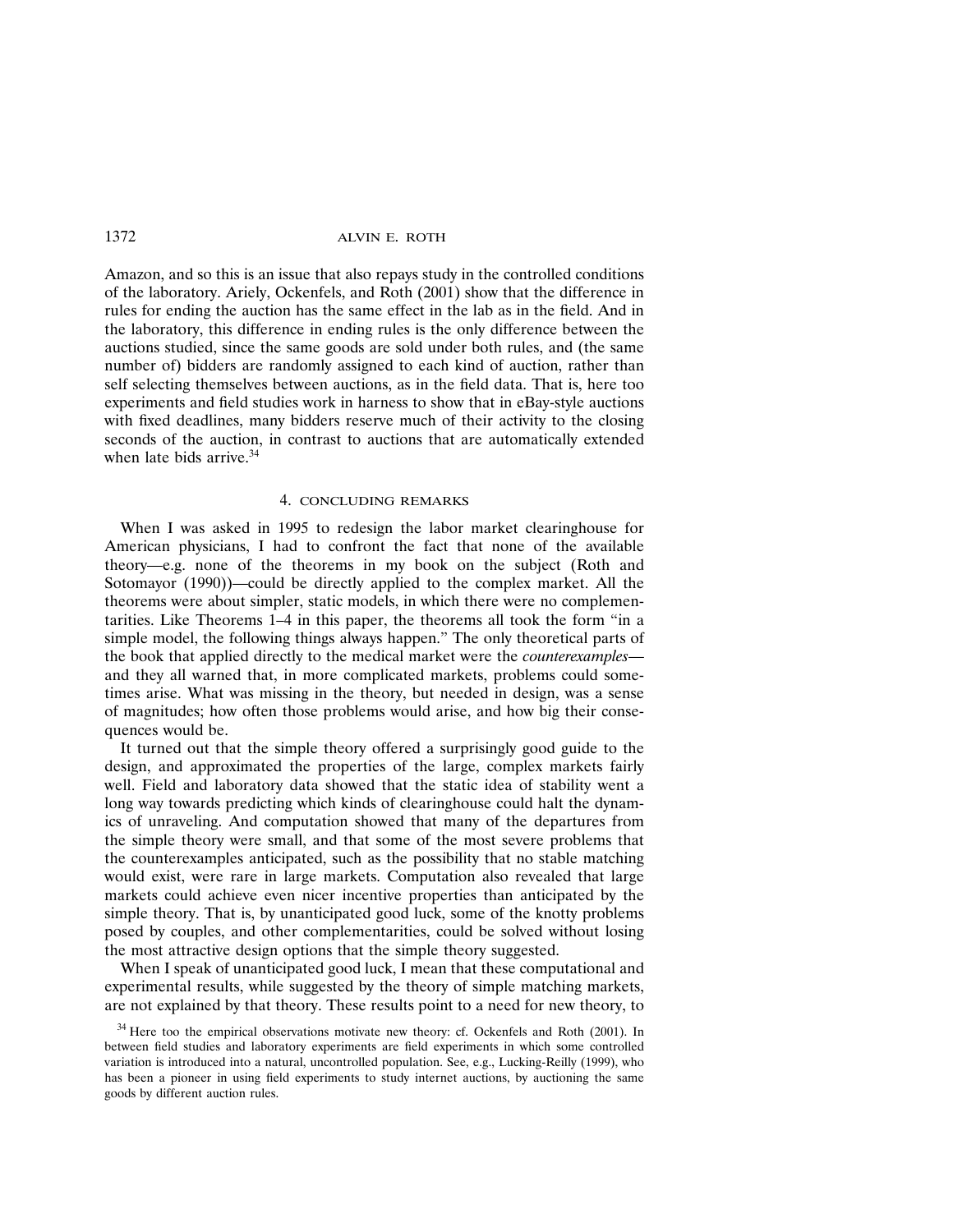explain and further explore the behavior of large labor markets with couples and linked jobs. We also need new theory to explore the dynamics of market failures like unraveling, and their cures. Also, some of the nice properties of the medical market turn out to be related to the fact that each applicant interviews for only a small fraction of the jobs on the market (recall Figure 2). This seems likely to be an important variable, not only for this market. As electronic communication increases (standardized application forms, tele-conferencing, etc.) it may well be that the fraction of jobs to which an applicant can apply, and exchange meaningful information, will increase, in many markets. The results discussed here suggest that this may have important consequences, but we will need better theory than we have today to know what to expect.

Some of these same, general design themes also emerged in the design of the radio spectrum auctions. The simple theory there was somewhat less tightly connected to the final design decisions. McAfee and McMillan (1996) summarize the early role of theory in various aspects of the debate, and conclude as follows:

"A lesson from this experience of theorists in policy-making is that the real value of the theory is in developing intuition. The role of theory, in any policy application, is to show how people behave in various circumstances, and to identify the tradeoffs involved in altering those circumstances. What the theorists found to be the most useful in designing the auction and advising the bidders was not complicated models that try to capture a lot of reality at the cost of relying on special functional forms. Such theorizing fails to develop intuition, as it confounds the effects of the functional forms with the essential elements of the model. A focused model that isolates a particular effect and assumes few or no special functional forms is more helpful in building understanding" (p. 172).

Here, too, computation and experimentation played a role in filling the gaps between theory and design, particularly in connection with the forthcoming auctions that allow package bidding. The simple theory organized the discussion, and the design effort has opened the door on a whole new realm of auction theory that needs to be developed. Early indications are that there are further formal connections that can be profitably made between the auction and matching literatures.

Some of this theory is starting to make inroads on the question of how complementarities make market design difficult. Milgrom (2000) shows, in an auction context, that the real threat to the existence of equilibria is associated with goods that are complements to some bidders but not to others. This is also characteristic of the kinds of complementarities found in labor markets with couples—the positions that a couple regards as complements are not typically regarded as complements by others in the labor force.

The largest lesson in all this is that design is important because markets don't always grow like weeds—some of them are hothouse orchids. Time and place have to be established, related goods need to be assembled, or related markets linked so that complementarities can be handled, incentive problems have to be overcome, etc. If game theory is going to be as important a part of design economics as it is a part of economic theory, we'll have to develop tools not just to develop conceptual insights from simple models, but also to understand how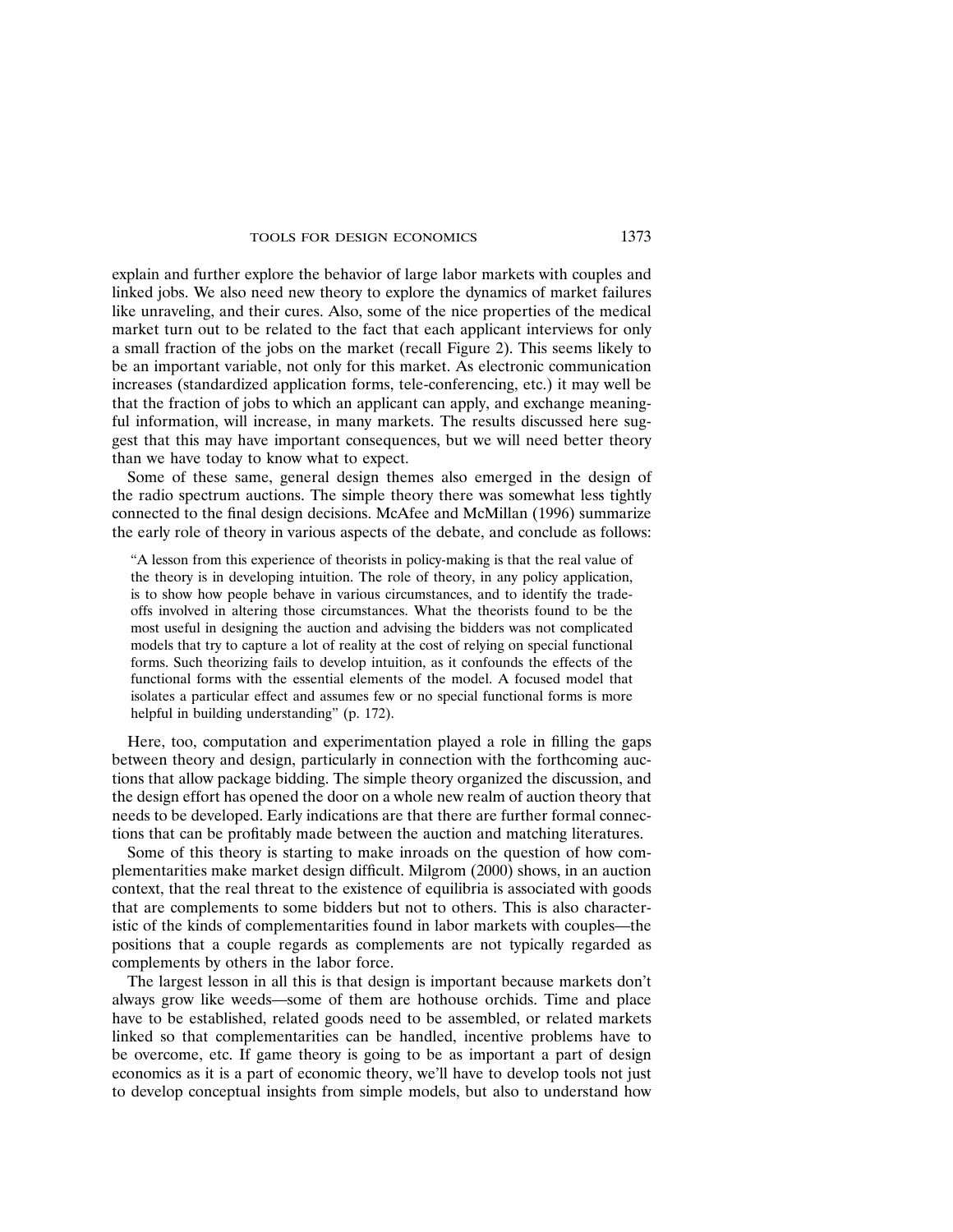### 1374 **ALVIN E. ROTH**

to deal with these complications of real markets. These complications come in two kinds:

• complications in the strategic environment, and consequently in the possible outcomes, and the strategies available to the players; and

• complications in the behavior of real economic agents (who may not be the simple maximizers we are accustomed to studying in formal game theory, even in simple environments).

Computational methods will help us analyze games that may be too complex to solve analytically. Laboratory experiments will help inform us about how people will behave when confronted with these environments, both when they are inexperienced and as they gain experience. We'll need to learn from further experience how and when these tools can best be employed in different kinds of design efforts. And, since design involves anticipating how people will behave in novel environments, these concerns will make us want to deepen our understanding of learning in strategic environments. Successful designs must not only perform well in the long term, they must not crash and burn in the short term, and so models of learning with the ability to predict behavior in new environments will be a valuable addition to the designer's toolbox, alongside the more familiar, equilibrium analyses of long term behavior.35

In closing, we can start to see the shape of the economics of design. A decade ago, as part of its centenary celebrations, the Economic Journal asked a number of economists to write an essay about what the next hundred years might bring in various areas of economics. The last paragraph of my essay (Roth (1991)), read as follows:

"... in the long term, the real test of our success will be not merely how well we understand the general principles that govern economic interactions, but how well we can bring this knowledge to bear on practical questions of microeconomic engineering... Just as chemical engineers are called upon not merely to understand the principles that govern chemical plants, but to design them, and just as physicians aim not merely to understand the biological causes of disease, but their treatment and prevention, a measure of the success of microeconomics will be the extent to which it becomes the source of practical advice, solidly grounded in well tested theory, on designing the institutions through which we interact with one another."

A decade makes a difference. The steps we have taken make the difficulties in constructing an engineering science of design economics even more apparent. But there are grounds to feel optimistic that, in the matter of design, game theory and experimental and computational economics can be harnessed together for the work at hand.

Dept. of Economics, Harvard University, Littauer Center, Cambridge, MA 02138- 3001, U.S.A.; al\_roth@harvard.edu; http://www.economics.harvard.edu/∼aroth/alroth. html

Manuscript received February, 2001; final revision received August, 2001.

<sup>35</sup> See, e.g., Roth and Erev (1995) and Erev and Roth (1998) for one train of thought in that direction.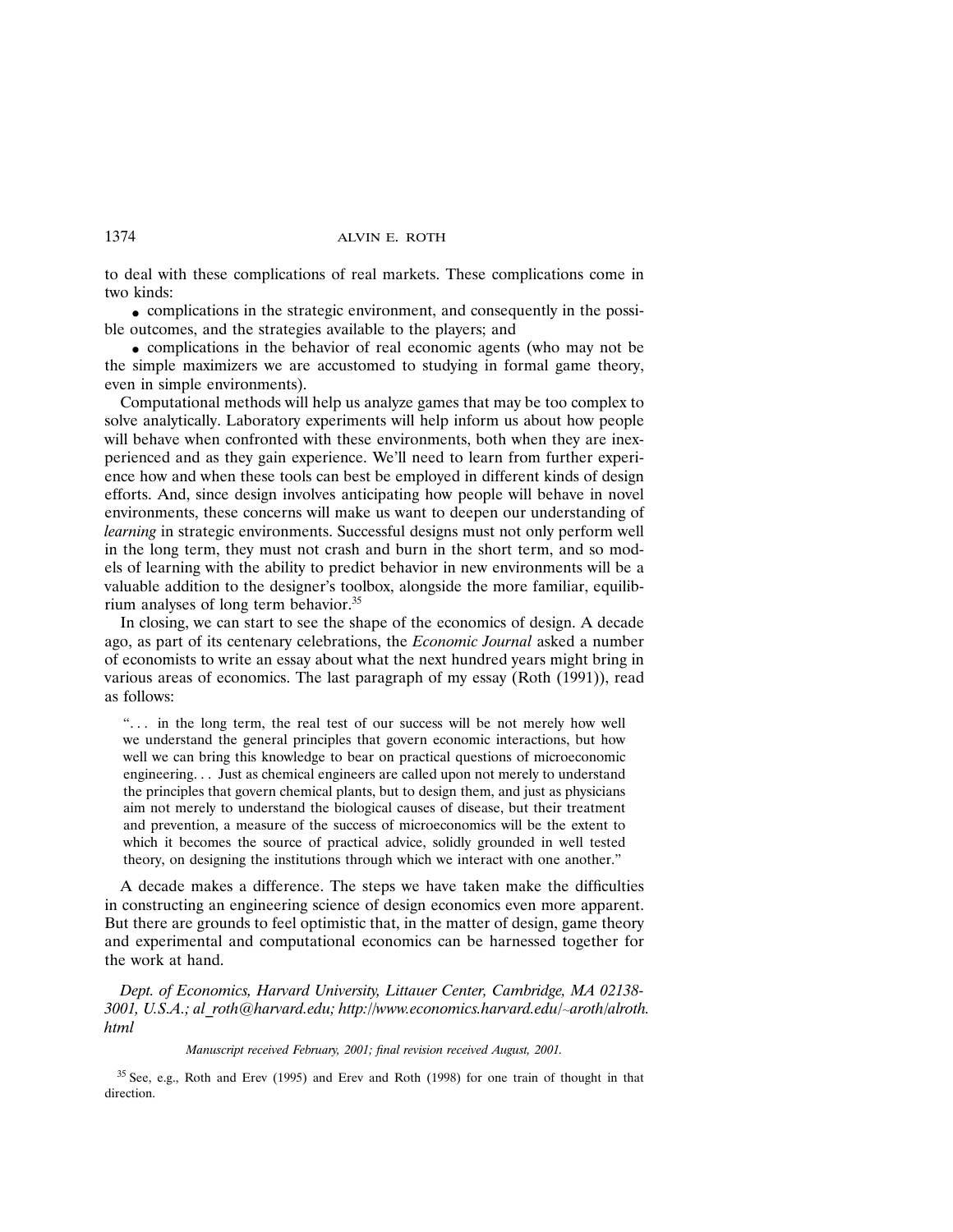#### **REFERENCES**

Abdulkadiroglu, A., and T. Sonmez (1998): "Random Serial Dictatorship and the Core from Random Endowments in House Allocation Problems," Econometrica, 66, 689–701.

- Ariely, D., A. Ockenfels, and A. E. Roth (2001): "An Experimental Analysis of Late-Bidding in Internet Auctions," in preparation, Harvard University.
- Ausubel, L. M. (2000): "System and Method for an Efficient Dynamic Auction for Multiple Objects," U.S. Patent Number 6,026,383, issued 15 Feb 2000.
- Ausubel, L. M., and P. Milgrom (2001): "Ascending Auctions with Package Bidding," Working Paper, University of Maryland.
- Avery, C., A. Fairbanks, and R. Zeckhauser (2001): "What Worms for the Early Bird? Early Admissions at Selective Colleges," Working Paper, Harvard University.
- Avery, C., C. Jolls, R. Posner, and A. E. Roth (2001): "The Market for Federal Judicial Law Clerks," University of Chicago Law Review, 68, 793–902.
- Ayres, I., and P. Cramton (1996): "Deficit Reduction Through Diversity: How Affirmative Action at the FCC Increased Auction Competition," Stanford Law Review, 48, 761–815.
- BALDWIN, C. Y., AND S. BHATTACHARYYA (1991): "Choosing the Method of Sale: A Clinical Study of Conrail," Journal of Financial Economics, 30, 69–98.
- BALDWIN, C. Y., AND K. B. CLARK (2000): Design Rules: The Power of Modularity, Volume 1. Cambridge, MA: MIT Press.
- BALINSKI, M., AND T. SONMEZ (1999): "A Tale of Two Mechanisms: Stubent Placement," Journal of Economic Theory, 84, 73–94.
- Bernheim, B. D., and M. Whinston (1986): "Menu Auctions, Resource Allocation and Economic Influence," Quarterly Journal of Economics, 101, 1–31.
- Binmore, K., and P. Klemperer (2002): "The Biggest Auction Ever: The Sale of the British 3G Telecom Licenses," Economic Journal, forthcoming.
- BLUM, Y., A. E. ROTH, AND U. G. ROTHBLUM (1997): "Vacancy Chains and Equilibration in Senior-Level Labor Markets," Journal of Economic Theory, 76, 362-411.
- Bodin, L., and (Rabbi) A. Panken (1999): "High Tech for a Higher Authority: The Placement of Graduating Rabbis From Hebrew Union College–Jewish Institute of Religion," Working Paper, Hebrew Union College–Jewish Institute of Religion.
- BULOW, J., AND J. ROBERTS (1989): "The Simple Economics of Optimal Auctions," Journal of Political Economy, 97, 1060–1090.
- Capen, E. C., R. V. Clapp, and W. M. Cambell (1971): "Competitive Bidding in High-Risk Situations," Journal of Petroleum Technology, 23, 641–653.
- Chen, Y., and T. Sonmez (2002): "Improving Efficiency of On-Campus Housing: An Experimental Study," American Economic Review, forthcoming.
- Cramton, P. (1995): "Money Out of Thin Air: The Nationwide Narrowband PCS Auction," Journal of Economics and Management Strategy, 4, 267–343.
- (2000): "Lessons from the United States Spectrum Auctions," Prepared Testimony before the United States Senate Budget Committee, 10 February.
- Cybernomics (2000): "An Experimental Comparison of the Simultaneous Multi-Round Auction and the CRA Combinatorial Auction," paper presented at the FCC Combinatorial Auction Conference, May 5–7, 2000.
- de Vries, S., and R. Vohra (2000): "Combinatorial Auctions: A Survey," Working Paper, Northwestern University.
- Erev, I., and A. E. Roth (1998): "Predicting How People Play Games: Reinforcement Learning in Experimental Games with Unique, Mixed Strategy Equilibria," American Economic Review, 88, 848–881.
- Federal Communications Commission (1997): "The FCC Report to Congress on Spectrum Auctions," October 9, FCC 97-353.

<sup>(1999): &</sup>quot;House Allocation with Existing Tenants," Journal of Economic Theory, 88, 233-260. (2000): "School Choice: A Solution to the Student Assignment Problem," Mimeo, Columbia University.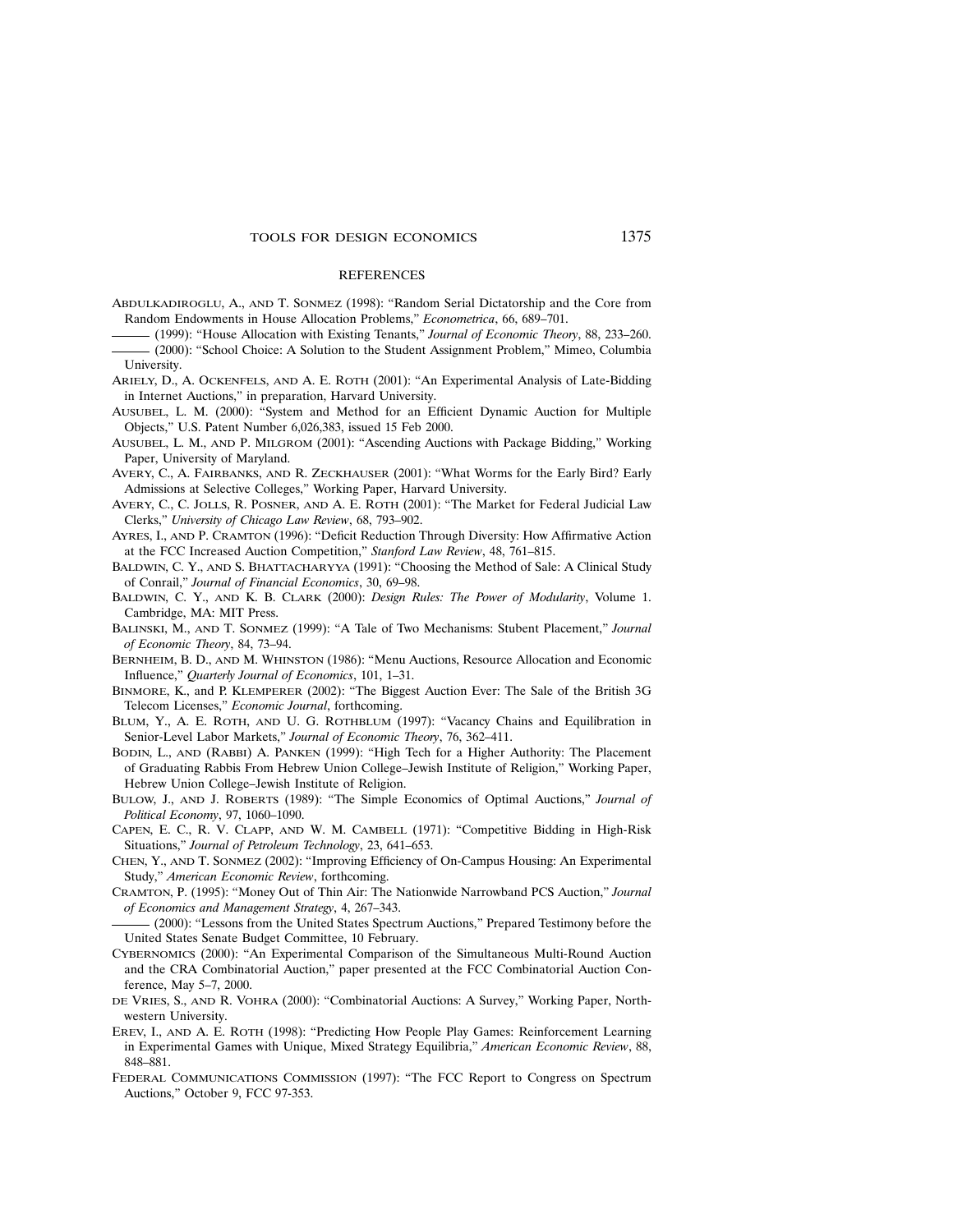#### 1376 **ALVIN E. ROTH**

(2000): "Auction of Licenses in the 747-762 and 777-792 MHZ Bands Scheduled for September 6, 2000: Comment Sought on Modifying the Simultaneous Multiple Round Auction Design to Allow Combinatorial (Package) Bidding," Public Notice DA00-1075, May 18.

(2001): "Auction of Licenses in the 747-762 and 777-792 MHZ Bands Scheduled for March 6, 2001: Modifications to the Calculation for Determining Minimum Acceptable Bids and the Provisions Concerning 'Last and Best Bids' and other Procedural Issues," Public Notice DA 01-12, January 5.

- FILER, R. K., AND J. HANOUSEK (1999): "Informational Content of Prices Set Using Excess Demand: The Natural Experiment of Czech Voucher Privatization," Mimeo, CERGE, Charles University.
- GALE, D., AND L. SHAPLEY (1962): "College Admissions and the Stability of Marriage," American Mathematical Monthly, 69, 9–15.
- GREEN, J. R., AND J.-J. LAFFONT (1979): Incentives in Public Decision-Making. Amsterdam: North-Holland.
- GRETHER, D. M., M. R. ISAAC, AND C. R. PLOTT (1981): "The Allocation of Landing Rights by Unanimity among Competitors," American Economic Review, 71, 166–171.
- GRIMM, V., F. RIEDEL, AND E. WOLFSTETTER (2001): "Low Price Equilibrium in Multi-Unit Auctions: The GSM Spectrum Auction in Germany," Working Paper, Humboldt University (Berlin).
- GROVES, T., AND J. O. LEDYARD (1977): "Optimal Allocation of Public Goods: A Solution to the Free Rider Problem," Econometrica, 45, 783–809.
- Gupta, N., J. C. Ham, and J. Svejnar (2000): "Priorities and Sequencing in Privatization: Theory and Evidence from the Czech Republic," Mimeo, William Davidson Institute, University of Michigan.
- Haruvy, E., A. E. Roth, and U. Unver (2002): "The Dynamics of Law Clerk Matching: An Experimental and Computational Investigation of Some Proposed Market Designs," Working Paper, Harvard Business School.
- HATFIELD, J. N. (1935): "How Philadelphia Hospitals Appoint Interns," National Hospital Forum, February (2 pages, unnumbered).
- Hippocrates (approx. 400 B.C.): Of The Epidemics, Book I, Section II, Translated by Francis Adams.
- Hurwicz, L. (1973): "The Design of Mechanisms for Resource Allocation," Richard T. Ely Lecture, The American Economic Review, Papers and Proceedings of the Eighty-fifth Annual Meeting of the American Economic Association, 63, 1–30.
- JEHIEL, P., AND B. MOLDOVANU (2001): "The European UMTS/IMT-2000 License Auctions," Mimeo, University of Mannheim.
- KAGEL, J. H. (1995): "Auctions: A Survey of Experimental Research," in Handbook of Experimental Economics, ed. by J. Kagel and A. Roth. Princeton: Princeton University Press, 501–585.
- Kagel, J. H., and D. Levin (1986): "The Winner's Curse and Public Information in Common Value Auctions," American Economic Review, 76, 894–920.
- (1999): "Common Value Auctions with Insider Information," Econometrica, 67, 1219–1238.
- Kagel, J. H., and A. E. Roth (2000): "The Dynamics of Reorganization in Matching Markets: A Laboratory Experiment Motivated by a Natural Experiment," Quarterly Journal of Economics, 115, 201–235.
- Kelly, F., and R. Steinberg (2000): "A Combinatorial Auction with Multiple Winners for Universal Service," Management Science, 46, 586–596.
- KELSO, A. S., JR., AND V. P. CRAWFORD (1982): "Job Matching, Coalition Formation, and Gross Substitutes," Econometrica, 50, 1483–1504.
- Klemperer, P. (1998): "Auctions with Almost Common Values: The Wallet Game and Its Applications," European Economic Review, 42, 757–769.
- (2000): "Why Every Economist Should Learn Some Auction Theory," in Advances in Economics and Econometrics: Invited Lecture to 8th World Congress of the Econometric Society, ed. by M. Dewatripont, L. Hansen, and S. Turnovsky. Cambridge: Cambridge University Press.
- (2002a): "What Really Matters in Auction Design," Journal of Economic Perspectives, 16, 169–190.
- (2002b): "How Not to Run Auctions: The European 3G Telecom Auctions," *European Eco*nomic Review, forthcoming.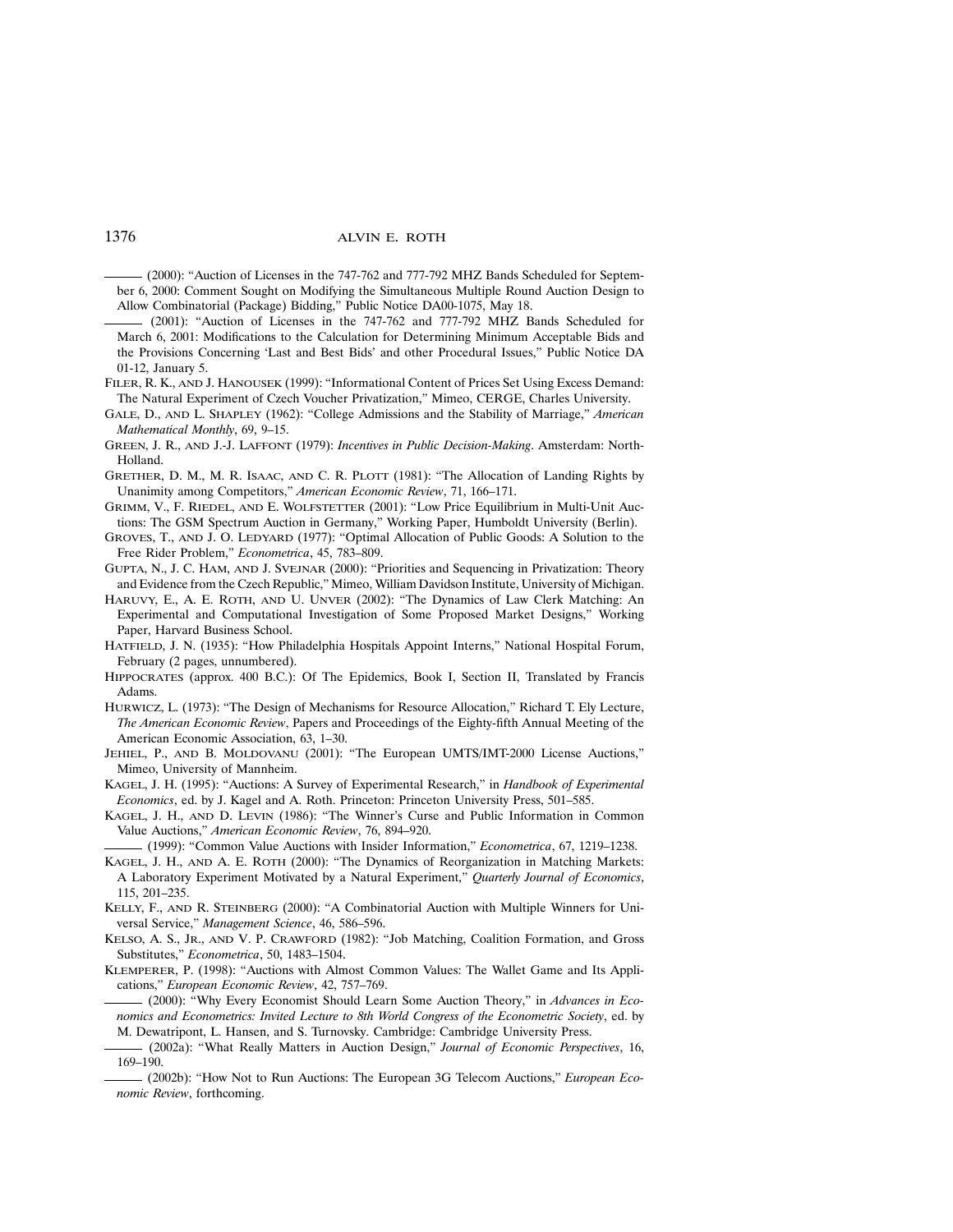- Knuth, D. E. (1976): Marriages Stables. Montreal: Les Presses de l'Universite de Montreal.
- LEDYARD, J. O. (1995): "Public Goods: A Survey of Experimental Research," in The Handbook of Experimental Economics, ed. by John H. Kagel and Alvin E. Roth. Princeton: Princeton University Press.
- Ledyard, J. O., D. Porter, and A. Rangel (1997): "Experiments Testing Multi Object Allocation Mechanisms," Journal of Economics and Management Strategy, 6, 639–675.
- Ledyard, J., D. Porter, and R. Wessen (2000): "A Market Based Mechanism for Allocating Space Shuttle Secondary Payload Priority," Experimental Economics, 2, 173–195.
- Lucking-Reilly, D. (1999): "Using Field Experiments to Test Equivalence Between Auction Formats: Magic on the Internet," American Economic Review, 89, 1063–1080.
- Maskin, E., and J. Riley (1984): "Optimal Auctions with Risk Averse Buyers," Econometrica, 52, 1473–1518.
- MCAFEE, R. P., AND J. MCMILLAN (1996): "Analyzing the Airwaves Auction," Journal of Economic Perspectives, 10, 159–175.
- MCMILLAN, J. (1994): "Selling Spectrum Rights," Journal of Economic Perspectives, 8, 145-162.
- McVitie, D. G., and L. B. Wilson (1970): "Stable Marriage Assignments for Unequal Sets," BIT, 10, 295–309.
- Milgrom, P. (2000): "Putting Auction Theory to Work: The Simultaneous Ascending Auction," Journal of Political Economy, 108, 245–272.
- MILGROM, P., AND R. WEBER (1982a): "The Value of Information in a Sealed-Bid Auction," Journal of Mathematical Economics, 10, 105–114.
- (1982b): "A Theory of Auctions and Competitive Bidding," Econometrica, 50, 1089–1122.
- MONGELL, S. J., AND A. E. ROTH (1986): "A Note on Job Matching with Budget Constraints," Economics Letters, 21, 135–138.
- (1991): "Sorority Rush as a Two-Sided Matching Mechanism," American Economic Review, 81, 441–464.
- Mullin, F. J., and J. M. Stalnaker (1952): "The Matching Plan for Internship Placement: A Report of the First Year's Experience," Journal of Medical Education, 27, 193–200.
- Myerson, R. B. (1981): "Optimal Auction Design," Mathematics of Operations Research, 6, 58–63.
- Nakamura, A., M. Percy, P. Davenport, R. Fraser, and M. Piper (1998): "The Genesis of CareerOwl: The Story of How SSHRC Funded University Research Led to an On-line Electronic Hiring Hall for Canadian Post Secondary Students and Alumni," http://www.careerowl.ca/papers/TheGenesisofCareerOwl11.pdf, accessed 6/28/00.
- Ockenfels, A., and A. E. Roth (2001): "Late-Bidding in Second-Price Internet Auctions: Theory and Evidence," Working Paper, Harvard University.
- PLOTT, C. R. (1997): "Laboratory Experimental Testbeds: Application to the PCS Auction," Journal of Economics and Management Strategy, 6, 605–638.
- Rassenti, S. J., V. L. Smith, and R. L. Bulfin (1982): "A Combinatorial Auction Mechanism for Airport Time Slot Allocation," Rand Journal of Economics, 13, 402–417.
- ROTH, A. E. (1982a): "The Economics of Matching: Stability and Incentives," Mathematics of Operations Research, 7, 617–628.
- (1982b): "Incentive Compatibility in a Market with Indivisible Goods," *Economics Letters*, 9, 127–132.
- (1984): "The Evolution of the Labor Market for Medical Interns and Residents: A Case Study in Game Theory," Journal of Political Economy, 92, 991–1016.
- (1985): "The College Admissions Problem is not Equivalent to the Marriage Problem," Journal of Economic Theory, 36, 277–288.
- (1986): "On the Allocation of Residents to Rural Hospitals: A General Property of Two-Sided Matching Markets," Econometrica, 54, 425–427.

(1990): "New Physicians: A Natural Experiment in Market Organization," Science, 250, 1524–1528.

(1991): "A Natural Experiment in the Organization of Entry Level Labor Markets: Regional Markets for New Physicians and Surgeons in the U.K.," American Economic Review, 81, 415–440.